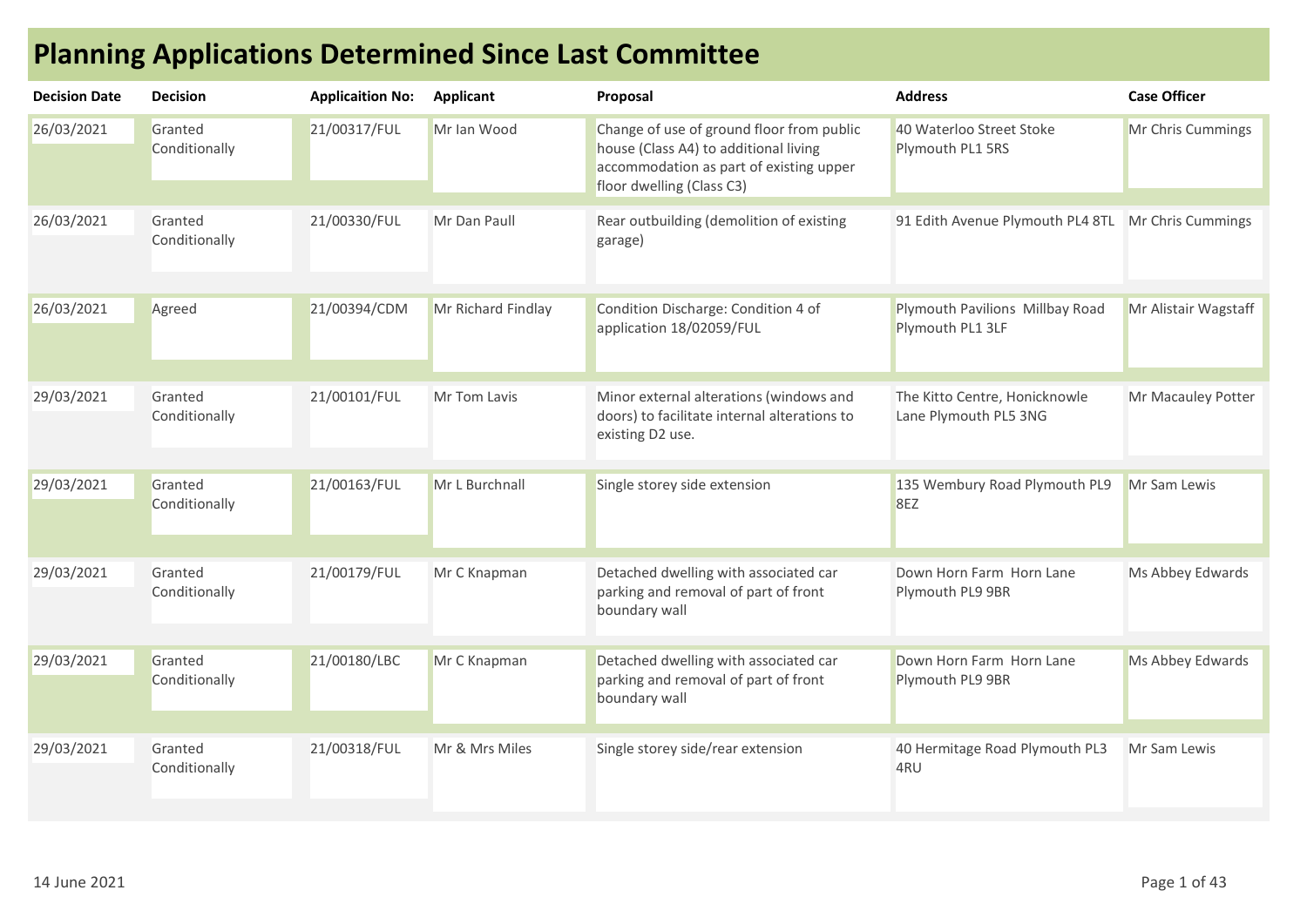| <b>Decision Date</b> | <b>Decision</b>          | <b>Applicaition No:</b> | <b>Applicant</b>        | Proposal                                                                                                                                                                    | <b>Address</b>                                             | <b>Case Officer</b> |
|----------------------|--------------------------|-------------------------|-------------------------|-----------------------------------------------------------------------------------------------------------------------------------------------------------------------------|------------------------------------------------------------|---------------------|
| 29/03/2021           | Granted<br>Conditionally | 21/00341/FUL            | Mr Browne               | Single storey rear extension                                                                                                                                                | 33 Compton Vale Plymouth PL3<br>5DX                        | Mr Sam Lewis        |
| 29/03/2021           | Refused                  | 21/00440/AMD            | Mr Phillip Hanrahan     | Non-material Admendment: To use<br>blockwork and painted render for porch and<br>side extension and side extension to have<br>hipped rather than gable roof for application | 9 Hareston Close Plymouth PL7<br>1QJ                       | Mr Peter Lambert    |
|                      |                          |                         |                         | 19/01589/FUL                                                                                                                                                                |                                                            |                     |
| 30/03/2021           | Granted<br>Conditionally | 21/00185/FUL            | Mr Dan Stevens          | Two-storey side and single storey rear link<br>extension with minor garden alterations.                                                                                     | 41 Rashleigh Avenue Plymouth PL7 Mr Macauley Potter<br>4DA |                     |
| 30/03/2021           | Granted<br>Conditionally | 21/00187/FUL            | Mr Jin Kun Xie          | Conversion of garage and single storey rear<br>extension                                                                                                                    | 10 Ambleside Place Plymouth PL6 Mr Paul McConville<br>8EN  |                     |
| 30/03/2021           | Granted<br>Conditionally | 21/00196/FUL            | Mr Jordi Armitage       | Single storey side and rear extension,<br>rooflights and garage conversion.                                                                                                 | 32 Radford Park Road Plymouth<br>PL9 9DP                   | Mr Mike Stone       |
| 30/03/2021           | Granted<br>Conditionally | 21/00283/FUL            | Mr Michael Litchfield   | Rear balcony                                                                                                                                                                | 58 Lower Saltram Plymouth PL9<br>7PW                       | Mr Sam Lewis        |
| 31/03/2021           | Granted<br>Conditionally | 21/00174/TPO            | <b>Elizabeth Natale</b> | Chestnut (T1) - Re-pollard. Lime (T2) - Reduce<br>whole crown by 2-3m to natural growth<br>points.                                                                          | 4 Collingwood Villas Collingwood<br>Road Plymouth PL1 5NZ  | Mrs Jane Turner     |
| 31/03/2021           | Granted                  | 21/00228/FUL            | Mr Roan Yeates          | Conversion of basement area to 1no. flat                                                                                                                                    | 59 Hyde Park Road Plymouth PL3                             | Mr Sam Lewis        |
|                      | Conditionally            |                         |                         | (Class C3)                                                                                                                                                                  | 4JN                                                        |                     |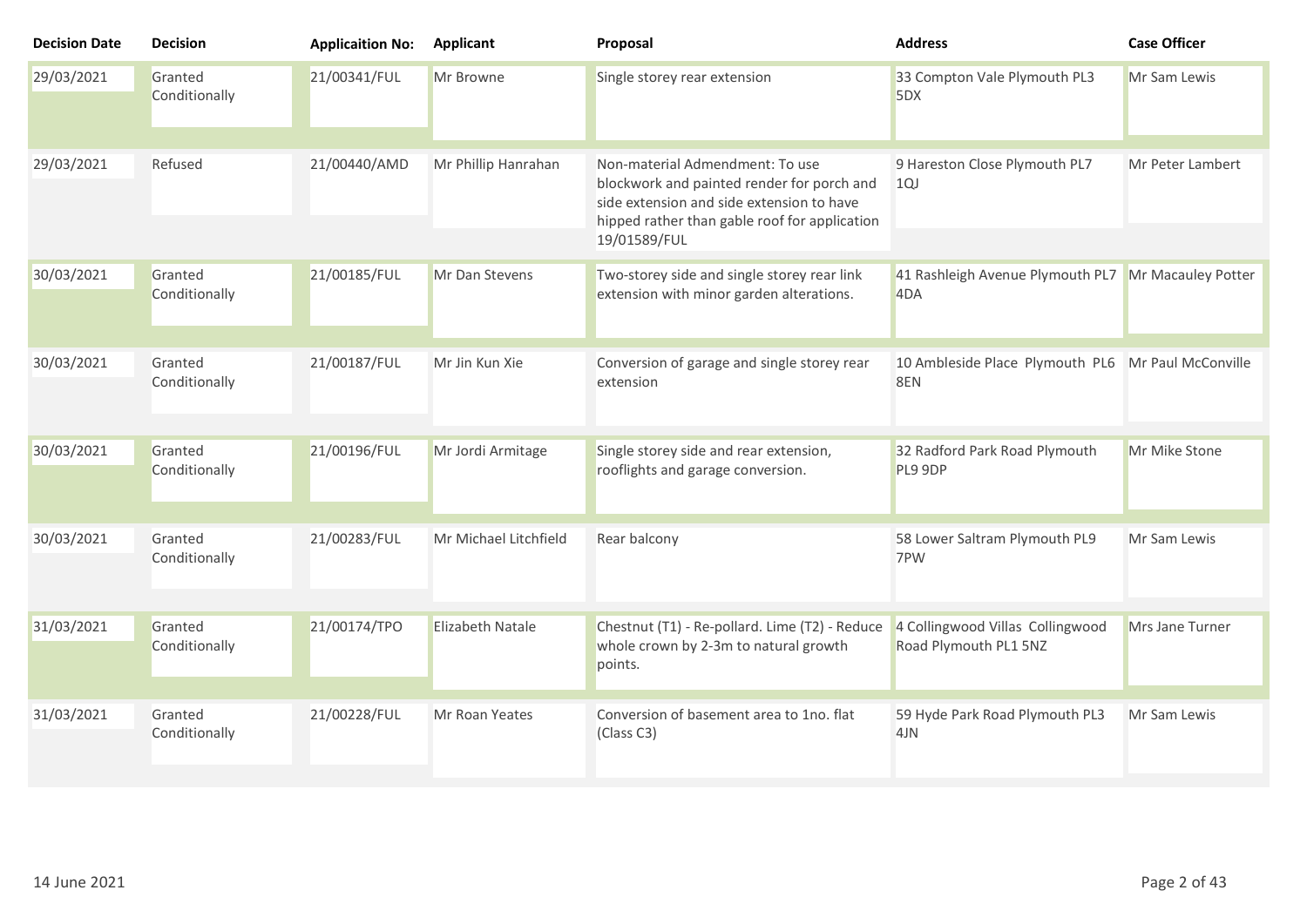| <b>Decision Date</b> | <b>Decision</b>          | <b>Applicaition No:</b> | Applicant                  | Proposal                                                                                                                                                                                                                                            | <b>Address</b>                                                                            | <b>Case Officer</b>             |
|----------------------|--------------------------|-------------------------|----------------------------|-----------------------------------------------------------------------------------------------------------------------------------------------------------------------------------------------------------------------------------------------------|-------------------------------------------------------------------------------------------|---------------------------------|
| 31/03/2021           | Granted<br>Conditionally | 21/00242/FUL            | Mr Steve Brook             | Alterations to building to enable conversion<br>of garage to bedroom                                                                                                                                                                                | 7 Whatley Mews Plymouth PL9 7FX Ms Abbey Edwards                                          |                                 |
| 31/03/2021           | Granted<br>Conditionally | 21/00296/S73            | <b>Briscoe</b>             | Variation of Condition 1 (Approved Plans) of<br>20/01837/FUL: Alteration of approved<br>extension from a two-storey to a longer<br>single storey extension, alterations to<br>outdoor amenity space layout, and<br>alterations to parking provision | Annex Of Longreach House Hartley Mr Sam Lewis<br>Road Plymouth PL3 5LW                    |                                 |
| 31/03/2021           | Agreed                   | 21/00309/CDM            | Mr D Elder                 | Condition Discharge: Condition 3 of<br>application 20/00504/FUL                                                                                                                                                                                     | Yard To Rear Of Scott Building<br>University Of Plymouth Drake<br>Circus Plymouth PL4 8AA | <b>Miss Katherine</b><br>Graham |
| 01/04/2021           | Refused                  | 21/00129/FUL            | Mr Clive Woodley           | Single storey detached annexe                                                                                                                                                                                                                       | 102 Lucas Lane Plymouth PL7 4EY                                                           | Mr Jon Fox                      |
| 01/04/2021           | Granted<br>Conditionally | 21/00145/FUL            | David Williams             | Removal of conservatory, construction of<br>rear extension with lower ground floor level<br>and construction of rear balcony.                                                                                                                       | 106 Powisland Drive Plymouth PL6<br>6AF                                                   | Mr Macauley Potter              |
| 01/04/2021           | Granted<br>Conditionally | 21/00160/FUL            | Mr Paul Stewart            | Single storey rear extension inc. demolition of 58 Haddington Road (Flat 5)<br>external store                                                                                                                                                       | Plymouth PL2 1RW                                                                          | Mr Paul McConville              |
| 01/04/2021           | Granted<br>Conditionally | 21/00197/FUL            | Henn                       | Replacement of conservatory and lower<br>ground single storey extension                                                                                                                                                                             | 30 Moor Lane Plymouth PL5 1UA                                                             | Mr Paul McConville              |
| 01/04/2021           | Granted<br>Conditionally | 21/00202/FUL            | Mr Thomas Harry<br>Ashmore | Two-storey rear extension and internal<br>alterations                                                                                                                                                                                               | 19 Edgar Terrace Plymouth PL4<br>7HQ                                                      | Mr Macauley Potter              |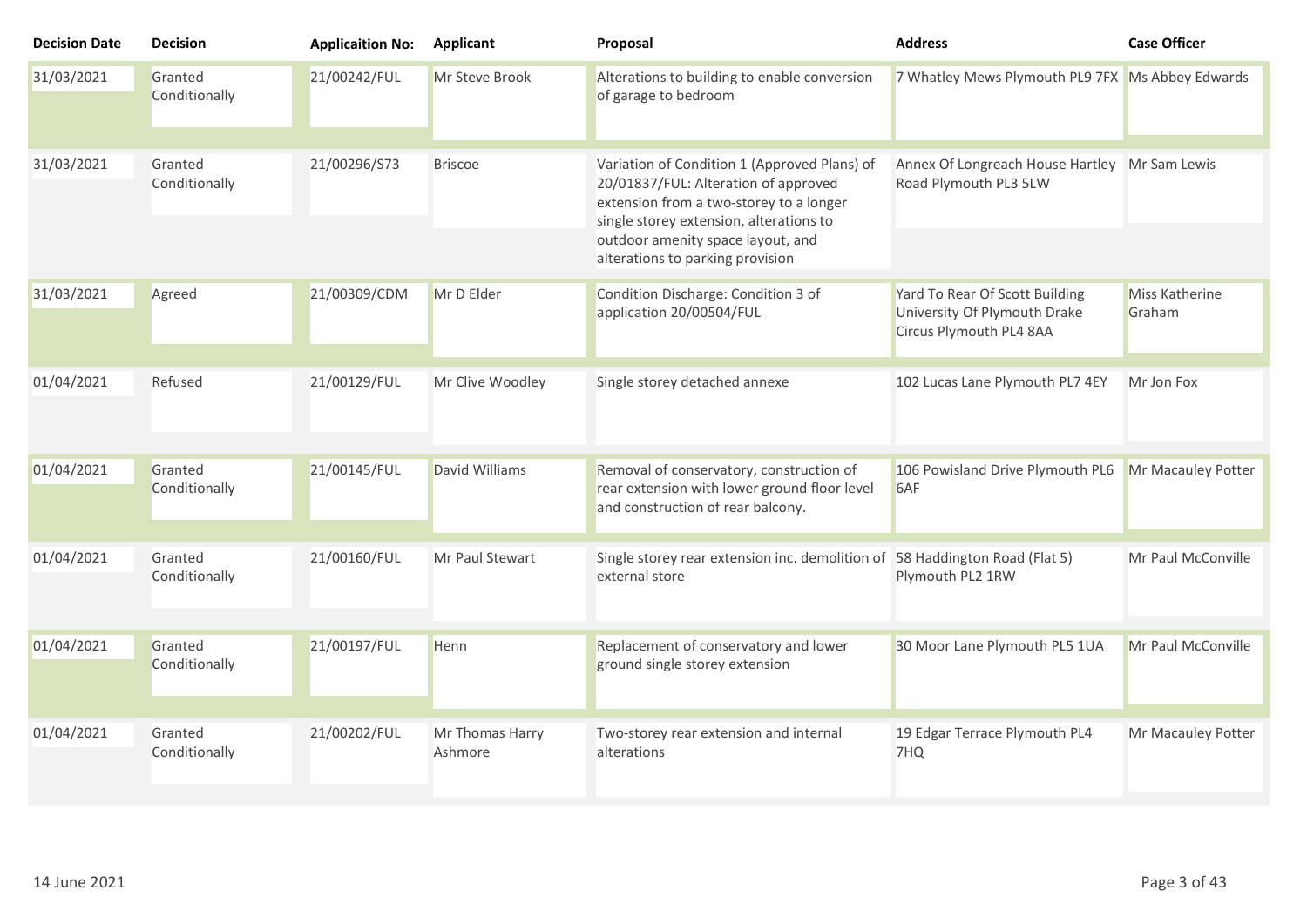| <b>Decision Date</b> | <b>Decision</b>          | <b>Applicaition No:</b> | <b>Applicant</b>   | Proposal                                                                    | <b>Address</b>                                            | <b>Case Officer</b> |
|----------------------|--------------------------|-------------------------|--------------------|-----------------------------------------------------------------------------|-----------------------------------------------------------|---------------------|
| 01/04/2021           | Granted<br>Conditionally | 21/00213/FUL            | Mr Shaun Kneebone  | First floor side extension and single storey<br>rear extension.             | 270 Fort Austin Avenue Plymouth<br>PL6 5SR                | Mr Macauley Potter  |
| 01/04/2021           | Granted<br>Conditionally | 21/00220/FUL            | Mr C Knapman       | Change of use from office to single dwelling                                | 163 Ridgeway Plymouth PL7 2HJ                             | Mr Jon Fox          |
| 01/04/2021           | Granted<br>Conditionally | 21/00221/FUL            | Mrs Helen Rogers   | Two-storey rear/infill extension and minor<br>garden alterations            | 4 Earls Wood Close Plymouth PL6<br>8SG                    | Mr Macauley Potter  |
| 01/04/2021           | Granted<br>Conditionally | 21/00289/FUL            | Mr Gregor Hockey   | Erection of rear garage door and frame at<br>service lane exit              | 18 Home Park Plymouth Devon PL2 Mr Mike Stone<br>1BQ      |                     |
| 01/04/2021           | Granted<br>Conditionally | 21/00290/FUL            | Mr Steve Toze      | Part two-storey and part single storey side<br>extension, and front balcony | 21 Kingfisher Way Plymouth PL9<br>7RU                     | Mr Sam Lewis        |
| 01/04/2021           | Granted<br>Conditionally | 21/00364/FUL            | Helen Killick      | Single storey rear extension                                                | 34 Trelawney Road Peverell<br>Plymouth PL3 4JS            | Mr Mike Stone       |
| 01/04/2021           | Agreed                   | 21/00612/CDM            | Mr Stewart Wiseman | Condition Discharge: Condition 5 of<br>application 20/00860/FUL             | Albert Villas, 21 Albert Road<br>Plymouth PL2 1AB         | Ms Abbey Edwards    |
| 06/04/2021           | Granted<br>Conditionally | 21/00091/FUL            | Miss Joanne Mason  | Front hardstand                                                             | 307 Taunton Avenue Plymouth PL5 Mr Paul McConville<br>4HR |                     |
| 06/04/2021           | Granted<br>Conditionally | 21/00182/FUL            | Mr Robert Wood     | Bay to front of converted garagen and side<br>extension.                    | 37 Redwood Drive Plymouth PL7<br>2FS                      | Mr Paul McConville  |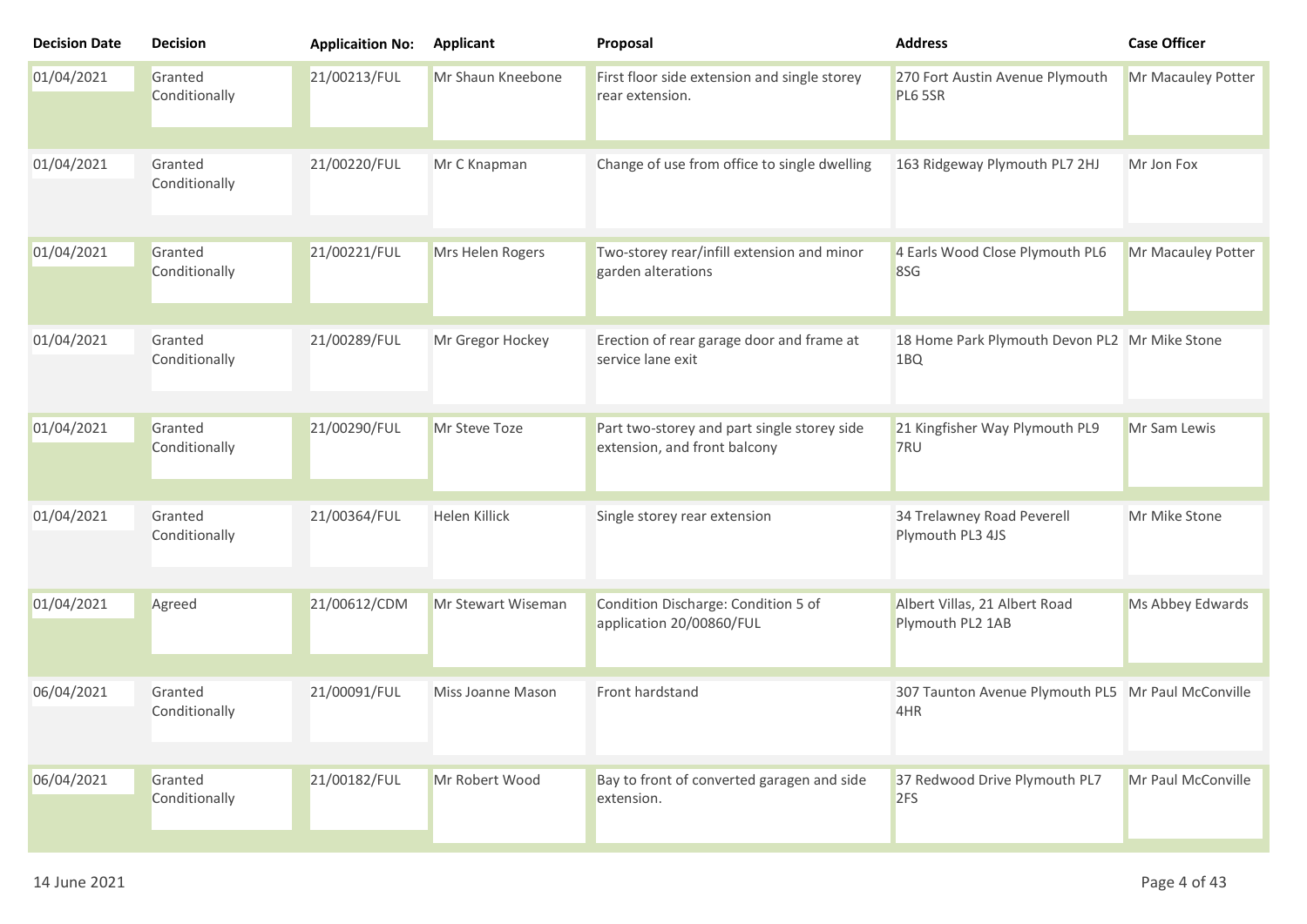| <b>Decision Date</b> | <b>Decision</b>          | <b>Applicaition No:</b> | <b>Applicant</b>   | Proposal                                                                                                                                                              | <b>Address</b>                                                   | <b>Case Officer</b> |
|----------------------|--------------------------|-------------------------|--------------------|-----------------------------------------------------------------------------------------------------------------------------------------------------------------------|------------------------------------------------------------------|---------------------|
| 06/04/2021           | Granted<br>Conditionally | 21/00191/FUL            | Mr & Mrs Masterton | Single storey rear extension                                                                                                                                          | 1 Woodford Close Plymouth PL7<br>4QX                             | Mr Macauley Potter  |
| 06/04/2021           | Granted<br>Conditionally | 21/00320/FUL            | Mr Tracy Jones     | Front hardstand                                                                                                                                                       | 3 Medway Place Plymouth PL3 6HB Mr Paul McConville               |                     |
| 07/04/2021           | Granted<br>Conditionally | 20/02026/FUL            | Mr Paul Koczka     | Side and front ground floor extension, minor<br>extension of existing front balcony, extension<br>of driveway and new front garden pedestrian<br>access               | 35 Laira Avenue Plymouth PL3 6AJ                                 | Mr Macauley Potter  |
| 07/04/2021           | Granted<br>Conditionally | 21/00108/FUL            | lan Jenkin         | Widened vehicle hardstanding, side and front<br>extension and rear/side extension with<br>reconfiguration of garden terrace (Re-<br>submission of 20/01627/FUL).      | 365 Fort Austin Avenue Plymouth<br>PL6 5TG                       | Mr Paul McConville  |
| 07/04/2021           | Granted<br>Conditionally | 21/00147/FUL            | Mr James Allwood   | Hardstand and dropped kerb                                                                                                                                            | 163 Blandford Road Plymouth PL3<br>6JY                           | Mr Macauley Potter  |
| 07/04/2021           | Granted<br>Conditionally | 21/00279/TPO            | Mr Nigel Coles     | Oak (T1) - Remove the two lowest secondary<br>branches over roof of home and prune lower<br>tertiary growth to balance crown<br>(amendment agreed with agent 7/4/21). | 1 Princes Road, Glenholt Park<br>Glenfield Road Plymouth PL6 7NE | Mrs Jane Turner     |
| 07/04/2021           | Granted<br>Conditionally | 21/00284/TPO            | Mr Rodney Taylor   | Lime (T1) - Reduce crown overall by<br>approximately 3m to nearest natural growth<br>points.                                                                          | 7 Stanborough Road Plymouth PL9<br>8SP                           | Mrs Jane Turner     |
| 07/04/2021           | Granted<br>Conditionally | 21/00302/TPO            | Mr Jason Parfitt   | Hawthorn (T1) - Fell                                                                                                                                                  | 28 Broom Park Plymouth PL9 9QH                                   | Mrs Jane Turner     |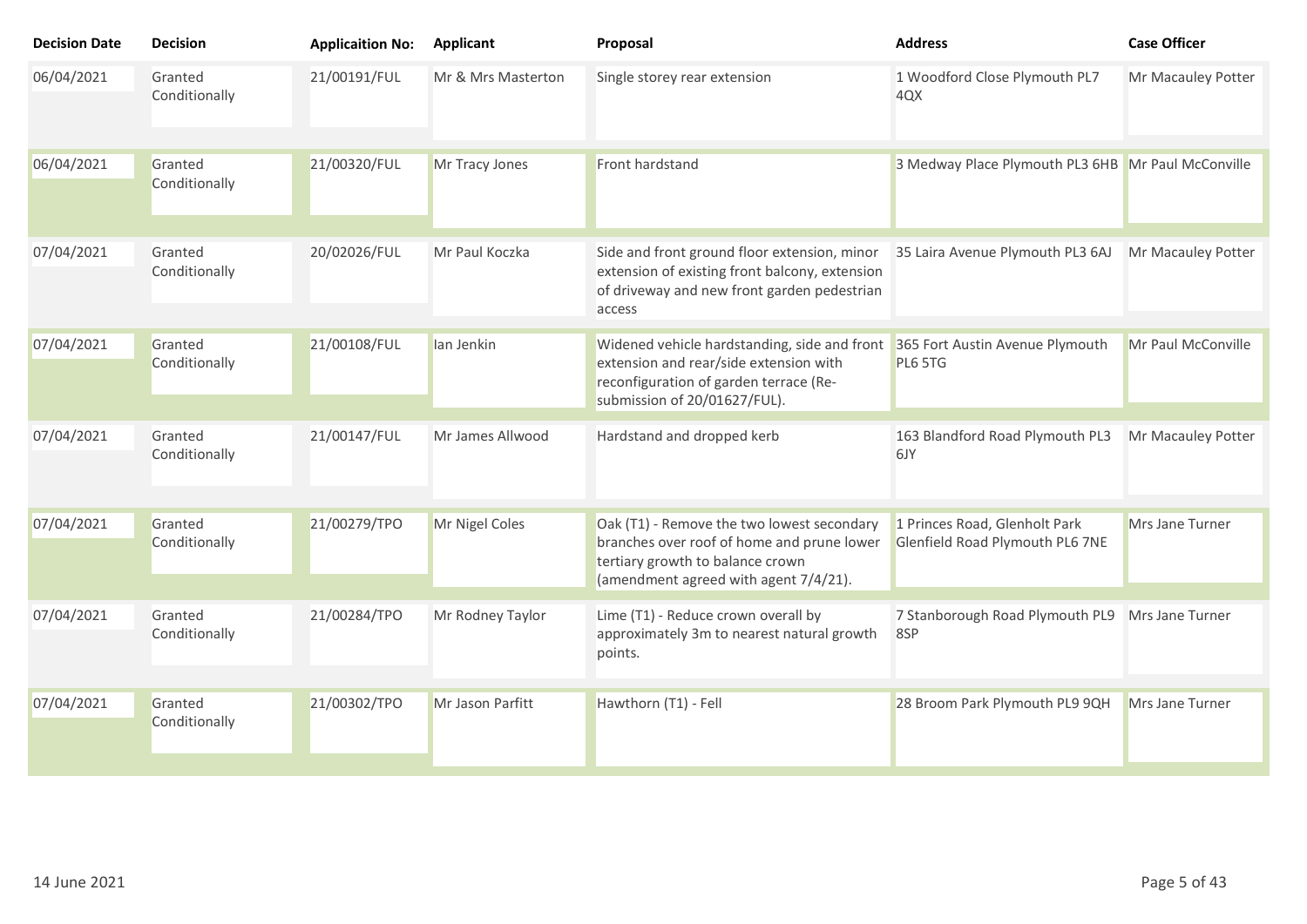| <b>Decision Date</b> | <b>Decision</b>          | <b>Applicaition No:</b> | <b>Applicant</b>         | Proposal                                                                                                                                                                                                                                                                                                                                                                                                          | <b>Address</b>                                                        | <b>Case Officer</b>       |
|----------------------|--------------------------|-------------------------|--------------------------|-------------------------------------------------------------------------------------------------------------------------------------------------------------------------------------------------------------------------------------------------------------------------------------------------------------------------------------------------------------------------------------------------------------------|-----------------------------------------------------------------------|---------------------------|
| 07/04/2021           | Granted<br>Conditionally | 21/00313/TPO            | Mrs Tracie<br>Gunningham | T1 Oak - remove.T2 Oak - deadwood only<br>(exempt work)T3 Oak - reduce in height by a<br>half due to dead topT4, T5, T6, T7 and T8<br>Oaks - remove lowest branches only to give<br>3m clearance above ground level (no thinning<br>required). Neighbours Oak tree - remove<br>lowest overhanging branches to give 3m<br>clearance above ground level.Amended work<br>specification agreed with applicant 1/4/21. | 17 The Birches Plymouth PL6 7LP                                       | Mrs Jane Turner           |
| 07/04/2021           | Granted<br>Conditionally | 21/00322/TPO            | Jenny Mullins            | Turkey Oak (T1) - Crown lift to 5.25m above<br>ground level.                                                                                                                                                                                                                                                                                                                                                      | 7 Nelson Gardens Plymouth PL1<br>5RH                                  | Mrs Jane Turner           |
| 07/04/2021           | Granted<br>Conditionally | 21/00375/FUL            | Mr Ian Chapple           | Single storey rear extension and external<br>alterations inc. replacement of garage door<br>with window                                                                                                                                                                                                                                                                                                           | 22 Moorland View Derriford<br>Plymouth PL6 6AN                        | Mr Jon Fox                |
| 07/04/2021           | Granted<br>Conditionally | 21/00378/FUL            | Mr & Mrs Baker           | Single storey rear extension and removal of<br>raised deck area                                                                                                                                                                                                                                                                                                                                                   | Stoneycroft, 60 Rocky Park Road<br>Plymouth PL9 7DQ                   | Mr Sam Lewis              |
| 07/04/2021           | Refused                  | 21/00433/AMD            | Keystone Power Ltd       | Minor Amenment: To vary the site layout and<br>proposed batteries/inverters on the site of<br>application 20/01370/S73                                                                                                                                                                                                                                                                                            | <b>Ernesettle Battery Facility</b><br>Ernesettle Way Plymouth PL5 2TS | Mr Simon Osborne          |
| 07/04/2021           | Granted<br>Conditionally | 21/00509/ADV            | Mrs Charlie Jones        | 1x illuminated fascia and 1x non-illuminated<br>sign                                                                                                                                                                                                                                                                                                                                                              | 61 North Hill Plymouth PL4 8HB                                        | Mr Mike Stone             |
| 08/04/2021           | Granted<br>Conditionally | 20/02014/FUL            | Darcie Sloman            | Rear timber decking and sliding gate to<br>driveway                                                                                                                                                                                                                                                                                                                                                               | 297 Fort Austin Avenue Plymouth<br>PL6 5ST                            | Miss Josephine<br>Maddick |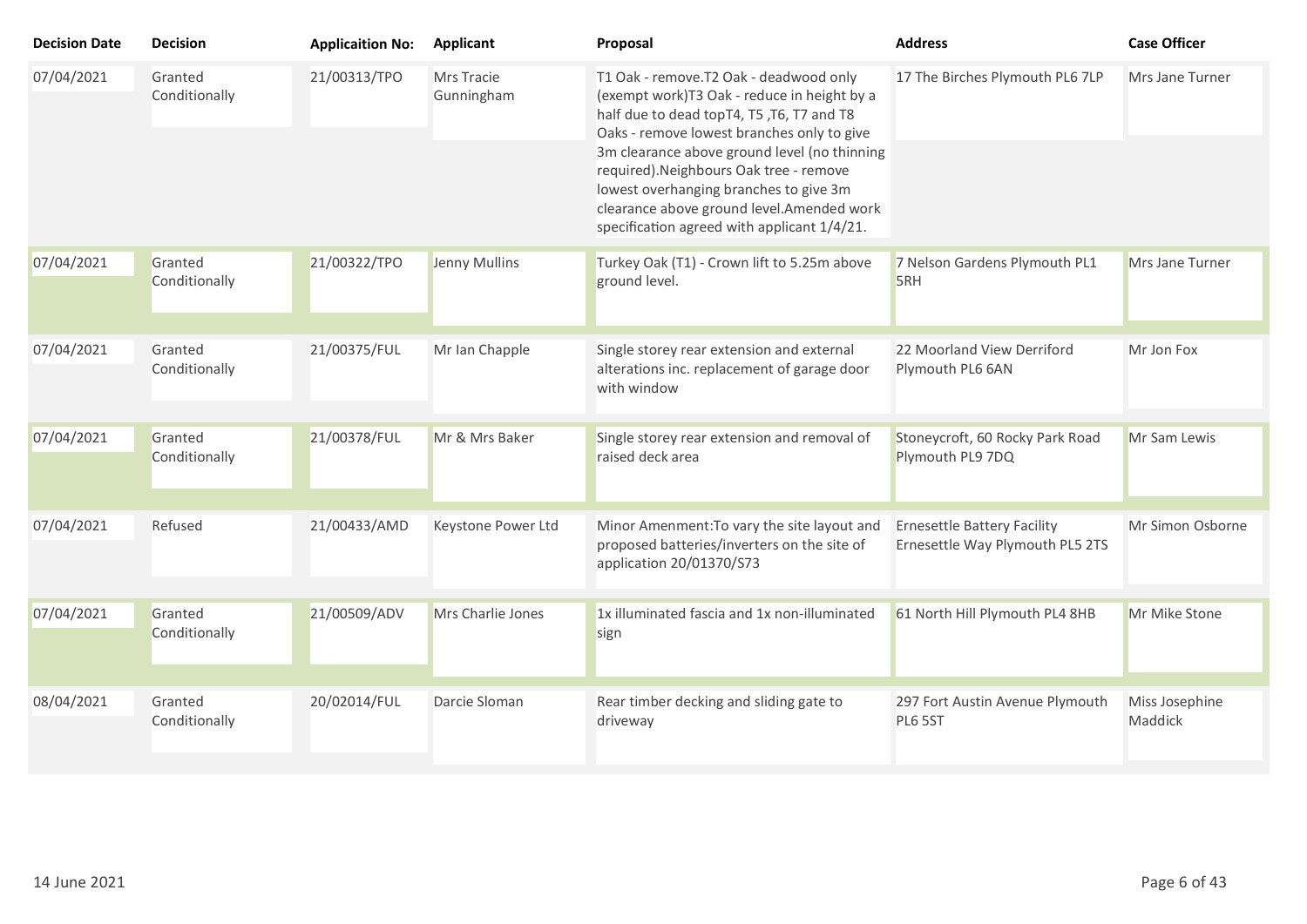| <b>Decision Date</b> | <b>Decision</b>          | <b>Applicaition No:</b> | Applicant                                     | Proposal                                                                                                                                                                                                                                                                                    | <b>Address</b>                                                                  | <b>Case Officer</b>     |
|----------------------|--------------------------|-------------------------|-----------------------------------------------|---------------------------------------------------------------------------------------------------------------------------------------------------------------------------------------------------------------------------------------------------------------------------------------------|---------------------------------------------------------------------------------|-------------------------|
| 08/04/2021           | Granted<br>Conditionally | 21/00234/FUL            | Mr Daniel Fisher                              | Single storey garden office                                                                                                                                                                                                                                                                 | 9 Frensham Avenue Plymouth PL6<br>7JN                                           | Mr Paul McConville      |
| 08/04/2021           | Granted<br>Conditionally | 21/00255/FUL            | Mr Dean Nicholson                             | Two-storey side and single storey rear<br>extension and loft conversion with rear<br>dormer window. Internal and external<br>alterations inc. window alterations, new<br>boundary treatment, landscaping and<br>decking area                                                                | 55 Shortwood Crescent Plymouth<br>PL9 8TH                                       | Ms Abbey Edwards        |
| 08/04/2021           | Granted<br>Conditionally | 21/00335/FUL            | Miss Rebecca Dickson                          | Replacement of existing combustible cladding<br>and external wall insulation with non-<br>combustible cladding and external wall<br>insulation system including undercroft,<br>existing bin store and replacement of brise<br>soleil                                                        | 28 Central Park Avenue Plymouth<br>PL4 6NE                                      | Mr Chris Cummings       |
| 08/04/2021           | Refused                  | 21/00374/FUL            | Mr James Jewell                               | Single storey side extension                                                                                                                                                                                                                                                                | 2 Woodford Road Plymouth PL6<br>7HX                                             | Mr Jon Fox              |
| 08/04/2021           | Granted<br>Conditionally | 21/00377/FUL            | Ms Jennifer Draper                            | Extension of existing rear dormer                                                                                                                                                                                                                                                           | 78 Mount Batten Way Plymouth<br>PL9 9DZ                                         | Mr Sam Lewis            |
| 08/04/2021           | Agreed                   | 21/00437/CDM            | <b>Becton Dickinson</b><br>Vacutainer Systems | Condition Discharge: Condition 3 of<br>application 20/00206/FUL                                                                                                                                                                                                                             | <b>Becton Dickinson Vacutainer</b><br>Systems, Belliver Way Plymouth<br>PL6 7BP | Mr Simon Osborne        |
| 09/04/2021           | Granted<br>Conditionally | 20/01240/REM            | Mr Simon Wagemakers                           | Reserved Matters application further to<br>outline consent 07/01094/OUT, for the<br>construction of 56 homes inc. 26 affordable<br>homes, landscaping and roads serving the<br>scheme and connecting the approved<br>Primary School to the approved new main<br>entrance on Billacombe Road | Phase 5, Saltram Meadow<br>Plymstock Plymouth                                   | Ms Marie<br>Stainwright |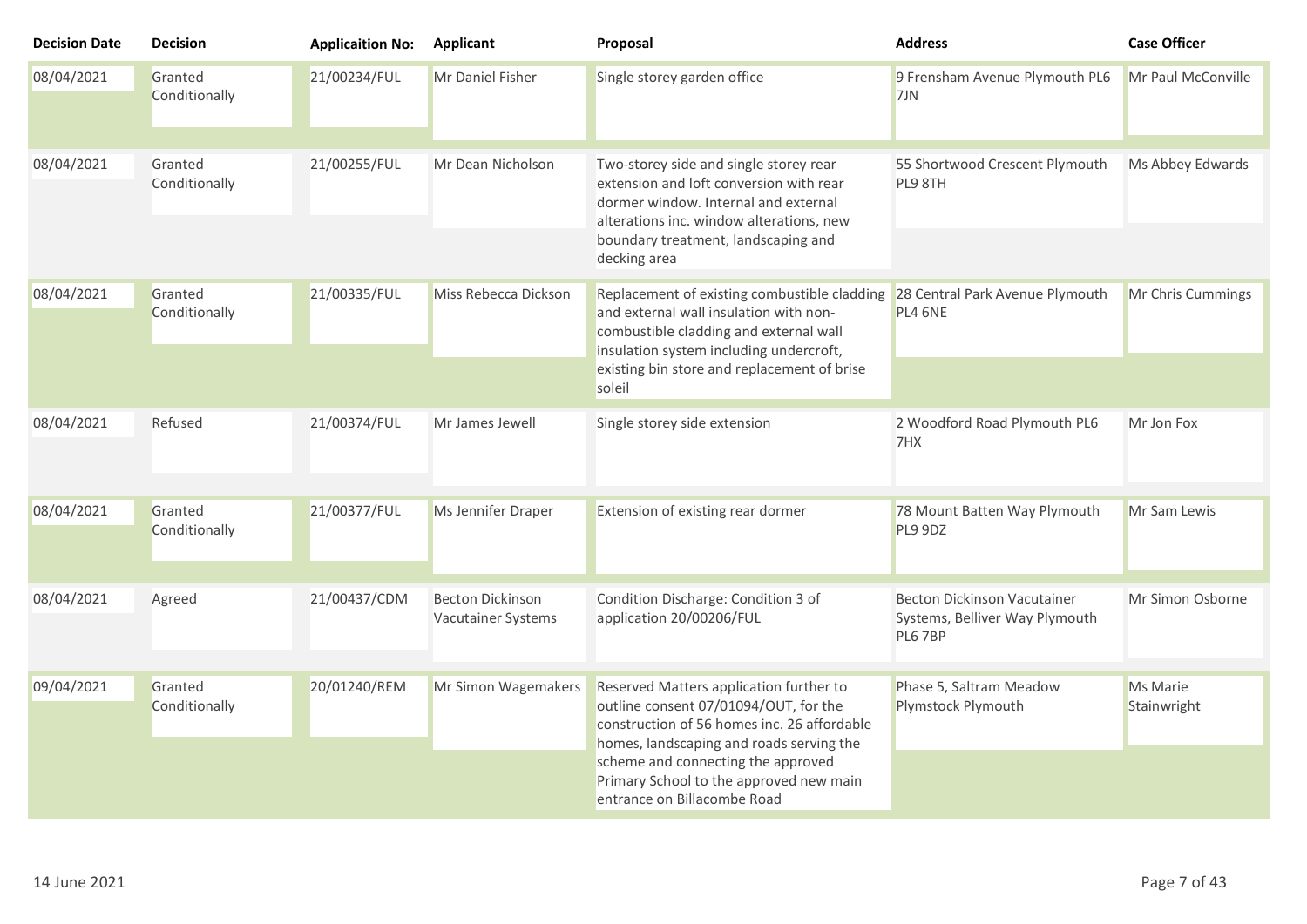| <b>Decision Date</b> | <b>Decision</b>          | <b>Applicaition No:</b> | <b>Applicant</b>                      | Proposal                                                                                                                                                                                                                                                                                        | <b>Address</b>                                                | <b>Case Officer</b> |
|----------------------|--------------------------|-------------------------|---------------------------------------|-------------------------------------------------------------------------------------------------------------------------------------------------------------------------------------------------------------------------------------------------------------------------------------------------|---------------------------------------------------------------|---------------------|
| 09/04/2021           | Granted<br>Conditionally | 21/00005/ADV            | Mr Mathew Frost                       | Signage                                                                                                                                                                                                                                                                                         | 83 Outland Road Plymouth PL2 3DA Ms Abbey Edwards             |                     |
| 09/04/2021           | Granted<br>Conditionally | 21/00215/FUL            | Mr Green                              | Two-storey rear and single storey side<br>extensions, replacement windows, porch<br>(retrospective), boundary walls (part-<br>retrospective) and extension to existing<br>hardstand inc. demolition of existing garage<br>and conservatory (re-submission of<br>20/01331/FUL)                   | 47 Croydon Gardens Plymouth PL5<br>2RH                        | Mr Paul McConville  |
| 09/04/2021           | Granted<br>Conditionally | 21/00277/FUL            | Mr Mark Stephens                      | Single storey side and rear extension                                                                                                                                                                                                                                                           | 55 South Down Road Plymouth PL2 Mr Mike Stone<br>3HP          |                     |
| 09/04/2021           | Granted                  | 21/00304/16             | Mr Will Osbourne                      | Installation of a 20m high monopole,<br>electronic communications mast to support<br>12 no. antenna and 2no. dishes with wrap-<br>around cabinet at base. Additional ancilliary<br>development inc. 9 no. radio equipment<br>cabinets to be installed in two blocks at the<br>base of the mast. | End Of Packington Street Plymouth Ms Abbey Edwards<br>PL3 4AG |                     |
| 12/04/2021           | Granted<br>Conditionally | 21/00103/FUL            | Ms Diane Kervin                       | Additonal storey to existing ground floor<br>extension                                                                                                                                                                                                                                          | 10 Northumberland Street<br>Plymouth PL5 1AY                  | Mr Chris King       |
| 12/04/2021           | Granted<br>Conditionally | 21/00206/FUL            | Mr Scott Edwards                      | Rear balcony, incorporating small existing<br>balcony                                                                                                                                                                                                                                           | 66 Hawthorn Way Plymouth PL3<br>6TP                           | Mr Mike Stone       |
| 12/04/2021           | Refused                  | 21/00237/FUL            | Mr & Mrs Cynthia And<br>Robert Wright | Hardstand and dropped kerb.                                                                                                                                                                                                                                                                     | 16 Fort Austin Avenue Plymouth<br>PL6 5JN                     | Mr Macauley Potter  |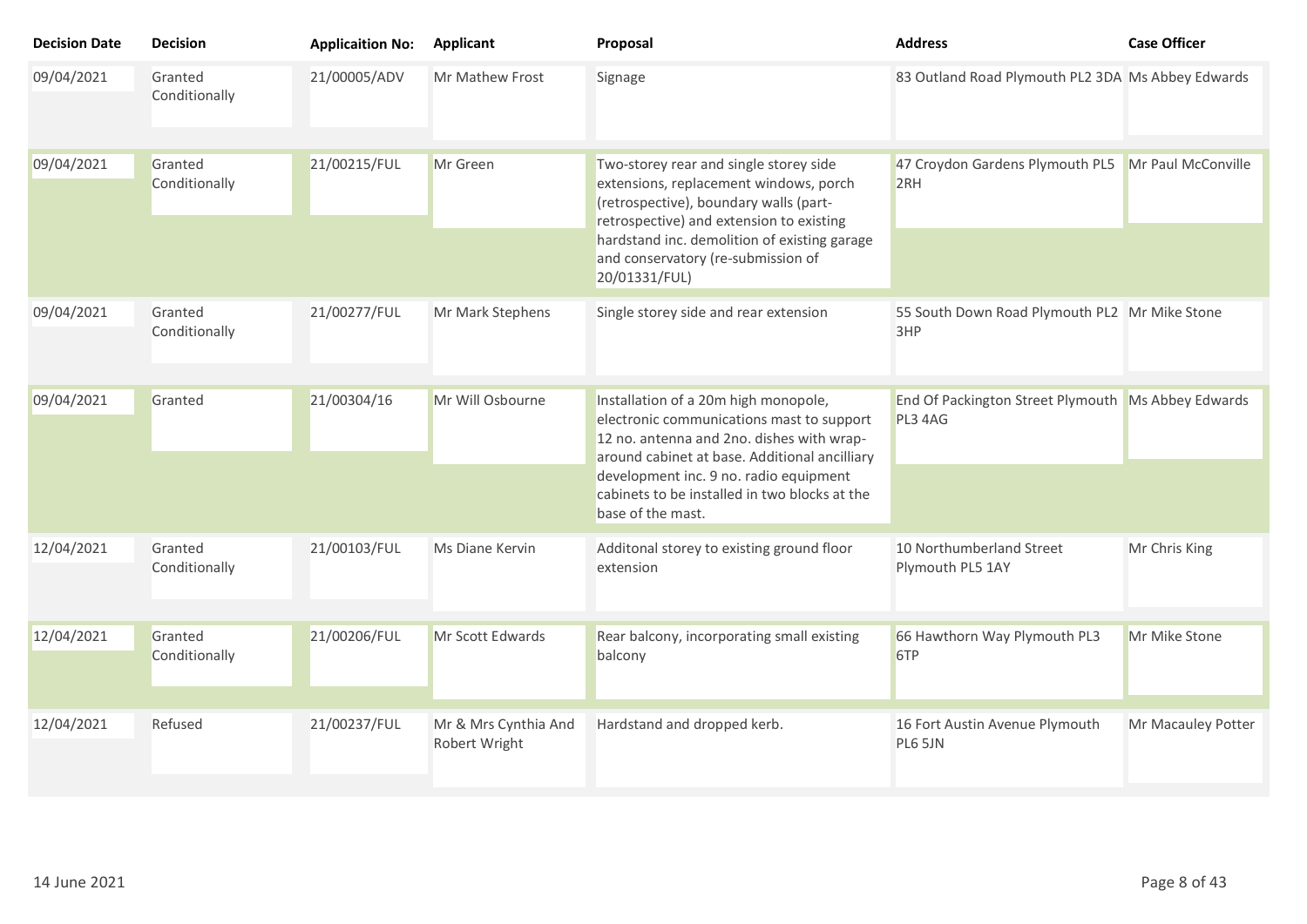| <b>Decision Date</b> | <b>Decision</b>          | <b>Applicaition No:</b> | Applicant                   | Proposal                                                                                                                                                                                                                                                                                                  | <b>Address</b>                                                | <b>Case Officer</b> |
|----------------------|--------------------------|-------------------------|-----------------------------|-----------------------------------------------------------------------------------------------------------------------------------------------------------------------------------------------------------------------------------------------------------------------------------------------------------|---------------------------------------------------------------|---------------------|
| 12/04/2021           | Granted<br>Conditionally | 21/00247/FUL            | Plymouth Community<br>Homes | Courtyard landscaping                                                                                                                                                                                                                                                                                     | 3 No. Courtyards 2-96 (Evens) Keat<br>Street Plymouth PL2 1SB | Mr Macauley Potter  |
| 12/04/2021           | Granted<br>Conditionally | 21/00263/LBC            | Mr Chris Booker             | Removal of internal wall between the kitchen<br>and utility area                                                                                                                                                                                                                                          | 4 Berkeley Cottages Collingwood<br>Road Plymouth PL1 5QT      | Mr Mike Stone       |
| 12/04/2021           | Granted<br>Conditionally | 21/00264/FUL            | Mr & Mrs Constantinou       | Front and rear extensions, raising of roof<br>height to create new first floor level with rear<br>dormers, rear terrace/balcony area,<br>demolition of existing garage and creation of<br>new single garage, window changes,<br>extension of existing driveway and minor<br>garden and patio alterations. | 34 Powisland Drive Plymouth PL6<br>6AB                        | Mr Macauley Potter  |
| 12/04/2021           | Granted<br>Conditionally | 21/00294/FUL            | Mr & Mrs S Dodd             | Single storey rear extension to create ground<br>floor self-contained accessible living unit and<br>minor garden alterations (re-submission of<br>20/01201/FUL)                                                                                                                                           | 148 Woodford Avenue Plymouth<br><b>PL7 4QS</b>                | Mr Macauley Potter  |
| 12/04/2021           | Granted                  | 21/00339/16             | Mr Will Osbourne            | Installation of a 20m high monopole,<br>electronic communications mast to support<br>12 no. antenna and 2no. dishes with wrap-<br>around cabinet at base. Additionally, 9 no.<br>radio equipment cabinets to be installed in<br>two blocks at the base of the mast.                                       | Crosshill Plymouth PL2 1RT                                    | Mr Mike Stone       |
| 13/04/2021           | Granted<br>Conditionally | 21/00024/TPO            | Louise Todd                 | Larch (T620) - Fell due to crown dieback.<br>Macrocarpa (T639) - Fell due to large wound<br>from previous limb failure and subsequent<br>decay.                                                                                                                                                           | Mayhew Gardens Colebrook<br>Plympton                          | Mrs Jane Turner     |
| 13/04/2021           | Granted<br>Conditionally | 21/00041/FUL            | Mr Shaun Robinson           | Front hardstand and dropped kerb                                                                                                                                                                                                                                                                          | 123 Wingfield Road Plymouth PL3<br>4ER                        | Mr Mike Stone       |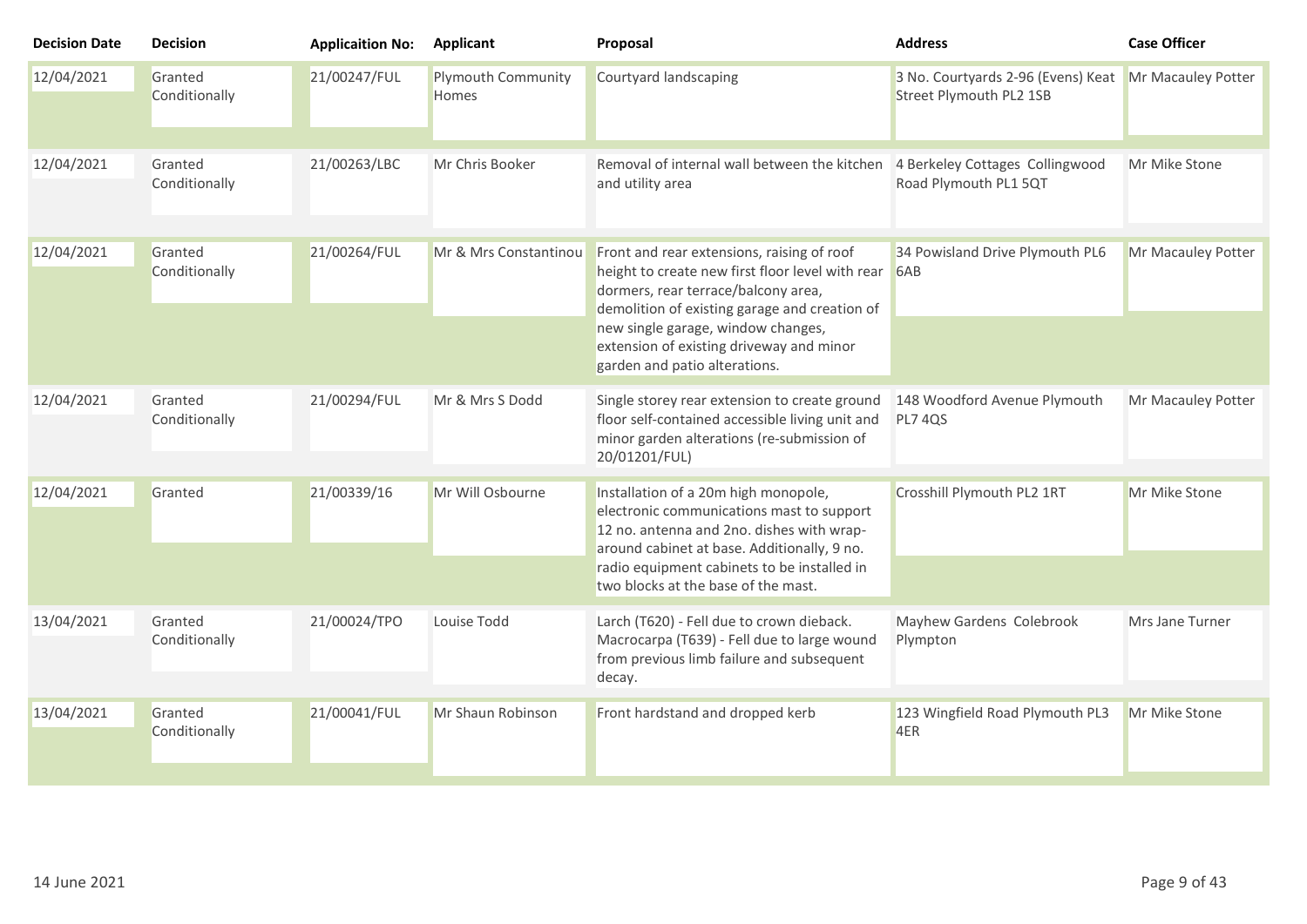| <b>Decision Date</b> | <b>Decision</b>          | <b>Applicaition No:</b> | <b>Applicant</b>           | Proposal                                                                                                                                                                                              | <b>Address</b>                                                                                  | <b>Case Officer</b> |
|----------------------|--------------------------|-------------------------|----------------------------|-------------------------------------------------------------------------------------------------------------------------------------------------------------------------------------------------------|-------------------------------------------------------------------------------------------------|---------------------|
| 13/04/2021           | Granted<br>Conditionally | 21/00324/FUL            | Ms Shanshan Cheng          | Part retrospective application for a wooden<br>outbuilding (bike shed), L-shaped decking<br>and hard surfaced area on side elevation and<br>boundary fence (up to 2m)                                 | 93 Grantley Gardens Plymouth PL3<br>5BP                                                         | Ms Abbey Edwards    |
| 13/04/2021           | Granted<br>Conditionally | 21/00367/FUL            | Mr & Ms Sergeant &<br>Wise | Two-storey side extension                                                                                                                                                                             | 39 Distine Close Plymouth PL3 6QZ                                                               | Mr Sam Lewis        |
| 13/04/2021           | Agreed                   | 21/00495/CDM            | <b>Bob Fish</b>            | Condition Discharge: Conditions 11 & 13 of<br>application 19/00133/FUL                                                                                                                                | North Prospect Phase 4 Dingle<br>Road, Laurel Road, Rosedown<br>Avenue And Myrtleville Plymouth | Mr Chris King       |
| 14/04/2021           | Refused                  | 20/00492/FUL            | John Purchase              | Change of use from public open space to a<br>residential garden (Class C3) including<br>extension and construction of boundary wall<br>at 14 Cameron Way, Plymouth, PL6 5WB (re-                      | 14 Cameron Way Plymouth PL6<br>5WB                                                              | Mr Peter Lambert    |
|                      |                          |                         |                            | submission of application 19/02045/FUL)                                                                                                                                                               |                                                                                                 |                     |
| 14/04/2021           | Refused                  | 20/00781/FUL            | Mr Colin Morris            | Erection of external terrace to create external 94 Royal Parade Plymouth PL1 1DT Ms Abbey Edwards<br>seating area and provide stepped and<br>disabled access ramp to the existing<br>commercial units |                                                                                                 |                     |
|                      |                          |                         |                            |                                                                                                                                                                                                       |                                                                                                 |                     |
| 14/04/2021           | Granted<br>Conditionally | 20/01274/FUL            | Miss Tamara Hearn          | Hardstand and shared crossing                                                                                                                                                                         | 129 Blandford Road Plymouth PL3<br>6JX                                                          | Mr Sam Lewis        |
|                      |                          |                         |                            |                                                                                                                                                                                                       |                                                                                                 |                     |
| 14/04/2021           | Granted<br>Conditionally | 21/00151/FUL            | Mrs Joyce Fernandez        | Hardstand                                                                                                                                                                                             | 97 Cardinal Avenue Plymouth PL5<br>1UR                                                          | Mr Paul McConville  |
| 14/04/2021           | Agreed                   | 21/00166/CDM            | Mr Keith Revell            | Condition Discharge: Conditions 8, 10 & 12 of                                                                                                                                                         | 5 To 12 Arundel Crescent                                                                        | Mr Chris Cummings   |
|                      |                          |                         |                            | application 05/00862/FUL                                                                                                                                                                              | Plymouth                                                                                        |                     |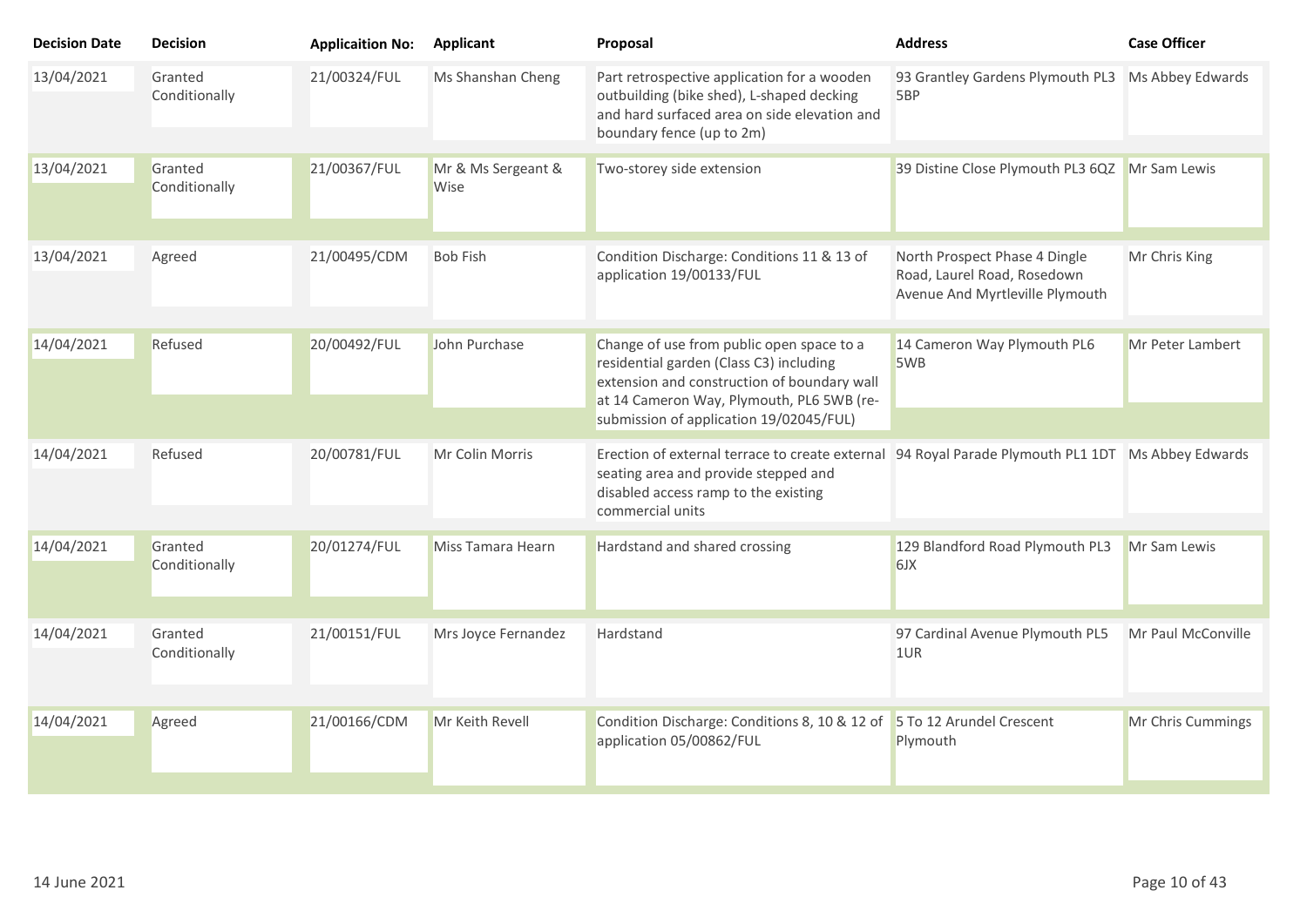| <b>Decision Date</b> | <b>Decision</b>          | <b>Applicaition No:</b> | <b>Applicant</b>            | Proposal                                                                                                                 | <b>Address</b>                                                                            | <b>Case Officer</b>      |
|----------------------|--------------------------|-------------------------|-----------------------------|--------------------------------------------------------------------------------------------------------------------------|-------------------------------------------------------------------------------------------|--------------------------|
| 14/04/2021           | Granted<br>Conditionally | 21/00257/ADV            | Plymouth Community<br>Homes | Fascia signs                                                                                                             | Lynher, Tamar And Tavy House<br>Curtis Street Plymouth PL1 4HH                            | Mr Paul McConville       |
| 14/04/2021           | Granted<br>Conditionally | 21/00281/FUL            | Mr Paul Southard            | Hip to gable with rear dormer                                                                                            | 44 Great Berry Road Plymouth PL6<br>5AY                                                   | Mr Paul McConville       |
| 14/04/2021           | Granted<br>Conditionally | 21/00402/FUL            | Faye Hambleton              | Two-storey rear extension and enlarged rear<br>terrace and excavate garden to enlarge patio                              | 3 Penrose Villas Plymouth PL4 7BD Mr Mike Stone                                           |                          |
| 15/04/2021           | Granted<br>Conditionally | 20/01798/FUL            | Mr Lloyd Inwood             | Extension to café to enclose first floor                                                                                 | The Terrace Cafe 74 Madeira Road<br>Plymouth PL1 2JU                                      | <b>Miss Amy Thompson</b> |
| 15/04/2021           | Granted<br>Conditionally | 21/00175/FUL            | Mr Mark Yarde               | Change of use to upper 3 floors to create 4no<br>flats and rear walkway (Resubmission of<br>20/00243/FUL)                | 79 - 81 Mutley Plain Plymouth PL4<br>6JJ                                                  | Miss Amy Thompson        |
| 15/04/2021           | Granted<br>Conditionally | 21/00391/FUL            | Mr & Mrs Hulley             | Loft conversion and rear dormer                                                                                          | 147 Glendower Road Plymouth PL3 Mr Mike Stone<br>4LB                                      |                          |
| 16/04/2021           | Granted<br>Conditionally | 20/01959/FUL            | Plymouth City Council       | Installation of air source heat pump,<br>associated acoustic screens, connecting<br>infrastructure and secondary glazing | 3 Elliot Terrace Plymouth PL1 2PL                                                         | Miss Amy Thompson        |
| 16/04/2021           | Granted<br>Conditionally | 20/01960/LBC            | Plymouth City Council       | Installation of air source heat pump,<br>associated acoustic screens, connecting<br>infrastructure and secondary glazing | 3 Elliot Terrace Plymouth PL1 2PL                                                         | Miss Amy Thompson        |
| 16/04/2021           | Agreed                   | 21/00210/CDM            | Mr D Elder                  | Condition Discharge: Conditions 4 & 5 of<br>application 20/00504/FUL                                                     | Yard To Rear Of Scott Building<br>University Of Plymouth Drake<br>Circus Plymouth PL4 8AA | Miss Katherine<br>Graham |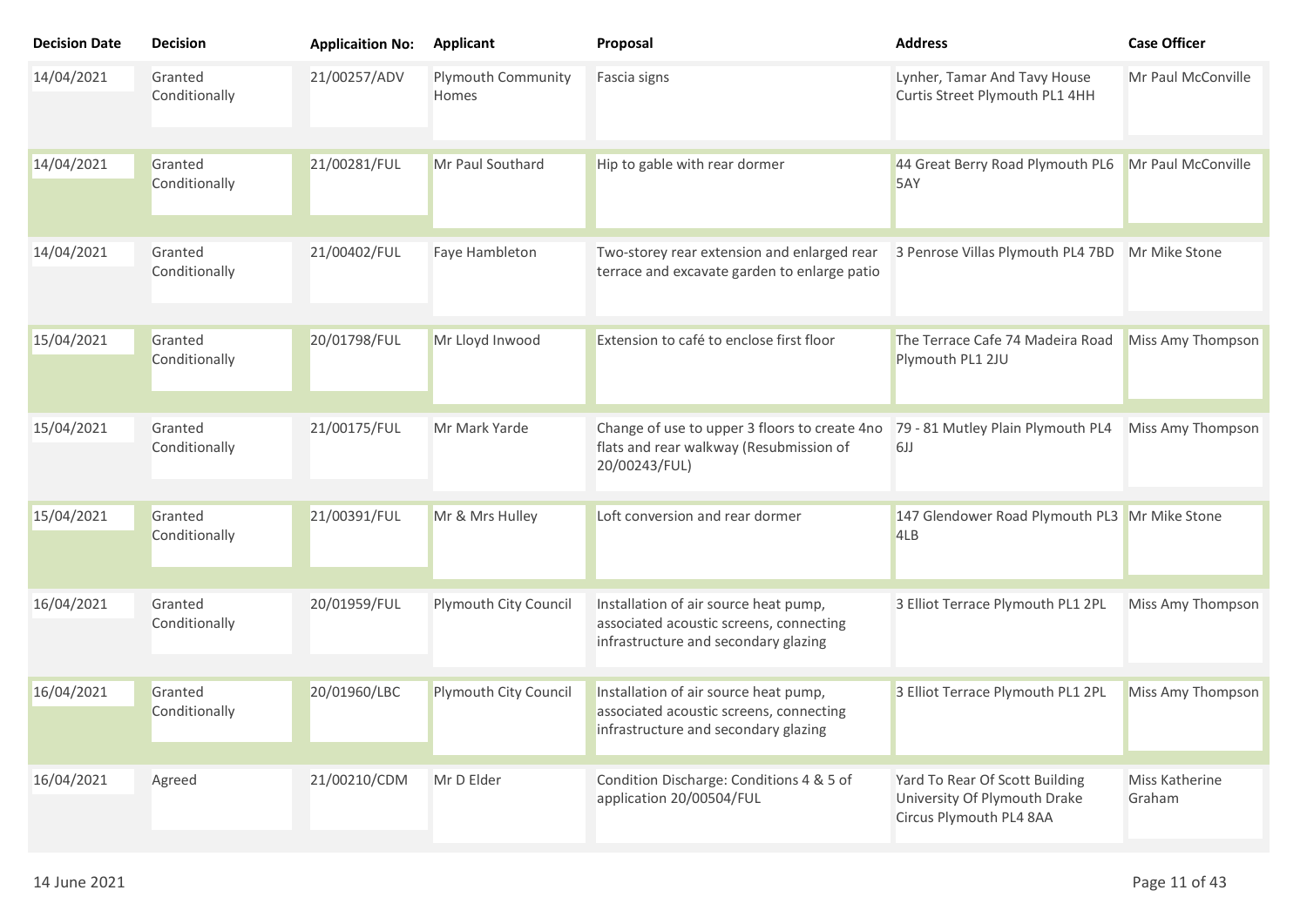| <b>Decision Date</b> | <b>Decision</b>          | <b>Applicaition No:</b> | <b>Applicant</b>                    | Proposal                                                                                                                                                                                                                                                                                                                     | <b>Address</b>                                           | <b>Case Officer</b> |
|----------------------|--------------------------|-------------------------|-------------------------------------|------------------------------------------------------------------------------------------------------------------------------------------------------------------------------------------------------------------------------------------------------------------------------------------------------------------------------|----------------------------------------------------------|---------------------|
| 16/04/2021           | Refused                  | 21/00301/FUL            | Mr Kalam                            | 2no. freestanding verandahs (retrospective)                                                                                                                                                                                                                                                                                  | 5 Lockington Avenue Plymouth PL3 Mr Sam Lewis<br>5QR     |                     |
| 16/04/2021           | Granted<br>Conditionally | 21/00308/FUL            | Mr Martyn Sullivan                  | Front porch, side extension and rear<br>extension                                                                                                                                                                                                                                                                            | 15 Tavistock Road Plymouth PL5<br>3DG                    | Mr Paul McConville  |
| 16/04/2021           | Agreed                   |                         | 21/00360/CDMLB Miss Rebecca Dickson | Condition Discharge: Conditions 3, 4 & 5 of<br>application 19/01414/LBC                                                                                                                                                                                                                                                      | 22 Lockyer Street Plymouth PL1<br>2QW                    | Mr Chris Cummings   |
| 19/04/2021           | Granted<br>Conditionally | 21/00346/TPO            | Mrs Janice Scrivens                 | Sycamore (T1) - Crown raise to 3m above<br>ground level and reduce overall crown by<br>approximately 3m to nearest growth points.<br>Oak (T2) - Reduce crown on sides away from<br>the Sycamore by approximately 3m to<br>nearest growth points (amendment agreed<br>with owner 13/4/21 - trees have grown as a<br>pair).    | 10 Merafield Close Plymouth PL7<br>1SG                   | Mrs Jane Turner     |
| 19/04/2021           | Granted<br>Conditionally | 21/00354/TPO            | Mrs Laura Shaw                      | Popular (T1) - 16/3/21 notified by agent<br>Daniel Lovatt that tree fell in recent storms.                                                                                                                                                                                                                                   | 8 Hazel Drive Plymouth PL9 8PE                           | Mrs Jane Turner     |
| 19/04/2021           | Granted<br>Conditionally | 21/00380/TCO            | <b>Richard Smith</b>                | Ash x 6 - fell due to Ash die back                                                                                                                                                                                                                                                                                           | Seven Stars Inn Seven Stars Lane<br>Plymouth PL5 4NN     | Mrs Jane Turner     |
| 19/04/2021           | Granted<br>Conditionally | 21/00381/TCO            | Mrs Sheila Patterson                | Oak (T1) - Reduce to previous reduction<br>points approximately 1-1.5m. Willow (T2) -<br>Reduce highest main branch with long<br>regrowth to level of adjacent horizontal<br>branch on drive side. Ongoing consent to<br>remove regrowth annually as has historically<br>been carried out (agreed with owner<br>$13/4/21$ ). | Kumara, Station Road Tamerton<br>Foliot Plymouth PL5 4LD | Mrs Jane Turner     |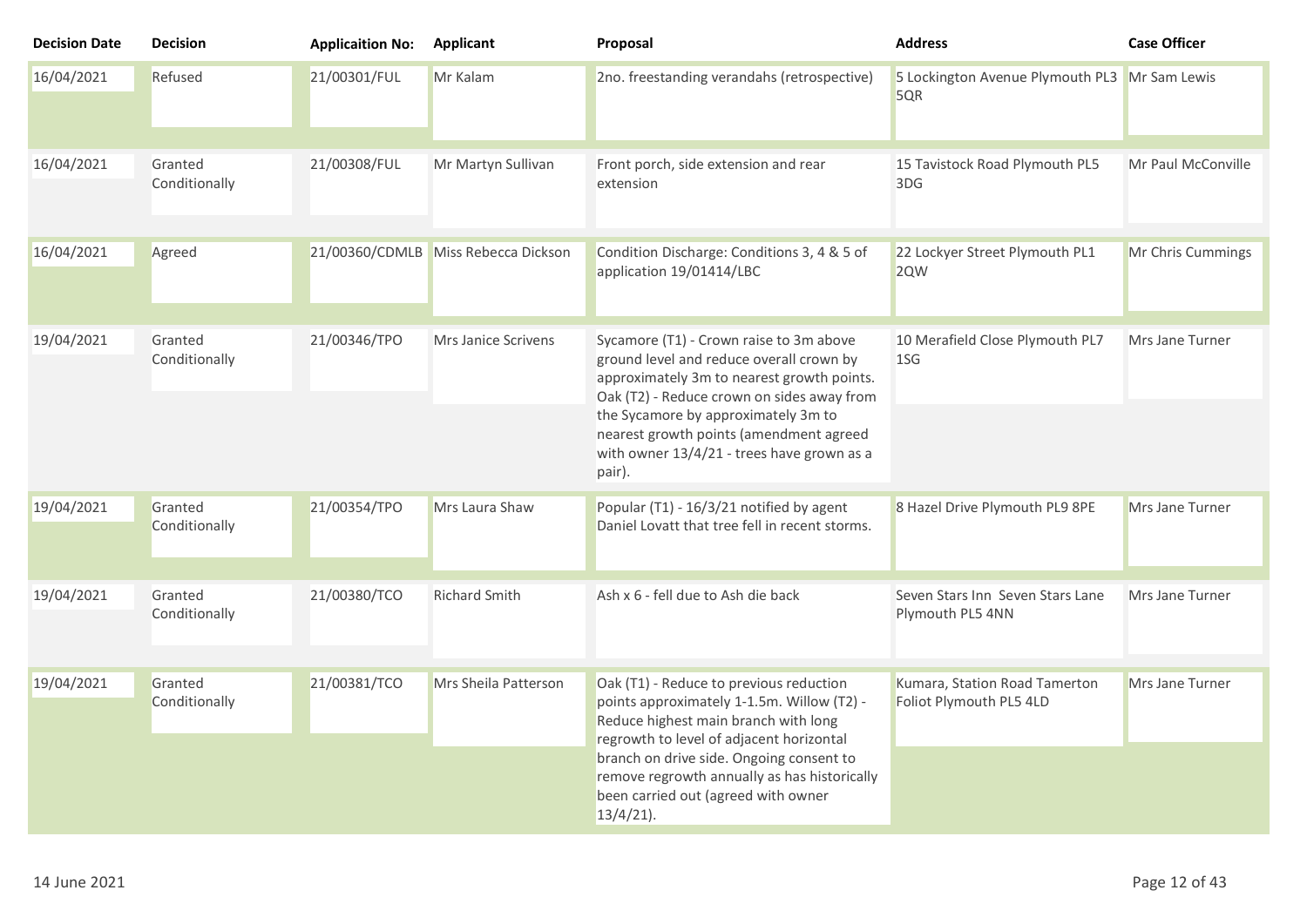| <b>Decision Date</b> | <b>Decision</b>          | <b>Applicaition No:</b> | <b>Applicant</b>        | Proposal                                                                                                                                         | <b>Address</b>                                            | <b>Case Officer</b>       |
|----------------------|--------------------------|-------------------------|-------------------------|--------------------------------------------------------------------------------------------------------------------------------------------------|-----------------------------------------------------------|---------------------------|
| 19/04/2021           | Granted<br>Conditionally | 21/00431/TCO            | Ms Xia Ming             | 2x Lime - reduce crown by a maximum of one<br>third in height to natural growth points and<br>shape (amendment agreed with owner<br>$14/4/21$ ). | The Ferns Seymour Road<br>Mannamead Plymouth PL3 5AT      | Mrs Jane Turner           |
| 20/04/2021           | Granted<br>Conditionally | 20/01972/FUL            | Mrs June Hiew           | Alterations to building and conversion of<br>dwelling(s) into 5no. apartments                                                                    | 176 Citadel Road Plymouth PL1<br>3BD                      | Ms Abbey Edwards          |
| 20/04/2021           | Granted<br>Conditionally | 21/00241/FUL            | Mr & Mrs Honey          | Single storey rear extension, front porch and<br>minor garden alterations.                                                                       | 57 Frogmore Avenue Plymouth PL6 Mr Macauley Potter<br>5RT |                           |
| 20/04/2021           | Granted<br>Conditionally | 21/00278/FUL            | Mr Mark Heppell         | Two-storey side extension and front porch                                                                                                        | 158 Beacon Park Road Plymouth<br>PL2 2QR                  | Mr Paul McConville        |
| 20/04/2021           | Granted<br>Conditionally | 21/00333/FUL            | Mr S Sivasothy          | Two-storey rear staircase enclosure                                                                                                              | 34 Charlotte Street Plymouth PL2<br>1RJ                   | Mr Paul McConville        |
| 20/04/2021           | Granted<br>Conditionally | 21/00343/ADV            | <b>Gareth Griffiths</b> | 1no. internally-illuminated fascia sign with<br>graphics applied to fanlight above                                                               | Commercial Wharf Madeira Road<br>Plymouth PL1 2NX         | Mr Sam Lewis              |
| 20/04/2021           | Granted<br>Conditionally | 21/00345/FUL            | Mr & Mrs Mabin          | Replacement single storey rear and side<br>extensions, plus rear raised patio                                                                    | 7 Dunstone Drive Plymouth PL9<br>8SH                      | Mr Sam Lewis              |
| 20/04/2021           | Granted<br>Conditionally | 21/00363/FUL            | Mr & Mrs Salmon         | Single storey rear extension (retrospective)                                                                                                     | 49 Teign Road Plymouth PL3 6PH                            | Miss Josephine<br>Maddick |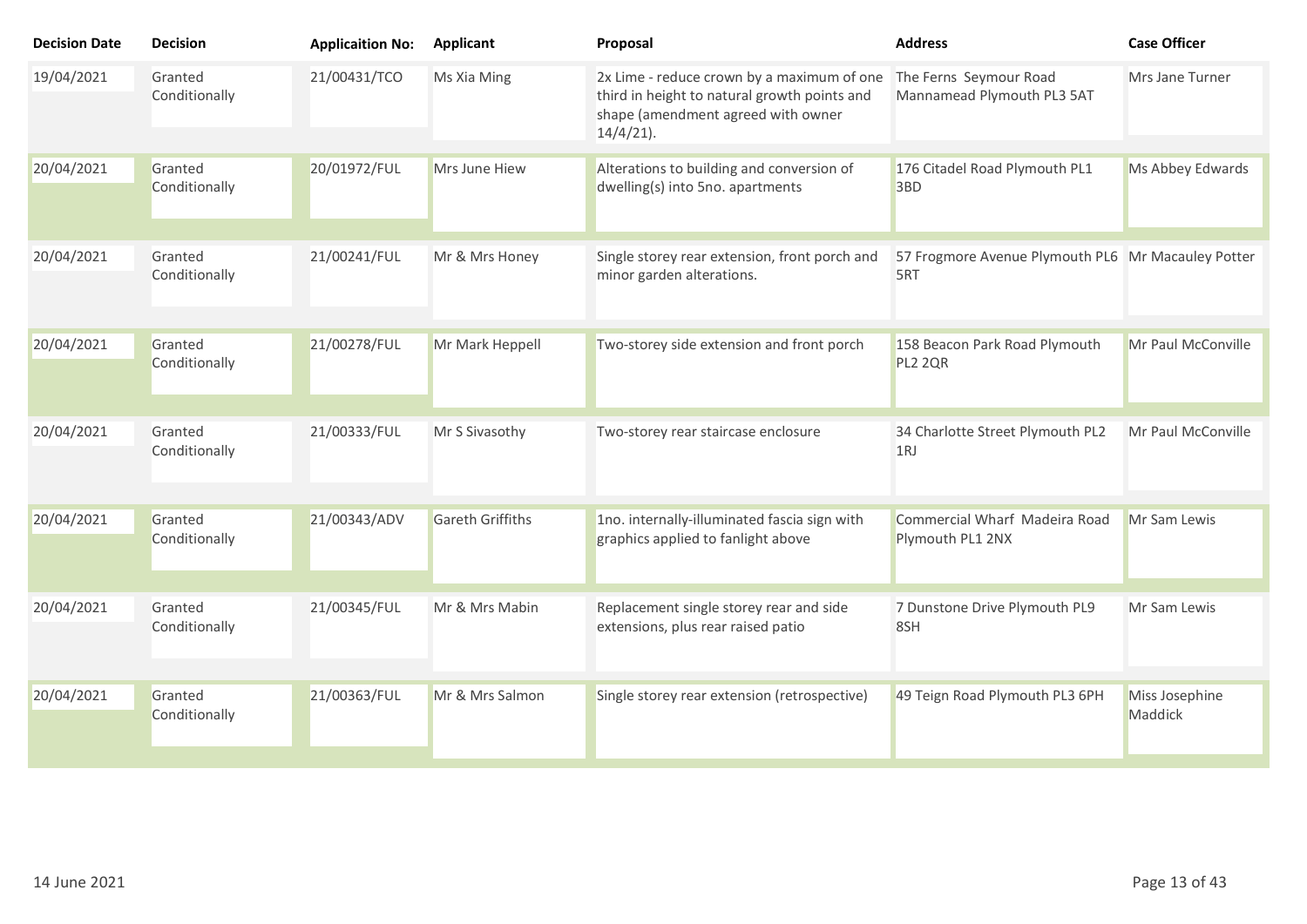| <b>Decision Date</b> | <b>Decision</b>          | <b>Applicaition No:</b> | <b>Applicant</b>     | Proposal                                                                                                                                                                                                                                                                                                                                                                                                                     | <b>Address</b>                                            | <b>Case Officer</b> |
|----------------------|--------------------------|-------------------------|----------------------|------------------------------------------------------------------------------------------------------------------------------------------------------------------------------------------------------------------------------------------------------------------------------------------------------------------------------------------------------------------------------------------------------------------------------|-----------------------------------------------------------|---------------------|
| 20/04/2021           | Granted<br>Conditionally | 21/00382/FUL            | Mrs Katie Riggs      | Single storey rear extension and alterations<br>to existing rear tenement                                                                                                                                                                                                                                                                                                                                                    | 42 Reddington Road Plymouth PL3<br>6PT                    | Mr Sam Lewis        |
| 20/04/2021           | Granted<br>Conditionally | 21/00401/FUL            | Mr & Mrs Martin      | First floor side extension                                                                                                                                                                                                                                                                                                                                                                                                   | 40 Rowland Close Plymouth PL9<br>9TH                      | Mr Sam Lewis        |
| 21/04/2021           | Refused                  | 20/01079/FUL            | Mr S Smith           | New dwelling                                                                                                                                                                                                                                                                                                                                                                                                                 | Land To The West Of 857 Wolseley<br>Road Plymouth PL5 1JR | Mr Peter Lambert    |
| 21/04/2021           | Granted<br>Conditionally | 20/01447/LBC            | Mr Paul Russell      | Roof repairs                                                                                                                                                                                                                                                                                                                                                                                                                 | Eggbuckland Keep Fort Austin<br>Avenue Plymouth PL6 5NX   | Mr Chris King       |
| 21/04/2021           | Granted<br>Conditionally | 20/01976/S73            | Mr Paul Thompson     | Variation of Condition 1 (Plans) to amend the<br>design of the driveway and materials, amend 5SF<br>location of retaining wall, removal of external<br>stairs, creation of lower ground floor with<br>habitable rooms, garden patio, new patio<br>doors and vary conditions 3 (drainage), 4<br>(car parking provision), 5 (landscape design)<br>and 6 (landscape management) to agree<br>details of application 18/00725/REM | 8 - 10 Dale Avenue Plymouth PL6                           | Miss Amy Thompson   |
| 21/04/2021           | Granted<br>Conditionally | 21/00344/FUL            | Mr Robert Stander    | External covered seating area and rear<br>basement extension                                                                                                                                                                                                                                                                                                                                                                 | 51 Mutley Plain Plymouth PL4 6JH                          | Mr Chris Cummings   |
| 21/04/2021           | Granted<br>Conditionally | 21/00392/FUL            | Mr Nicholas Hunwicks | Replacement patio, replacement of uPVC<br>door and windows with timber equivalents,<br>and erection of pergola and store                                                                                                                                                                                                                                                                                                     | 84 Durnford Street Plymouth PL1<br>3QW                    | Mr Sam Lewis        |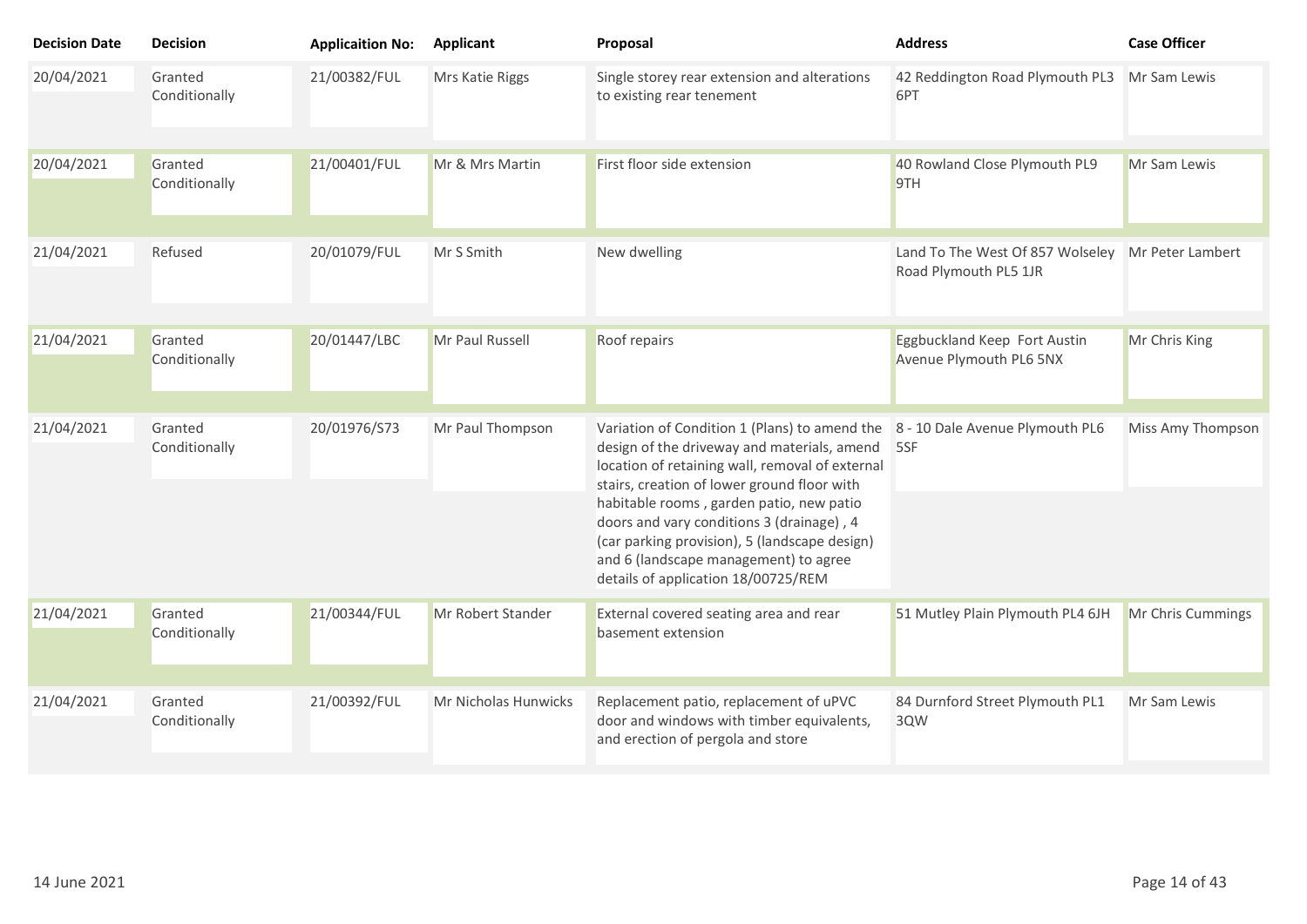| <b>Decision Date</b> | <b>Decision</b>          | <b>Applicaition No:</b> | Applicant            | Proposal                                                                                                                                                                                                                                                                                                                                                                                                            | <b>Address</b>                          | <b>Case Officer</b> |
|----------------------|--------------------------|-------------------------|----------------------|---------------------------------------------------------------------------------------------------------------------------------------------------------------------------------------------------------------------------------------------------------------------------------------------------------------------------------------------------------------------------------------------------------------------|-----------------------------------------|---------------------|
| 21/04/2021           | Granted<br>Conditionally | 21/00393/LBC            | Mr Nicholas Hunwicks | Replacement patio, replacement of uPVC<br>door and windows with timber equivalents,<br>and erection of pergola and store                                                                                                                                                                                                                                                                                            | 84 Durnford Street Plymouth PL1<br>3QW  | Mr Sam Lewis        |
| 21/04/2021           | Granted<br>Conditionally | 21/00434/LBC            | Mrs Sandra Oxton     | Re-cover roof and chimney repairs                                                                                                                                                                                                                                                                                                                                                                                   | 156 Durnford Street Plymouth PL1<br>3QR | Mr Sam Lewis        |
| 21/04/2021           | Refused                  | 21/00469/AMD            | Mr Paul Holvey       | Non-material Amendment: Removal of the<br>brise soleil and use alternative sun protection                                                                                                                                                                                                                                                                                                                           | 28 Penlee Way Plymouth PL3 4AW          | Mrs Alumeci Tuima   |
| 22/04/2021           | Granted<br>Conditionally | 21/00321/TPO            | Mrs Hazel Pearce     | Oak (T1) - Remove one lowest limb growing<br>towards the south at approximately 20ft. Oak<br>(T2) - Reduce upper part of canopy on left<br>stem on south side by 2m to nearest natural<br>growth point and remove 4 lowest small<br>limbs at 20ft growing eastwards on the other<br>main stem of the tree. No crown reduction<br>necessary for either tree - amendments<br>agreed 15/4/21 with agent and applicant. | 58 Erlstoke Close Plymouth PL6<br>5QP   | Mrs Jane Turner     |
| 22/04/2021           | Granted<br>Conditionally | 21/00336/FUL            | Mr Paul Williams     | Conversion of existing 3-bay detached garage<br>to form new annex to the main dwelling                                                                                                                                                                                                                                                                                                                              | 79 Church Way Plymouth PL5 1AH          | Mr Macauley Potter  |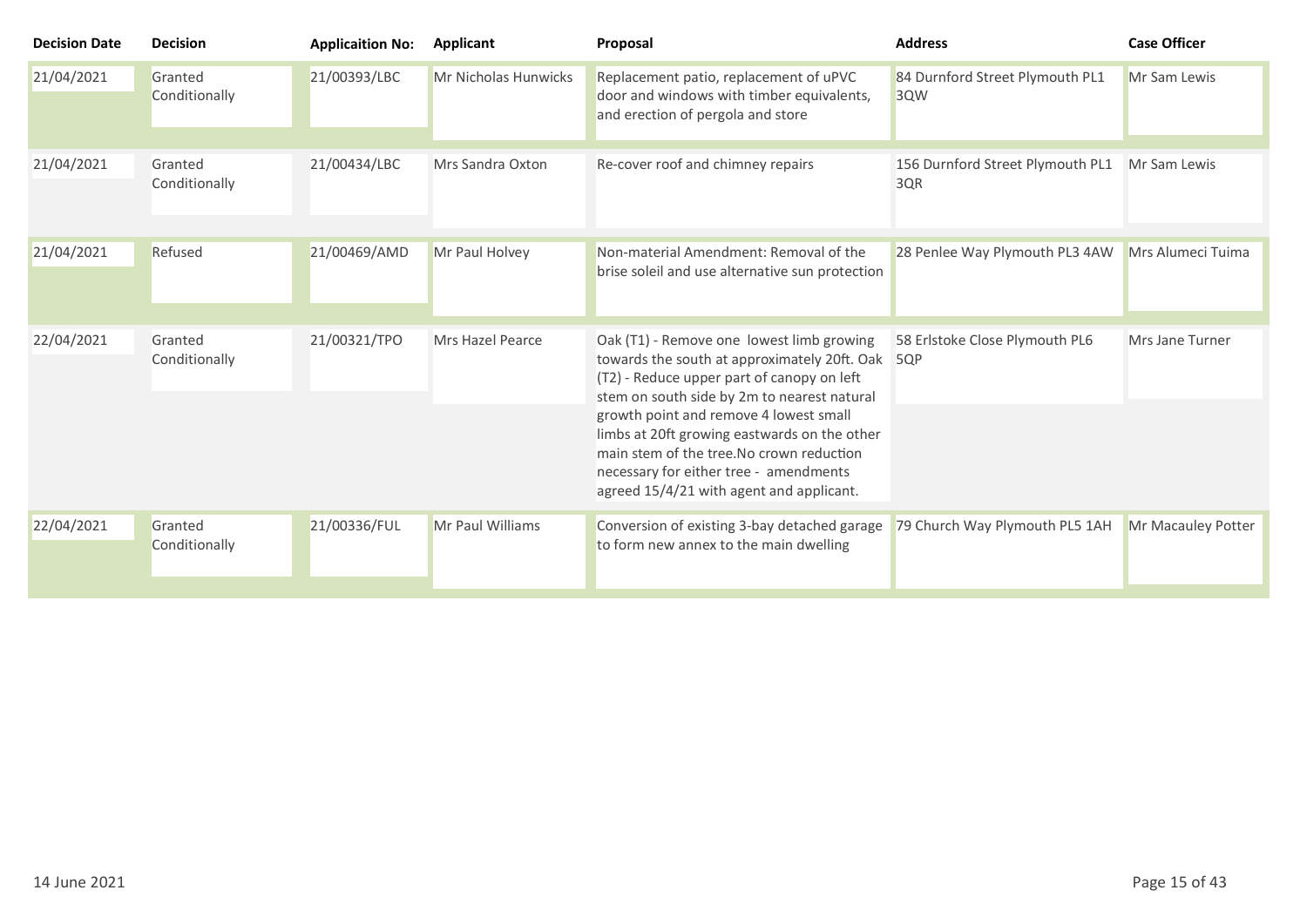| <b>Decision Date</b> | <b>Decision</b>          | <b>Applicaition No:</b> | <b>Applicant</b>     | Proposal                                                                                                                                                                                                                                                                                                                                                                                                                                                                                                                                                                                                                                                                                                                     | <b>Address</b>                                            | <b>Case Officer</b> |
|----------------------|--------------------------|-------------------------|----------------------|------------------------------------------------------------------------------------------------------------------------------------------------------------------------------------------------------------------------------------------------------------------------------------------------------------------------------------------------------------------------------------------------------------------------------------------------------------------------------------------------------------------------------------------------------------------------------------------------------------------------------------------------------------------------------------------------------------------------------|-----------------------------------------------------------|---------------------|
| 22/04/2021           | Granted<br>Conditionally | 21/00388/TPO            | Wolseley Trust.      | Poplar (T017) - reduce back to previous<br>reduction points. Poplar (T018) - reduce main<br>stem by 10m and reduce extended primary<br>branch on main stem by 6m. Poplar (T019) -<br>reduce single extended leading primary<br>branch inline with previous pruning cuts.<br>Poplar (T021) - reduce extended south/west<br>facing primary branches as a means of end-<br>weight pruning. Poplar (T023) - remove a<br>significant necrotic branch located at 10m<br>from ground level on the east side of the<br>main stem. Poplar (T024) - reduce remaining<br>branches by up to 8 meters to reduce the risk<br>of natural branch breakage. Poplar (T025) -<br>reduce whole tree to 5-7m.NB:Removal of<br>deadwood is exempt. | Scott Business Park, Beacon Park<br>Road Plymouth PL2 2PQ | Mrs Jane Turner     |
| 22/04/2021           | Granted<br>Conditionally | 21/00395/TPO            | Rachael Henderson    | Oak (T1) - Prune back to previous pruning<br>points (2016). Amendment agreed with owner PL6 7HS<br>16/4/21.                                                                                                                                                                                                                                                                                                                                                                                                                                                                                                                                                                                                                  | 30 Westwood Avenue Plymouth                               | Mrs Jane Turner     |
| 22/04/2021           | Granted<br>Conditionally | 21/00398/TPO            | Mrs Tanya Moon       | Ash - fell due to Ash die back and lean.                                                                                                                                                                                                                                                                                                                                                                                                                                                                                                                                                                                                                                                                                     | 45 Reddicliff Road Plymouth PL9<br>9NF                    | Mrs Jane Turner     |
| 22/04/2021           | Granted<br>Conditionally | 21/00403/TPO            | Mr Alex Miller Field | Holm Oak (G1) - Reduce back secondary<br>growth, reducing lateral growth by 2.5-3m<br>back over the pathway on west side cutting<br>no greater than 75mm, reduce vertical height<br>on west side stems only by up to 3m in<br>keeping with the lateral reduction, cutting no<br>greater then 150mm diameter, lift crown on<br>path side up to 4m above ground level.All<br>cuts to be to nearest natural growth point.                                                                                                                                                                                                                                                                                                       | 9 Verden Close Plymouth PL3 4BT                           | Mrs Jane Turner     |
| 22/04/2021           | Granted<br>Conditionally | 21/00444/FUL            | lan Jenkin           | Two-storey side and single storey rear<br>extensions                                                                                                                                                                                                                                                                                                                                                                                                                                                                                                                                                                                                                                                                         | 2 Upton Close Plymouth PL3 6QR                            | Mr Sam Lewis        |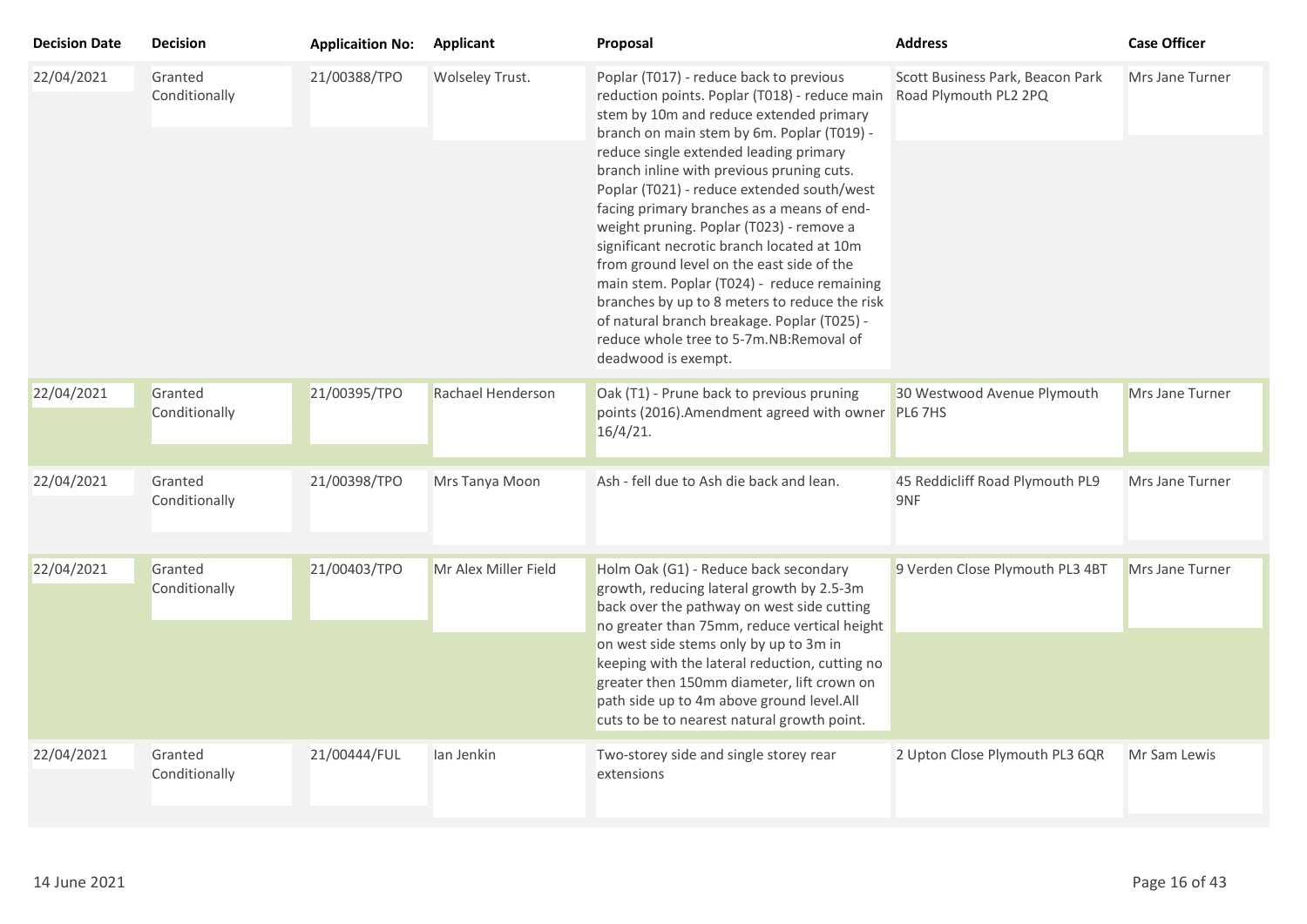| <b>Decision Date</b> | <b>Decision</b>          | <b>Applicaition No:</b> | <b>Applicant</b>           | Proposal                                                                                                                | <b>Address</b>                                           | <b>Case Officer</b> |
|----------------------|--------------------------|-------------------------|----------------------------|-------------------------------------------------------------------------------------------------------------------------|----------------------------------------------------------|---------------------|
| 22/04/2021           | Granted<br>Conditionally | 21/00446/FUL            | Mrs Chrissie Hicks         | Single storey rear extension                                                                                            | 16 Lester Close Plymouth PL3 6PX                         | Mr Sam Lewis        |
| 22/04/2021           | Granted<br>Conditionally | 21/00451/TCO            | Mr J & Mrs R Harman        | Ash (T1) - Remove closest stem pressing<br>against garage wall and reduce the remaining<br>crown by approximately 1.5m. | 1 Acre Place Plymouth PL1 4QP                            | Mrs Jane Turner     |
| 22/04/2021           | Granted<br>Conditionally | 21/00454/LBC            | Mr Chris Walker            | Replacement roof and skylight and 3x<br>additional skylight windows                                                     | 3 Berkeley Cottages Collingwood<br>Road Plymouth PL1 5QT | Ms Abbey Edwards    |
| 23/04/2021           | Granted<br>Conditionally | 21/00049/FUL            | Mr Ashley Rice             | New dwelling on adjoining land                                                                                          | 51 Gray Crescent Plymouth PL5<br>1DA                     | Mr Jon Fox          |
| 26/04/2021           | Granted<br>Conditionally | 21/00365/FUL            | Mr & Mrs Roberts-<br>Doyle | Two-storey side extension                                                                                               | 10 Ducane Walk Plymouth PL6 5WE Mr Paul McConville       |                     |
| 26/04/2021           | Granted<br>Conditionally | 21/00368/FUL            | Karen Barnfield            | Vehicle hardstand and construction of new<br>retaining walls                                                            | 153 Dudley Road Plymouth PL7 1SA Mr Macauley Potter      |                     |
| 26/04/2021           | Granted<br>Conditionally | 21/00372/FUL            | lan Jenkin                 | Loft conversion and rear dormer                                                                                         | 22 Greenlees Drive Plymouth PL7<br>1YW                   | Mr Paul McConville  |
| 26/04/2021           | Granted<br>Conditionally | 21/00379/FUL            | Mr David Clewer            | Single storey rear extension                                                                                            | 10 Mayhew Gardens Plymouth PL7<br>4FG                    | Mr Paul McConville  |
| 26/04/2021           | Granted<br>Conditionally | 21/00389/TPO            | Louise Cleary              | Oak (T348) - prune back to previous pruning<br>points (amendment agreed with owner<br>$23/4/21$ ).                      | 15 Cameron Way Plymouth PL6<br>5WB                       | Mrs Jane Turner     |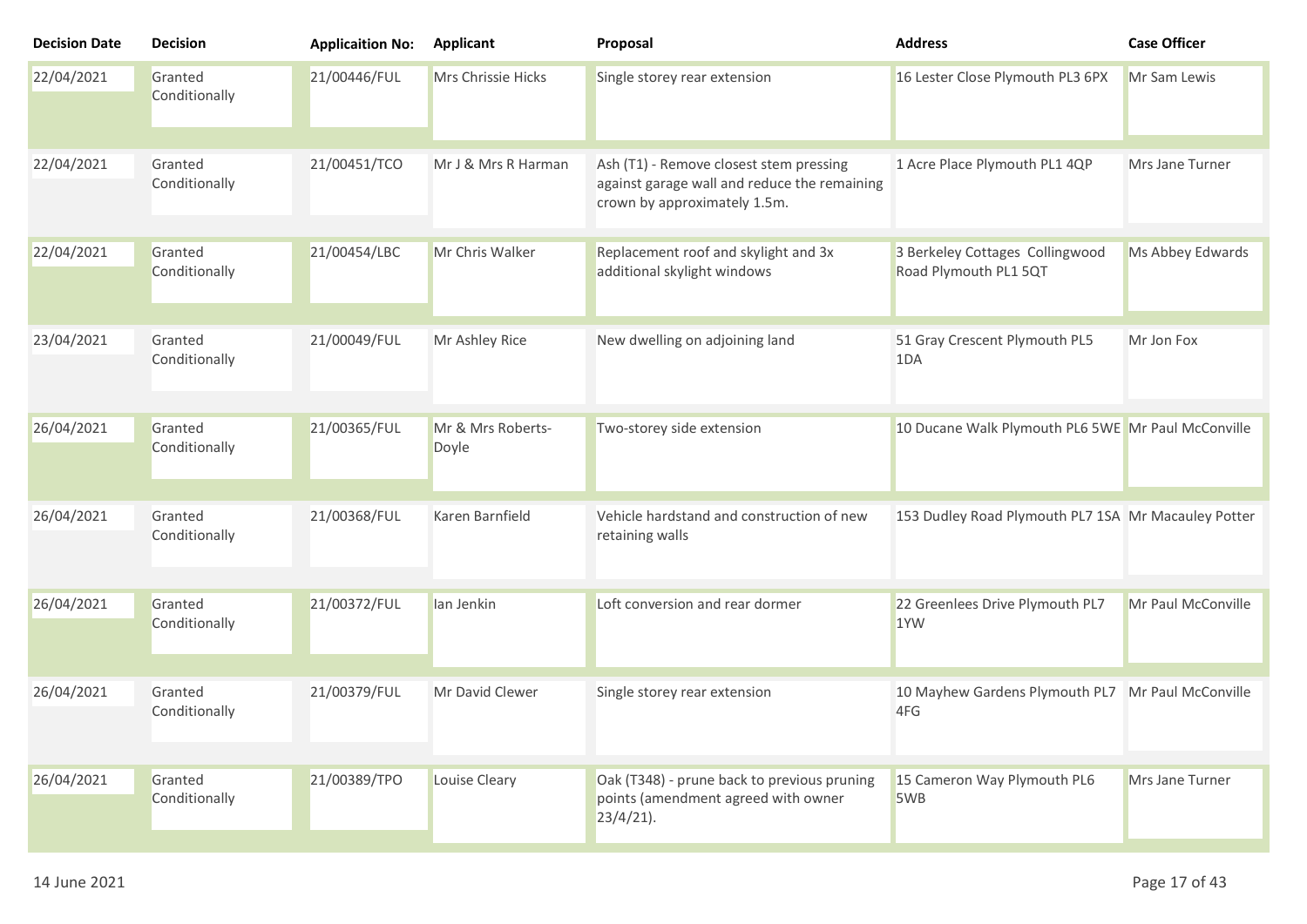| <b>Decision Date</b> | <b>Decision</b>          | <b>Applicaition No:</b> | <b>Applicant</b>           | Proposal                                                                                                                                                                                                                                                                                                                                                                                                                                                                                 | <b>Address</b>                                                | <b>Case Officer</b> |
|----------------------|--------------------------|-------------------------|----------------------------|------------------------------------------------------------------------------------------------------------------------------------------------------------------------------------------------------------------------------------------------------------------------------------------------------------------------------------------------------------------------------------------------------------------------------------------------------------------------------------------|---------------------------------------------------------------|---------------------|
| 26/04/2021           | Granted<br>Conditionally | 21/00498/TCO            | Mrs Julie Johns            | 4x Semi-mature Oak (G1) - treat as a whole<br>group reducing height by maximum of 1-2m<br>and outer lateral growth of all trees by no<br>more than 1-2m, cutting no more the 50mm<br>diameter. No work to inner side of canopies<br>necessary. Lift lower crown on the 2 trees<br>closest to the property by removing branches<br>back to the main stem to a height of 3.5m<br>above ground level.All cuts to nearest<br>natural growth points. Amendments agreed<br>with owner 20/4/21. | Reservoir House Admiralty Road<br>Stonehouse Plymouth PL1 3RS | Mrs Jane Turner     |
| 27/04/2021           | Granted<br>Conditionally | 20/01820/FUL            | Mr Scott Wright            | Two-storey side extension with ground floor<br>front porch extension                                                                                                                                                                                                                                                                                                                                                                                                                     | 27 Magdalen Gardens Plymouth<br>PL7 1NX                       | Mr Macauley Potter  |
| 27/04/2021           | Granted<br>Conditionally | 21/00059/FUL            | Ms Rachel Brady-<br>Hooper | Replacement plant on the east elevation of<br>the building and revised boundary treatment<br>(Part-retrospective)                                                                                                                                                                                                                                                                                                                                                                        | 11 Horn Cross Road Plymouth PL9<br>9BU                        | Ms Abbey Edwards    |
| 27/04/2021           | Granted<br>Conditionally | 21/00266/FUL            | Mr Jed Barry               | Single storey side extension and rear veranda.                                                                                                                                                                                                                                                                                                                                                                                                                                           | 43 Bowden Park Road Plymouth<br>PL6 5NG                       | Mr Paul McConville  |
| 27/04/2021           | Refused                  | 21/00292/FUL            | Mr Neal Stoneman           | Lean-to glazed conservatory                                                                                                                                                                                                                                                                                                                                                                                                                                                              | St Annes House Jennycliff Lane<br>Plymouth PL9 9SN            | Mrs Karen Gallacher |
| 27/04/2021           | Refused                  | 21/00293/LBC            | Mr Neal Stoneman           | Lean-to glazed conservatory                                                                                                                                                                                                                                                                                                                                                                                                                                                              | St Annes House Jennycliff Lane<br>Plymouth PL9 9SN            | Mrs Karen Gallacher |
| 27/04/2021           | Granted<br>Conditionally | 21/00337/FUL            | Mr & Mrs Heath             | Demolition of rear extension, and erection of<br>single storey rear extension and raised<br>decking                                                                                                                                                                                                                                                                                                                                                                                      | 66 Whiteford Road Plymouth PL3<br>5LY                         | Mr Sam Lewis        |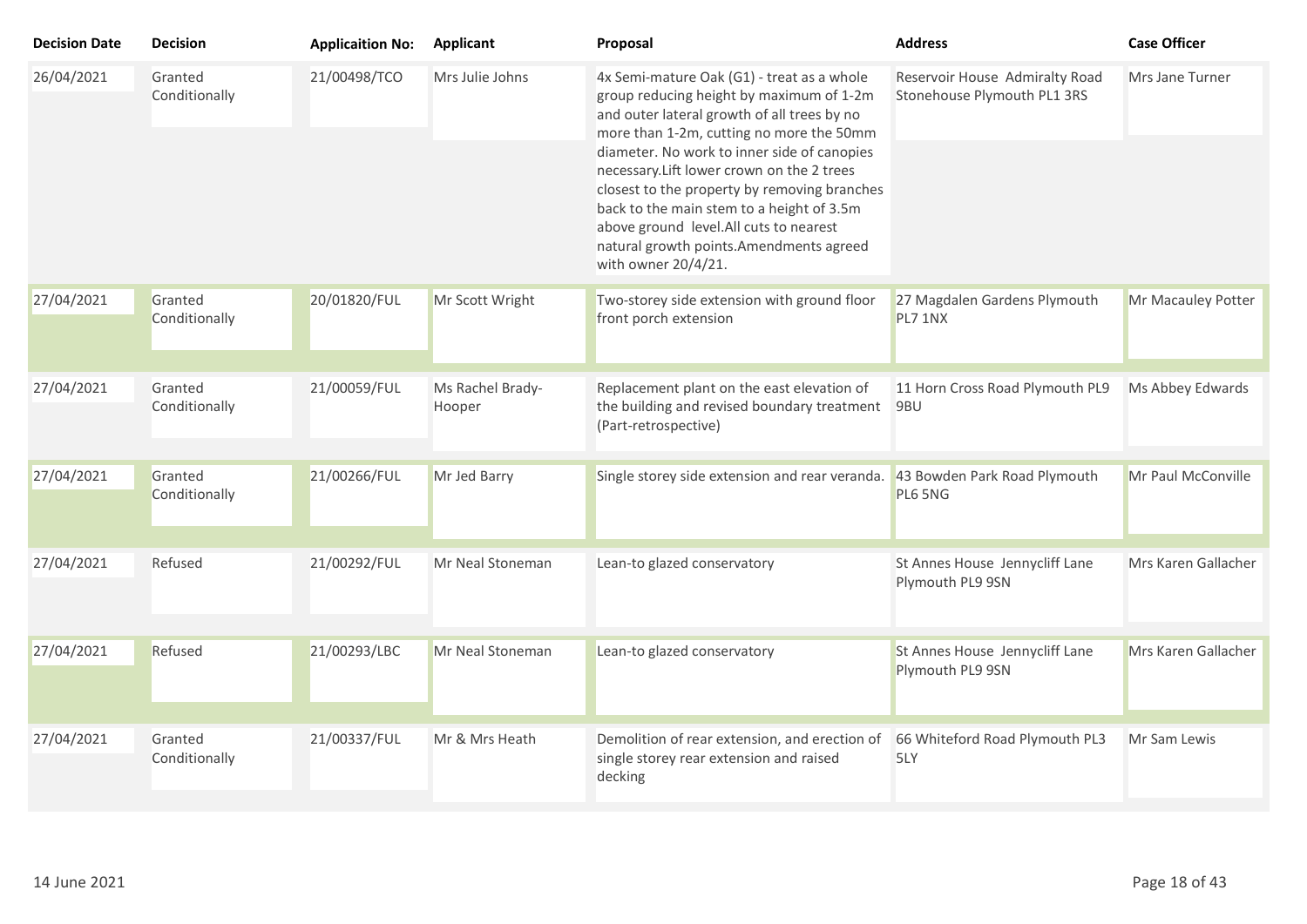| <b>Decision Date</b> | <b>Decision</b>          | <b>Applicaition No:</b> | <b>Applicant</b>      | Proposal                                                                                                                                                                        | <b>Address</b>                                 | <b>Case Officer</b>       |
|----------------------|--------------------------|-------------------------|-----------------------|---------------------------------------------------------------------------------------------------------------------------------------------------------------------------------|------------------------------------------------|---------------------------|
| 27/04/2021           | Granted<br>Conditionally | 21/00539/FUL            | Mr G Key              | Erection of rear outbuilding                                                                                                                                                    | 30 Eastfield Crescent Plymouth PL3<br>5JX      | Mr Sam Lewis              |
| 27/04/2021           | Agreed                   | 21/00766/CDM            | Mr Murray Liesching   | Condition Discharge: Condition 1 of<br>application 15/01193/OUT                                                                                                                 | 505 Tavistock Road Plymouth PL6<br>7AA         | Mr Jon Fox                |
| 28/04/2021           | Granted<br>Conditionally | 21/00194/FUL            | Mr Nick Bishop        | Various works which include facade<br>improvements, the creation of a controlled in-<br>only access, the extension of the existing<br>parking area, and the creation of outdoor | Plymouth College Ford Park<br>Plymouth PL4 6RN | Ms Abbey Edwards          |
|                      |                          |                         |                       | play spaces, to accommodate Plymouth<br>College Preparatory School within existing<br>school buildings on-site.                                                                 |                                                |                           |
| 28/04/2021           | Refused                  | 21/00240/FUL            | Mr Andrew Hollins     | Hardstand and dropped kerb                                                                                                                                                      | 138 Uxbridge Drive Plymouth PL5<br>2SH         | Mr Paul McConville        |
| 28/04/2021           | Granted<br>Conditionally | 21/00265/FUL            | Mr Jonathan Hall      | 2no. external condensers                                                                                                                                                        | Unit 1A, 40 St Modwen Road<br>Plymouth PL6 8LH | Mr Macauley Potter        |
| 29/04/2021           | Granted<br>Conditionally | 21/00015/FUL            | Mr Marshall           | Change of use to domestic curtilage with<br>erection of boundary wall and proposed side<br>extension (part retrospective)                                                       | 33 Tewkesbury Close Plymouth PL2<br>2HE        | Miss Josephine<br>Maddick |
| 29/04/2021           | Granted<br>Conditionally | 21/00074/LBC            | Plymouth City Council | Installation of solar panels on the roof                                                                                                                                        | The Guildhall Armada Way<br>Plymouth PL1 2AA   | Miss Amy Thompson         |
| 29/04/2021           | Granted<br>Conditionally | 21/00075/FUL            | Plymouth City Council | Installation of solar panels on the roof                                                                                                                                        | The Guildhall Armada Way<br>Plymouth PL1 2AA   | Miss Amy Thompson         |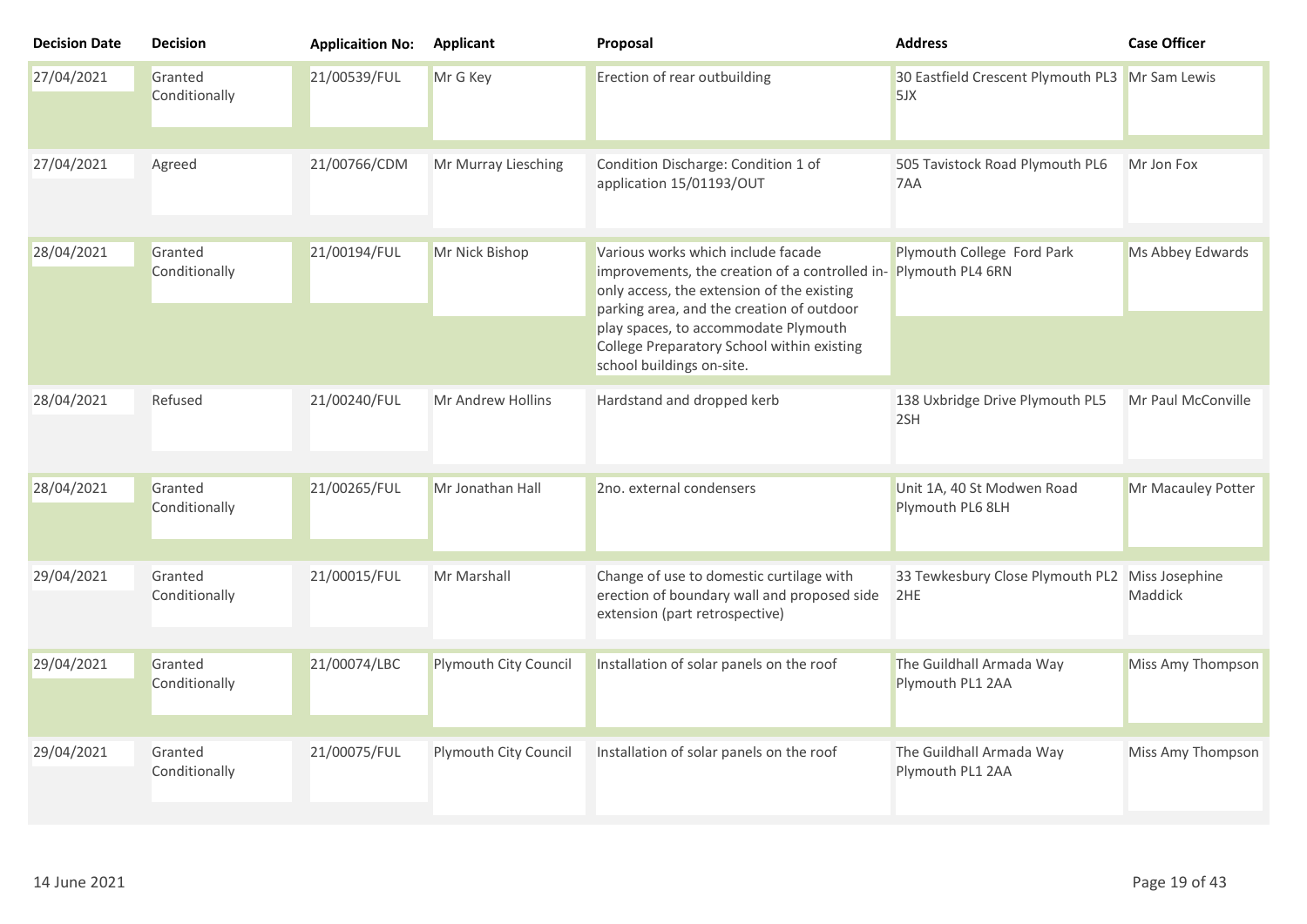| <b>Decision Date</b> | <b>Decision</b>          | <b>Applicaition No:</b> | <b>Applicant</b>                       | Proposal                                                                                                                                                                                                                                                                                                                                                                                                                                                                                                                               | <b>Address</b>                                                | <b>Case Officer</b> |
|----------------------|--------------------------|-------------------------|----------------------------------------|----------------------------------------------------------------------------------------------------------------------------------------------------------------------------------------------------------------------------------------------------------------------------------------------------------------------------------------------------------------------------------------------------------------------------------------------------------------------------------------------------------------------------------------|---------------------------------------------------------------|---------------------|
| 29/04/2021           | Granted<br>Conditionally | 21/00307/LBC            | Plymouth City Council                  | Installation of 1no. bronze totem sign (No. 7)                                                                                                                                                                                                                                                                                                                                                                                                                                                                                         | Top Of Belvedere, Plymouth Hoe                                | Miss Amy Thompson   |
| 29/04/2021           | Granted<br>Conditionally | 21/00312/LBC            | Plymouth City Council                  | Installation of 1no. bronze totem sign as part<br>of the Hoe Trail walking route                                                                                                                                                                                                                                                                                                                                                                                                                                                       | Tinside Pool Hoe Road Plymouth<br>PL1 2NZ                     | Miss Amy Thompson   |
| 29/04/2021           | Granted<br>Conditionally | 21/00412/FUL            | Mr James Newton                        | Loft conversion with rear dormer and hip to<br>gable roof                                                                                                                                                                                                                                                                                                                                                                                                                                                                              | 578 Wolseley Road Plymouth PL5<br>1UX                         | Mr Paul McConville  |
| 29/04/2021           | Granted<br>Conditionally | 21/00413/TPO            | Mr Lee Durand                          | 14x Lime: (T1 to T14) - Re-pollard back to<br>previous cut points and reduce approx. 2-3m<br>regrowth leaving finished pollard height at<br>approx. 5-7m. 3x Lime (T17 to T19) - Re-<br>pollard cutting back to previous pruning<br>points by removing approx. 1.5m<br>regrowth.T15 Oak: Reduce and reshape<br>canopy via thinning by removing dominant<br>leader of approx. 2-3 metres.T16 Oak:<br>Remove broken hanging branches in crown<br>and reduce remaining crown via thinning by<br>removing dominant leader of approx. 2-3m. | Plymouth Garden Centre Fort<br>Austin Avenue Plymouth PL6 5NU | Mrs Jane Turner     |
| 29/04/2021           | Granted<br>Conditionally | 21/00461/LBC            | Defence Infrastructure<br>Organisation | Erection of scaffold to undertake window<br>repairs (approved under application<br>20/00147/LBC)                                                                                                                                                                                                                                                                                                                                                                                                                                       | Stonehouse Barracks Durnford<br>Street Plymouth PL1 3QS       | Miss Amy Thompson   |
| 29/04/2021           | Granted<br>Conditionally | 21/00551/TCO            | Mrs Ingrid Van Der<br>Schouw           | Willow - Re-pollard and manage regrowth as<br>and when required.                                                                                                                                                                                                                                                                                                                                                                                                                                                                       | The Old School Rock Hill Plymouth<br>PL5 4NY                  | Mrs Jane Turner     |
| 29/04/2021           | Granted<br>Conditionally | 21/00558/TCO            | Mr Joe Berryman                        | Hornbeam - raise crown to 5 meters above<br>ground level on north side of crown as<br>indicated in submitted photo.                                                                                                                                                                                                                                                                                                                                                                                                                    | 87 Vauxhall Street Plymouth PL4<br>0HB                        | Mrs Jane Turner     |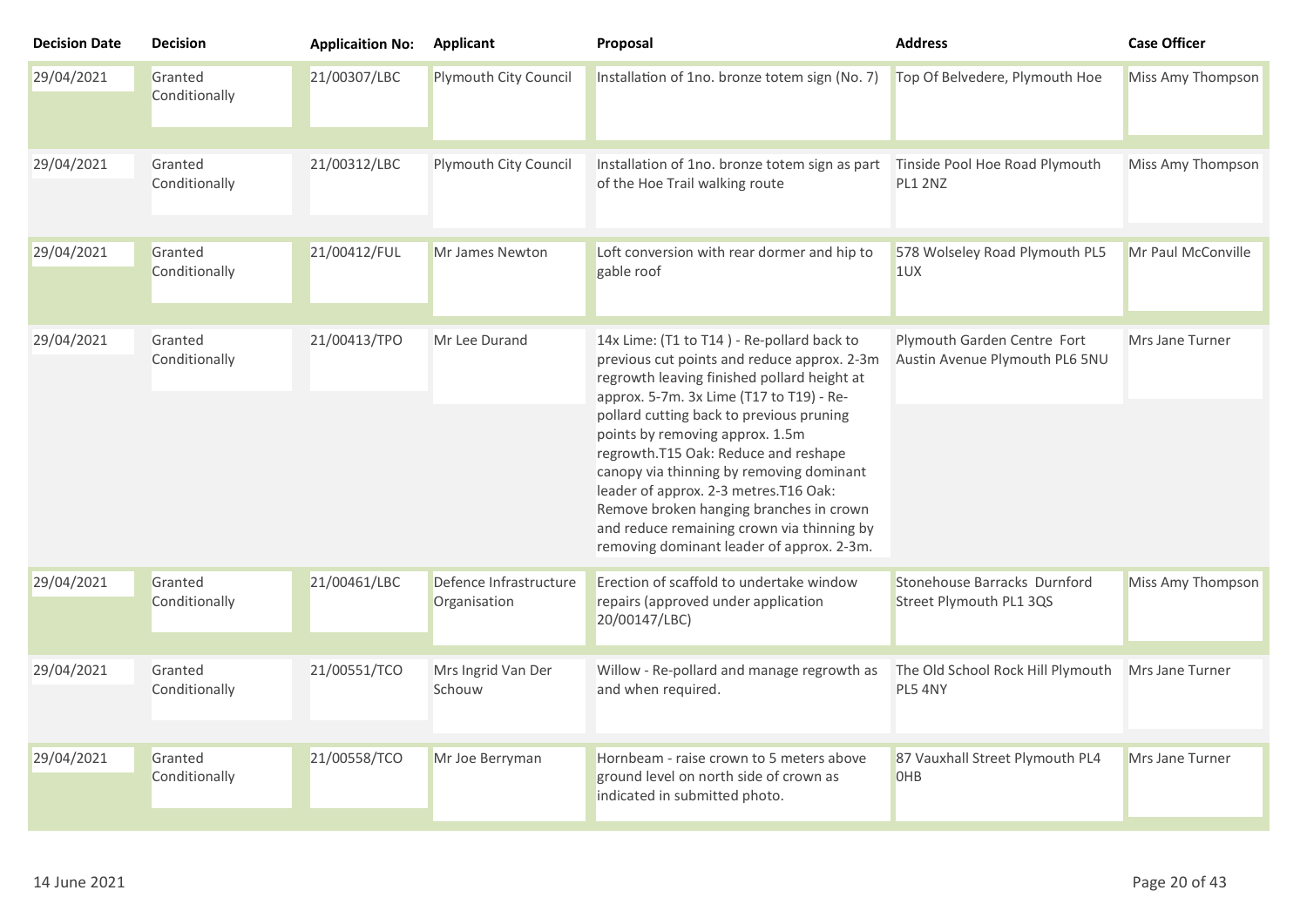| <b>Decision Date</b> | <b>Decision</b>                        | <b>Applicaition No:</b> | <b>Applicant</b>        | Proposal                                                                                                                                                                                                                                                                                                                                                                                                                                                                                                                                        | <b>Address</b>                                         | <b>Case Officer</b>      |
|----------------------|----------------------------------------|-------------------------|-------------------------|-------------------------------------------------------------------------------------------------------------------------------------------------------------------------------------------------------------------------------------------------------------------------------------------------------------------------------------------------------------------------------------------------------------------------------------------------------------------------------------------------------------------------------------------------|--------------------------------------------------------|--------------------------|
| 29/04/2021           | Granted<br>Conditionally               | 21/00560/TCO            | Mrs Geogory             | T1 Willow - fellT2 Alder - reduce to previous<br>pruning pointsT3 Holly - reduce by 1.5m and<br>reshape, raising crown over pavement to give<br>2.4m clearance above ground level.                                                                                                                                                                                                                                                                                                                                                              | 73 Molesworth Road Stoke<br>Plymouth PL1 5PG           | Mrs Jane Turner          |
| 29/04/2021           | Granted<br>Conditionally               | 21/00587/TCO            | Angelos Sanders         | Apple (A1) - Reduce crown by 1.5m and 2m<br>off one side (hanging over a neighbour's wall<br>at 18 Thorn Park). Bay leaf tree (B1) - Reduce<br>crown by 1m and 40cm around the sides. Bay<br>Leaf (B2) - Reduce crown by 1m and 30cm<br>around the sides. Cherry (C1) - Reduce crown<br>by 2m. Cherry Laurel (C2): Reduce 30cm<br>around the sides. Japanese Privet (J1) -<br>Reduce crown by 1m. Pear (P1) - not in work<br>schedule - reduce crown by 1-1.5m.All<br>reduction points to be to nearest natural<br>growth points (side shoots). | 17 Thorn Park Plymouth PL3 4TG                         | Mrs Jane Turner          |
| 30/04/2021           | Granted Subject to<br>S106             | 20/00596/FUL            | Mr Tony Carson          | Extension to existing unit and erection of<br>2no. industrial buildings (Class B2/B8)                                                                                                                                                                                                                                                                                                                                                                                                                                                           | 2 Darklake Close And Adjacent<br>Land Plymouth PL6 7TJ | Mr Simon Osborne         |
| 30/04/2021           | Granted Subject to<br>S <sub>106</sub> | 20/01222/S73            | Mr Boston               | Variation of Condition 9 (Quay Wall) of<br>application 17/02074/FUL                                                                                                                                                                                                                                                                                                                                                                                                                                                                             | Bostons Boat Yard Baylys Road<br>Plymouth PL9 7NQ      | Miss Katherine<br>Graham |
| 30/04/2021           | Refused                                | 21/00236/FUL            | <b>Mr Nathan Morris</b> | A vertical extension of an existing garage to<br>create a self contained home office and WC<br>facility. External landscaping to be amended<br>to create new hard standing turning<br>head/additional parking along with new<br>areas of soft landscaping and shrubbery.                                                                                                                                                                                                                                                                        | 40 Thornhill Road Plymouth PL3<br>5NQ                  | Ms Abbey Edwards         |
| 30/04/2021           | Granted<br>Conditionally               | 21/00456/FUL            | Mr David Lawrence       | Single storey rear extension                                                                                                                                                                                                                                                                                                                                                                                                                                                                                                                    | 159 Billacombe Road Plymouth PL9 Mr Mike Stone<br>7HB  |                          |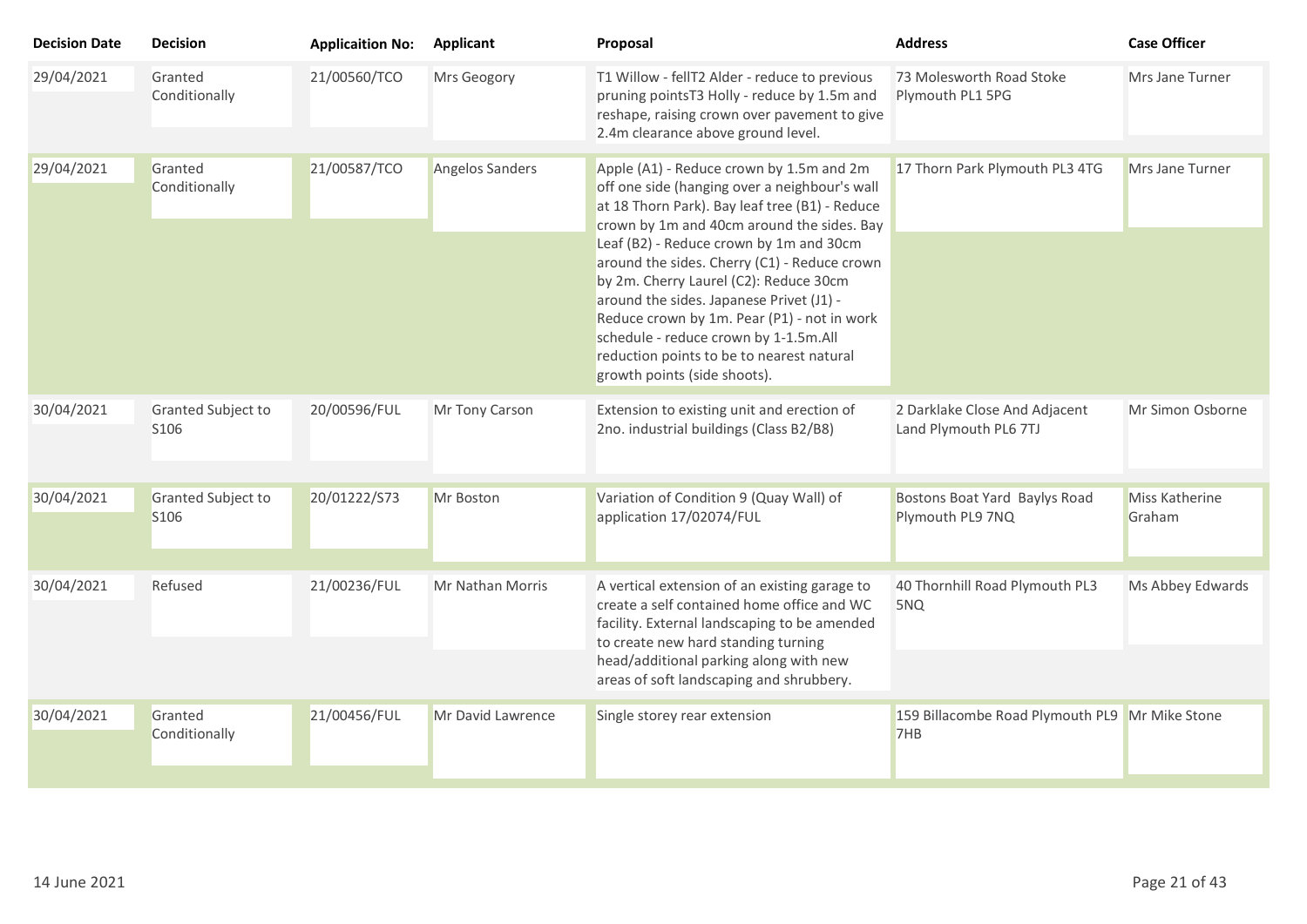| <b>Decision Date</b> | <b>Decision</b>          | <b>Applicaition No:</b>     | Applicant          | Proposal                                                                                   | <b>Address</b>                                                                | <b>Case Officer</b> |
|----------------------|--------------------------|-----------------------------|--------------------|--------------------------------------------------------------------------------------------|-------------------------------------------------------------------------------|---------------------|
| 30/04/2021           | Granted<br>Conditionally | 21/00555/FUL                | <b>Ellis</b>       | Two-storey side extension and single storey<br>rear extension                              | 8 Tything Walk Plymouth PL3 4PP                                               | Mr Sam Lewis        |
| 04/05/2021           | Granted                  | 20/00239/S73                | Mr Lee Martin      | Variation of condition 1 (Approved Plans) of<br>application 16/02117/FUL, inc. revision to | 5 Southwell Road Plymouth PL6<br>5BE                                          | Mr Peter Lambert    |
|                      | Conditionally            |                             |                    | sub-division of plot and a two-storey addition<br>to the new dwelling                      |                                                                               |                     |
| 04/05/2021           | Agreed                   | 21/00200/CDM                | Phil Rump          | Condition Discharge: Conditions 4, 5, 6 & 8 of<br>application: 20/00201/FUL                | Chard Road Surgery, 63 Chard<br>Road Plymouth PL5 2EQ                         | Mr Chris King       |
| 04/05/2021           | Agreed                   | 21/00201/CDMLB Mr Gavin Orr |                    | Condition Discharge: Condition 3 of<br>application 19/01716/LBC                            | Howard Building (B128) Hms<br>Drake Hmnb Devonport Plymouth<br><b>PL1 4SG</b> | Mr Macauley Potter  |
| 04/05/2021           | Granted<br>Conditionally | 21/00273/FUL                | Mrs Teresa Gardner | Dormer to garage roof and replacement<br>decking/balcony structure                         | 40 Dunstone Road Plymstock<br>Plymouth PL9 8RQ                                | Ms Abbey Edwards    |
| 04/05/2021           | Granted<br>Conditionally | 21/00291/FUL                | Mr Jamen Smith     | Retrospective hardstand.                                                                   | 78 Biggin Hill Plymouth PL5 2QL                                               | Mr Macauley Potter  |
| 04/05/2021           | Granted<br>Conditionally | 21/00315/FUL                | Mr Michael Hocking | Rear dormer                                                                                | 62 Baring Street Plymouth PL4 8NG Mr Sam Lewis                                |                     |
| 04/05/2021           | Agreed                   | 21/00366/CDM                | Justin Andrews     | Condition Discharge: Conditions 3 & 4 of<br>application 20/00779/FUL                       | 33 Batter Street Plymouth PL4 OEF                                             | Mr Mike Stone       |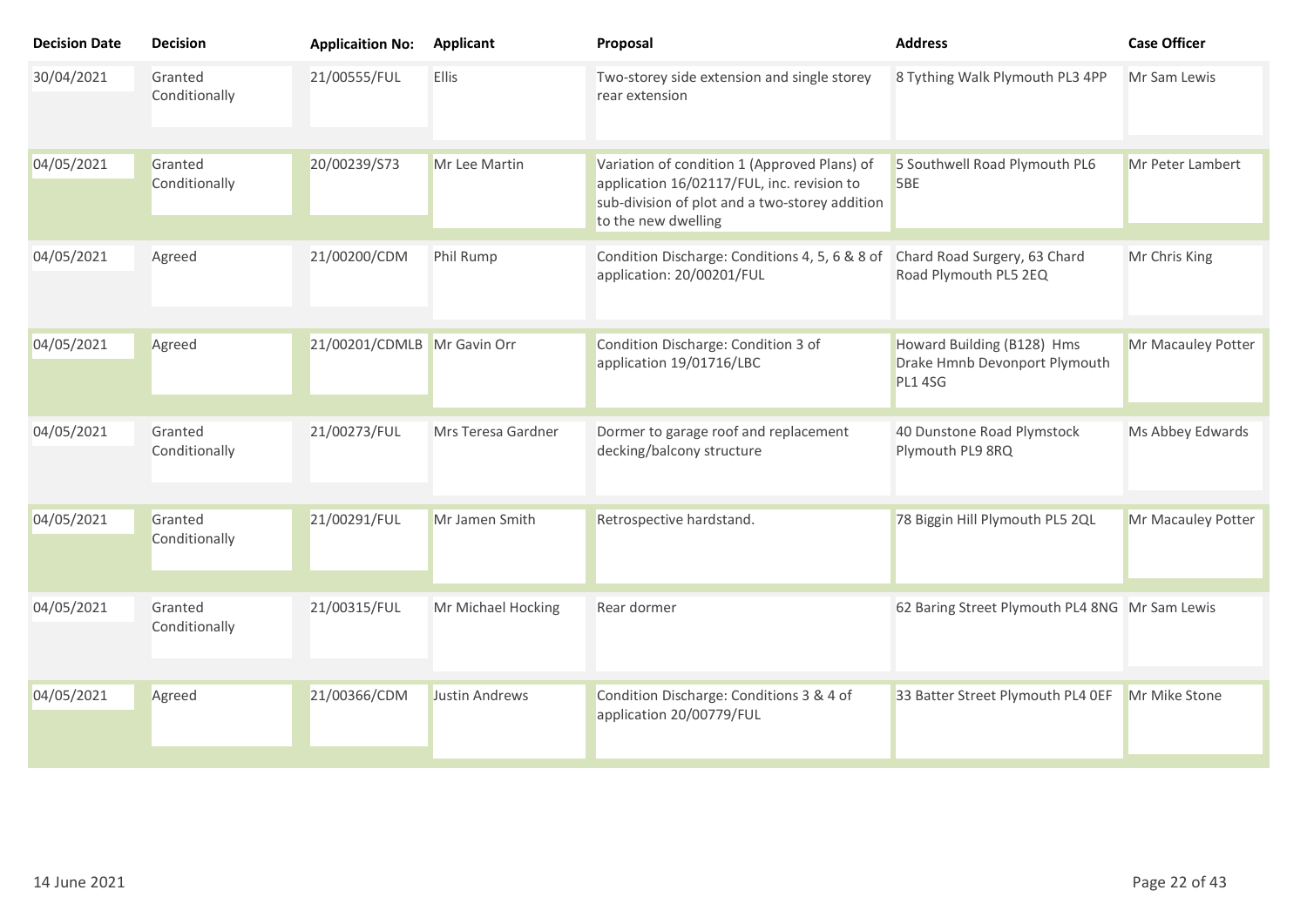| <b>Decision Date</b> | <b>Decision</b>          | <b>Applicaition No:</b> | <b>Applicant</b>  | Proposal                                                                                                           | <b>Address</b>                                     | <b>Case Officer</b> |
|----------------------|--------------------------|-------------------------|-------------------|--------------------------------------------------------------------------------------------------------------------|----------------------------------------------------|---------------------|
| 04/05/2021           | Granted<br>Conditionally | 21/00417/FUL            | Mr Paul Chapman   | Single storey side extension                                                                                       | 2 Brismar Walk Plymouth PL6 5SQ                    | Mr Macauley Potter  |
| 04/05/2021           | Granted<br>Conditionally | 21/00428/FUL            | Mr & Mrs A Reason | Two-storey rear and single storey side<br>extension and rear dormer window                                         | 21 Gresham Close Plymouth PL5<br>4QD               | Mr Paul McConville  |
| 04/05/2021           | Granted<br>Conditionally | 21/00429/FUL            | Mr & Mrs Rowe     | Single storey rear extension                                                                                       | 11 Owen Drive Plymouth PL7 4RN                     | Mr Macauley Potter  |
| 04/05/2021           | Granted<br>Conditionally | 21/00464/FUL            | Mr & Mrs J Smith  | Alterations to roof and door/window layout<br>of existing rear extension, plus enlargement<br>of rear terrace      | 6 Furzehatt Road Plymouth PL9<br>8QS               | Mr Sam Lewis        |
| 04/05/2021           | Granted<br>Conditionally | 21/00594/FUL            | Mr & Mrs Kallis   | Rear extension                                                                                                     | 18 Whiteford Road Plymouth PL3<br>5LX              | Mr Mike Stone       |
| 05/05/2021           | Granted<br>Conditionally | 21/00299/FUL            | Mr Ben Turner     | Hip to gable loft conversion                                                                                       | 1 Saltram Terrace Plymouth PL7<br>1PT              | Mr Paul McConville  |
| 05/05/2021           | Granted<br>Conditionally | 21/00397/S73            | Mr & Mrs J Taylor | Variation of Condition 2 of application<br>13/02037/FUL to allow changes to the roof,<br>front gable and materials | 1 Beauchamp Road Plymouth PL2<br>3PZ               | Mrs Rebecca Boyde   |
| 05/05/2021           | Granted<br>Conditionally | 21/00447/FUL            | Mr & Mrs Reading  | Loft conversion with front and rear dormers.                                                                       | 39 Tithe Road Plymouth PL7 4QQ                     | Mr Macauley Potter  |
| 05/05/2021           | Granted<br>Conditionally | 21/00449/FUL            | Mr Paul Bates     | Single storey rear extension                                                                                       | 24 Cundy Close Plymouth PL7 4QH Mr Macauley Potter |                     |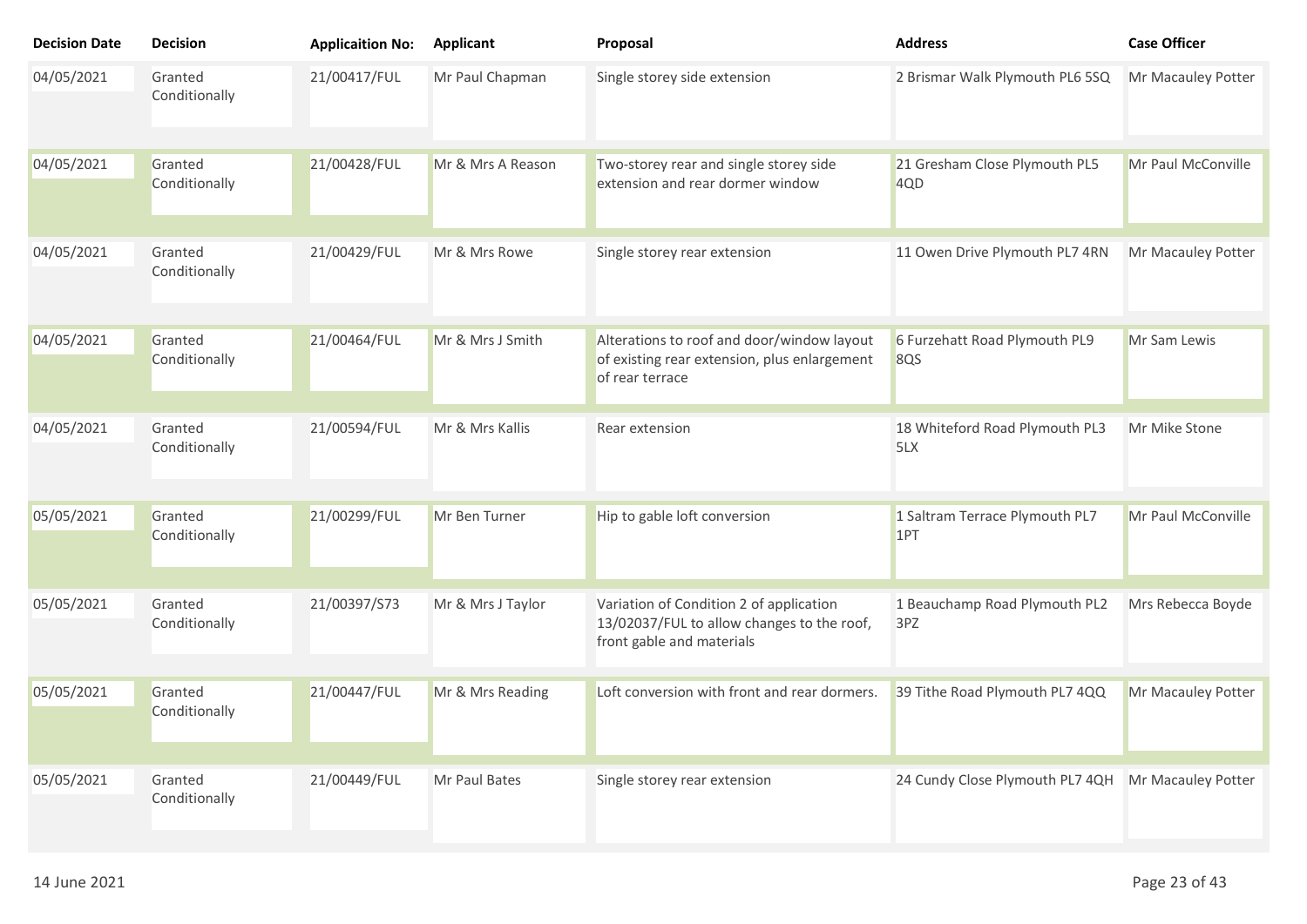| <b>Decision Date</b> | <b>Decision</b>          | <b>Applicaition No:</b> | <b>Applicant</b>                  | Proposal                                                                                                         | <b>Address</b>                                             | <b>Case Officer</b> |
|----------------------|--------------------------|-------------------------|-----------------------------------|------------------------------------------------------------------------------------------------------------------|------------------------------------------------------------|---------------------|
| 05/05/2021           | Granted<br>Conditionally | 21/00516/FUL            | Mr Richard Dyer                   | New shopfront                                                                                                    | 18 - 20 Market Avenue Plymouth<br>PL1 1PH                  | Mr Mike Stone       |
| 05/05/2021           | Granted<br>Conditionally | 21/00517/LBC            | Mr Richard Dyer                   | New shopfront                                                                                                    | 18 - 20 Market Avenue Plymouth<br>PL1 1PH                  | Mr Mike Stone       |
| 05/05/2021           | Granted<br>Conditionally | 21/00583/FUL            | Mr & Mrs Charlie<br><b>Taylor</b> | Single storey rear extension and garage<br>enlargement                                                           | 16 Dean Hill Plymouth PL9 9AB                              | Mr Sam Lewis        |
| 06/05/2021           | Granted<br>Conditionally | 20/01204/FUL            | Mrs Lisa Brown                    | Replacement of roof with second floor and<br>conversion to 13 flats with associated parking<br>and amenity space | 13 Merrivale Road Beacon Park<br>Plymouth PL2 2QG          | Mr Chris King       |
| 06/05/2021           | Agreed                   | 21/00396/CDM            | Peter C Bartram                   | Condition Discharge: Condition 3 of<br>application 20/01548/FUL                                                  | 124 Devonport Road Plymouth PL1<br>5RF                     | Mr Mike Stone       |
| 06/05/2021           | Granted<br>Conditionally | 21/00436/FUL            | Mr B Ham                          | Rear extension, loft conversion and hip to<br>gable roof inc. removal of rear porch                              | 33 Vicarage Gardens Plymouth PL5 Mr Paul McConville<br>1LQ |                     |
| 06/05/2021           | Granted<br>Conditionally | 21/00443/FUL            | Mr & Mrs M Chubb                  | A single storey side extension and car port.                                                                     | 20 Nettlehayes Plymouth PL9 8BU                            | Mr Mike Stone       |
| 06/05/2021           | Granted<br>Conditionally | 21/00452/FUL            | Mr & Mrs Davies                   | Single storey side and rear extension and<br>front porch (part retrospective) resubmission<br>of 20/01605/FUL    | 27 Outland Road Plymouth PL2 3DA Mr Mike Stone             |                     |
| 06/05/2021           | Granted<br>Conditionally | 21/00586/FUL            | Mrs Elizabeth Drysdale            | Single storey rear extension                                                                                     | 45 Parker Road Plymouth PL2 3ED                            | Mr Sam Lewis        |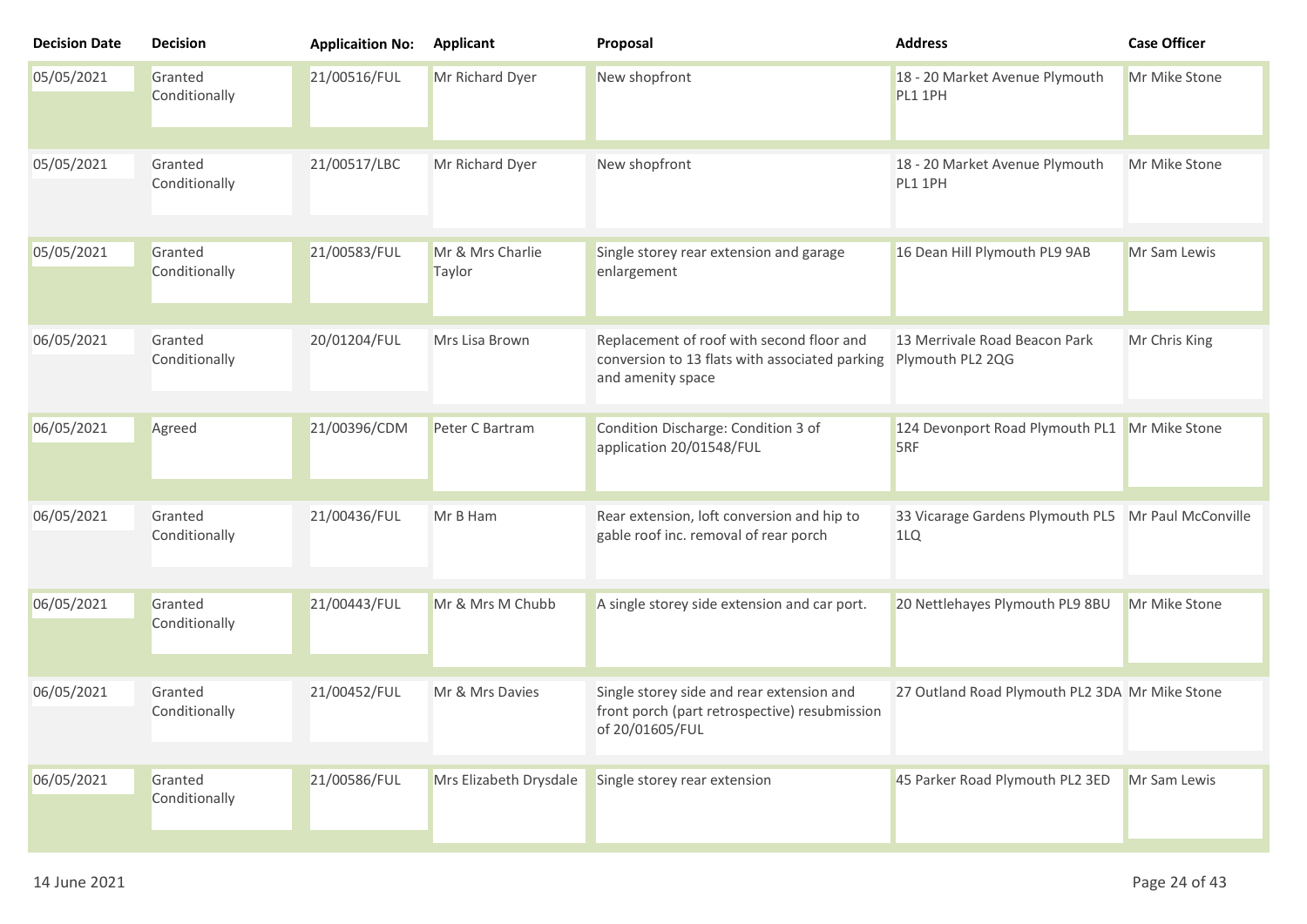| <b>Decision Date</b> | <b>Decision</b>          | <b>Applicaition No:</b> | <b>Applicant</b>                              | Proposal                                                                                                                                                                                                                      | <b>Address</b>                                                                 | <b>Case Officer</b> |
|----------------------|--------------------------|-------------------------|-----------------------------------------------|-------------------------------------------------------------------------------------------------------------------------------------------------------------------------------------------------------------------------------|--------------------------------------------------------------------------------|---------------------|
| 06/05/2021           | Granted<br>Conditionally | 21/00616/S73            | Mr & Mrs Simon<br>Millmore                    | Variation of Condition 1 of application<br>19/01323/FUL to add rooflights and PV cells<br>to roof, en-suite window to south side<br>elevation, amendments to front entrance and<br>correct compass-orientation of elevations. | 38 Dean Hill Plymouth PL9 9AD                                                  | Mr Mike Stone       |
| 07/05/2021           | Granted<br>Conditionally | 21/00039/FUL            | Mr Dougall                                    | First floor rear extension                                                                                                                                                                                                    | 48 Grand Parade Plymouth PL1 3DJ Mr Sam Lewis                                  |                     |
| 07/05/2021           | Granted<br>Conditionally | 21/00342/FUL            | <b>Gareth Griffiths</b>                       | Refurbishment, addition of mezzanine floor<br>and conversion of Boathouse unit (Class D1)<br>and forecourt to form Jet Ski Safari base and<br>retail shop (Sui Generis)                                                       | Commercial Wharf Madeira Road<br>Plymouth PL1 2NX                              | Miss Amy Thompson   |
| 07/05/2021           | Agreed                   | 21/00362/CDM            | <b>Becton Dickinson</b><br>Vacutainer Systems | Condition Discharge: Condition 3 of<br>application 20/00760/FUL                                                                                                                                                               | <b>Becton Dickinson Vacutainer</b><br>Systems Belliver Way Plymouth<br>PL6 7BP | Mr Paul McConville  |
| 07/05/2021           | Granted<br>Conditionally | 21/00420/FUL            | Mr Melvin Symmons                             | Temporary long-stay shed for use as a pop-up<br>Bar/Bottle Shop (Retrospective)                                                                                                                                               | 12A The Broadway Plymouth PL9<br>7AU                                           | Ms Abbey Edwards    |
| 10/05/2021           | Granted<br>Conditionally | 21/00465/FUL            | Mr James Peterson                             | Rear dormer (re-submission of<br>20/01464/FUL) (retrospective)                                                                                                                                                                | 101 Elgin Crescent Plymouth PL5<br>3BX                                         | Mr Macauley Potter  |
| 11/05/2021           | Granted<br>Conditionally | 20/01289/FUL            | Mr Steven Hawken                              | Single storey front and side 'wraparound'<br>extension with full width balcony, two storey<br>double garage to accommodate home office,<br>construction of decking area, minor<br>reconfiguration of garden and general       | 42 Laira Avenue Plymouth PL3 6AJ                                               | Mr Macauley Potter  |
|                      |                          |                         |                                               | renovations to dwelling.                                                                                                                                                                                                      |                                                                                |                     |
| 11/05/2021           | Granted<br>Conditionally | 21/00523/FUL            | Mr Alistair O'Neal                            | Single storey rear extension                                                                                                                                                                                                  | 151 Poole Park Road Plymouth PL5 Mr Jon Fox<br>1 <sub>DD</sub>                 |                     |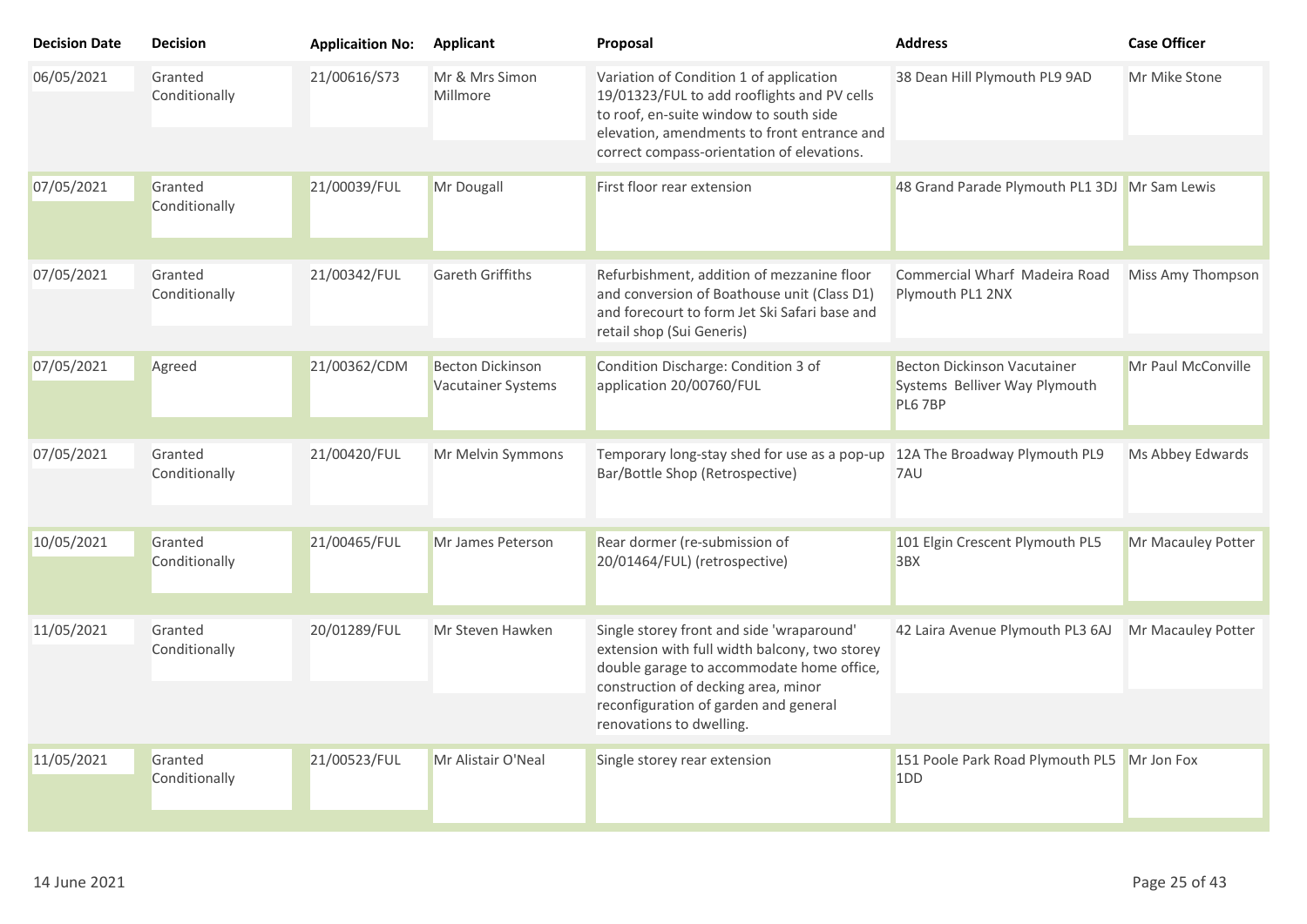| <b>Decision Date</b> | <b>Decision</b>          | <b>Applicaition No:</b> | <b>Applicant</b>           | Proposal                                                                                                                                                                                                                      | <b>Address</b>                                                                         | <b>Case Officer</b> |
|----------------------|--------------------------|-------------------------|----------------------------|-------------------------------------------------------------------------------------------------------------------------------------------------------------------------------------------------------------------------------|----------------------------------------------------------------------------------------|---------------------|
| 12/05/2021           | Granted<br>Conditionally | 20/00531/FUL            | Mr Karim Ladhu             | Conversion of hotel to form 3 dwellings and<br>construction of 5 no. dwelling houses and<br>associated works (Re-Submission<br>19/01639/FUL)                                                                                  | Millstones Country Hotel 436 - 438 Mr Simon Osborne<br>Tavistock Road Plymouth PL6 7HQ |                     |
| 12/05/2021           | Refused                  | 20/01723/AMD            | Mr Charles Berry           | Non-Material Amendment: Change of levels<br>to Block's A & B, Unit A roof pitch flipped to<br>match Unit B, Front elevation window layout<br>slightly revised and Entrance pier/planter<br>added for application 19/01585/FUL | Eurotech House Burrington Way<br>Plymouth PL5 3LZ                                      | Mr Chris King       |
| 12/05/2021           | Granted<br>Conditionally | 21/00055/FUL            | <b>BBBW Ltd</b>            | Erection of 2 detached dwellings (Class C3)<br>with associated car parking, refuse storage<br>and amenity space (re-submission of<br>20/00980/FUL)                                                                            | Land To The Rear Of Greenbank<br><b>Cottages Greenbank Road</b><br>Plymouth PL4 7JW    | Miss Amy Thompson   |
| 12/05/2021           | Granted<br>Conditionally | 21/00298/FUL            | Mr Simon Jones             | Two-storey side and single storey rear<br>extension and loft conversion with rear<br>dormer inc. removal of existing side garage                                                                                              | 59 Great Berry Road Plymouth PL6<br>5AY                                                | Mr Macauley Potter  |
| 12/05/2021           | Granted<br>Conditionally | 21/00407/ADV            | Mr Steve Clement-<br>Large | Steel circular "Flameworks" backlit signage                                                                                                                                                                                   | 7 Richmond Walk Plymouth PL1 4LL Mr Paul McConville                                    |                     |
| 12/05/2021           | Granted<br>Conditionally | 21/00490/FUL            | Mr James Scrivens          | Side/rear extension, front porch, hardstand<br>and minor alteration to existing rear<br>extension                                                                                                                             | 1 Perryman Close Plymouth PL7<br>4 <sub>BP</sub>                                       | Mr Macauley Potter  |
| 12/05/2021           | Granted<br>Conditionally | 21/00492/FUL            | Mr Andrew Shalgosky        | Single storey rear extension                                                                                                                                                                                                  | 66 Trevithick Road Plymouth PL5<br>2 <sub>BU</sub>                                     | Mr Macauley Potter  |
| 12/05/2021           | Granted<br>Conditionally | 21/00581/FUL            | Mr & Mrs Borthwick         | Single storey rear extension and demolition<br>of existing conservatory                                                                                                                                                       | 37 Glentor Road Plymouth PL3 5TP                                                       | Mr Mike Stone       |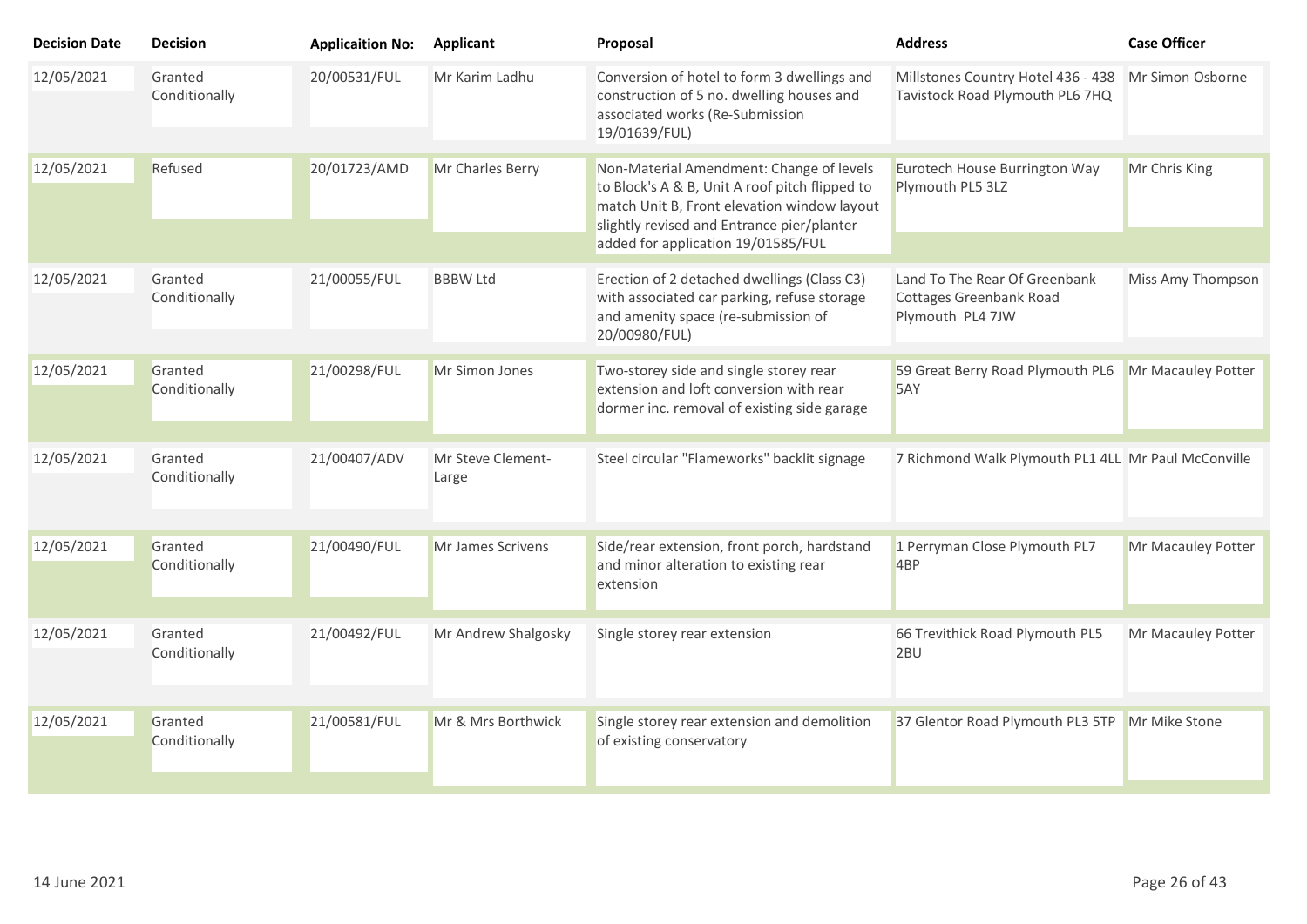| <b>Decision Date</b> | <b>Decision</b>          | <b>Applicaition No:</b> | <b>Applicant</b>    | Proposal                                                                                                                                                                                                                  | <b>Address</b>                                                | <b>Case Officer</b> |
|----------------------|--------------------------|-------------------------|---------------------|---------------------------------------------------------------------------------------------------------------------------------------------------------------------------------------------------------------------------|---------------------------------------------------------------|---------------------|
| 12/05/2021           | Granted<br>Conditionally | 21/00639/FUL            | Lee Lawson          | Single storey rear extension                                                                                                                                                                                              | 35 South Down Road Plymouth PL2 Mr Mike Stone<br>3HW          |                     |
| 13/05/2021           | Refused                  | 21/00254/FUL            | Miss Catherine Legg | Front extension to create a sun lounge and<br>garden access through bi folding doors, front 1JU<br>balcony and external wall insulation (part<br>retrospective).                                                          | 836 Wolseley Road Plymouth PL5                                | Mr Paul McConville  |
| 13/05/2021           | Granted<br>Conditionally | 21/00501/TPO            | Mrs Hayley Hicson   | Ash (T1) - Reduce the upper crown of the tree 2 Maristow Close Plymouth PL6<br>to first major union at approximately 6m<br>height as indicated in submitted photo.                                                        | 5BR                                                           | Mrs Jane Turner     |
| 13/05/2021           | Granted<br>Conditionally | 21/00504/TPO            | Mr Gareth Kagan     | Beech (ref:TO239) - fell and replace due to<br>decay at base.                                                                                                                                                             | 25 Lopwell Close Plymouth PL6 5BP Mrs Jane Turner             |                     |
| 14/05/2021           | Granted<br>Conditionally | 20/01923/FUL            | Mr Carl Conlon      | Demolition of existing petrol station kiosk<br>and car wash and construction of<br>replacement larger kiosk building, new<br>parking spaces, jet wash, air and vacuum bay<br>and air conditioning and refrigeration plant | 15 Pomphlett Road Plymouth PL9<br>7 <sub>BH</sub>             | Miss Amy Thompson   |
| 14/05/2021           | Granted<br>Conditionally | 21/00385/FUL            | Mr J Ashton         | First floor side extension and alterations.                                                                                                                                                                               | 34 Windermere Crescent Plymouth Mr Paul McConville<br>PL6 5HX |                     |
| 14/05/2021           | Granted<br>Conditionally | 21/00532/LBC            | Miss Kath Fletcher  | Rear external door, replacement roof slates<br>and guttering, and various internal works<br>including layout alterations, secondary<br>glazing, and new floorboards (part-<br>retrospective)                              | 1 How Street Plymouth PL4 ODA                                 | Mr Sam Lewis        |
| 14/05/2021           | Granted<br>Conditionally | 21/00620/FUL            | Mr S Booth          | First floor/ two-storey side extension                                                                                                                                                                                    | 54 Junction Gardens Plymouth PL4<br>9AS                       | Ms Abbey Edwards    |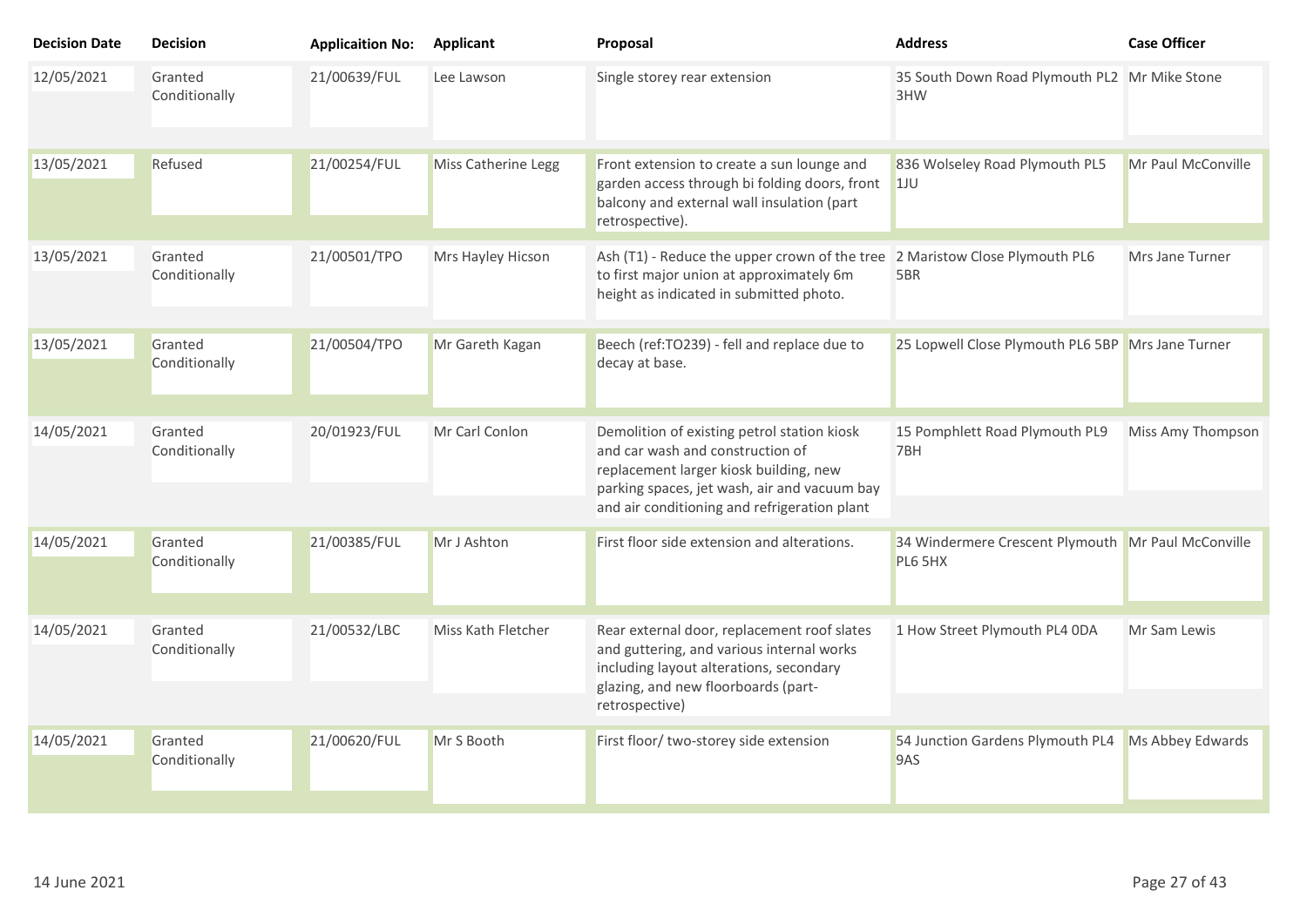| <b>Decision Date</b> | <b>Decision</b>          | <b>Applicaition No:</b>        | <b>Applicant</b>                          | Proposal                                                                                                                                                                              | <b>Address</b>                                                                                  | <b>Case Officer</b> |
|----------------------|--------------------------|--------------------------------|-------------------------------------------|---------------------------------------------------------------------------------------------------------------------------------------------------------------------------------------|-------------------------------------------------------------------------------------------------|---------------------|
| 14/05/2021           | Granted<br>Conditionally | 21/00632/LBC                   | Mr Andrew Mouat                           | Re-roofing south terrace, new flat roofs in<br>place of hidden double pitches and new roof<br>coverings to porches                                                                    | 3 - 10 Portland Villas Plymouth PL4 Mr Chris Cummings<br>6DX                                    |                     |
| 14/05/2021           | Granted<br>Conditionally | 21/00658/FUL                   | Mr Arthur Goode                           | Change of use from Class E to mixed use<br>(Class E/F) to be used as a flexible space inc.<br>community outreach, community meetings,<br>training and workshops, place of worship and | 13 Cornwall Street City Centre<br>Plymouth PL1 1NL                                              | Mr Chris Cummings   |
|                      |                          |                                |                                           | community offices                                                                                                                                                                     |                                                                                                 |                     |
| 14/05/2021           | Agreed                   | 21/00708/CDM                   | Plymouth City Council                     | Condition Discharge: Condition 3 of<br>application 20/00519/FUL                                                                                                                       | Plot B240, Plymouth International<br><b>Business Park William Prance Road</b><br>Plymouth       | Mr Chris King       |
| 14/05/2021           | Agreed                   | 21/00886/CDM                   | <b>Bob Fish</b>                           | Condition Discharge: Condition 10 of<br>application 19/00133/FUL                                                                                                                      | North Prospect Phase 4 Dingle<br>Road, Laurel Road, Rosedown<br>Avenue And Myrtleville Plymouth | Mr Chris King       |
| 17/05/2021           | Granted                  | 21/00357/FUL<br>Mr & Mrs Sharp | Part two-storey and part first floor side | 170 Hemerdon Heights Plymouth                                                                                                                                                         | Mr Macauley Potter                                                                              |                     |
|                      | Conditionally            |                                |                                           | extension with part ground floor front<br>extension (re-submission of 20/01190/FUL).                                                                                                  | PL7 2TY                                                                                         |                     |
| 17/05/2021           | Granted                  | 21/00448/ADV                   | Mr Hawaskan                               | 1no. illuminated fascia sign                                                                                                                                                          | 52 Notte Street Plymouth PL1 2AG                                                                | Mr Sam Lewis        |
|                      | Conditionally            |                                | Hammard                                   |                                                                                                                                                                                       |                                                                                                 |                     |
|                      |                          |                                |                                           |                                                                                                                                                                                       |                                                                                                 |                     |
| 17/05/2021           | Granted<br>Conditionally | 21/00530/FUL                   | Amy Hill                                  | Single storey flat roof rear extension inc.<br>demolition of existing single storey extension<br>and outhouse                                                                         | 96 Normandy Way Plymouth PL5<br>1SS                                                             | Mr Macauley Potter  |
|                      |                          |                                |                                           |                                                                                                                                                                                       |                                                                                                 |                     |
| 17/05/2021           | Granted<br>Conditionally | 21/00533/ADV                   | Mr Pierre Rogier                          | Relocation of 5 existing advertising assets on<br>New George Street                                                                                                                   | New George Street Plymouth PL1<br>1RW                                                           | Mr Mike Stone       |
|                      |                          |                                |                                           |                                                                                                                                                                                       |                                                                                                 |                     |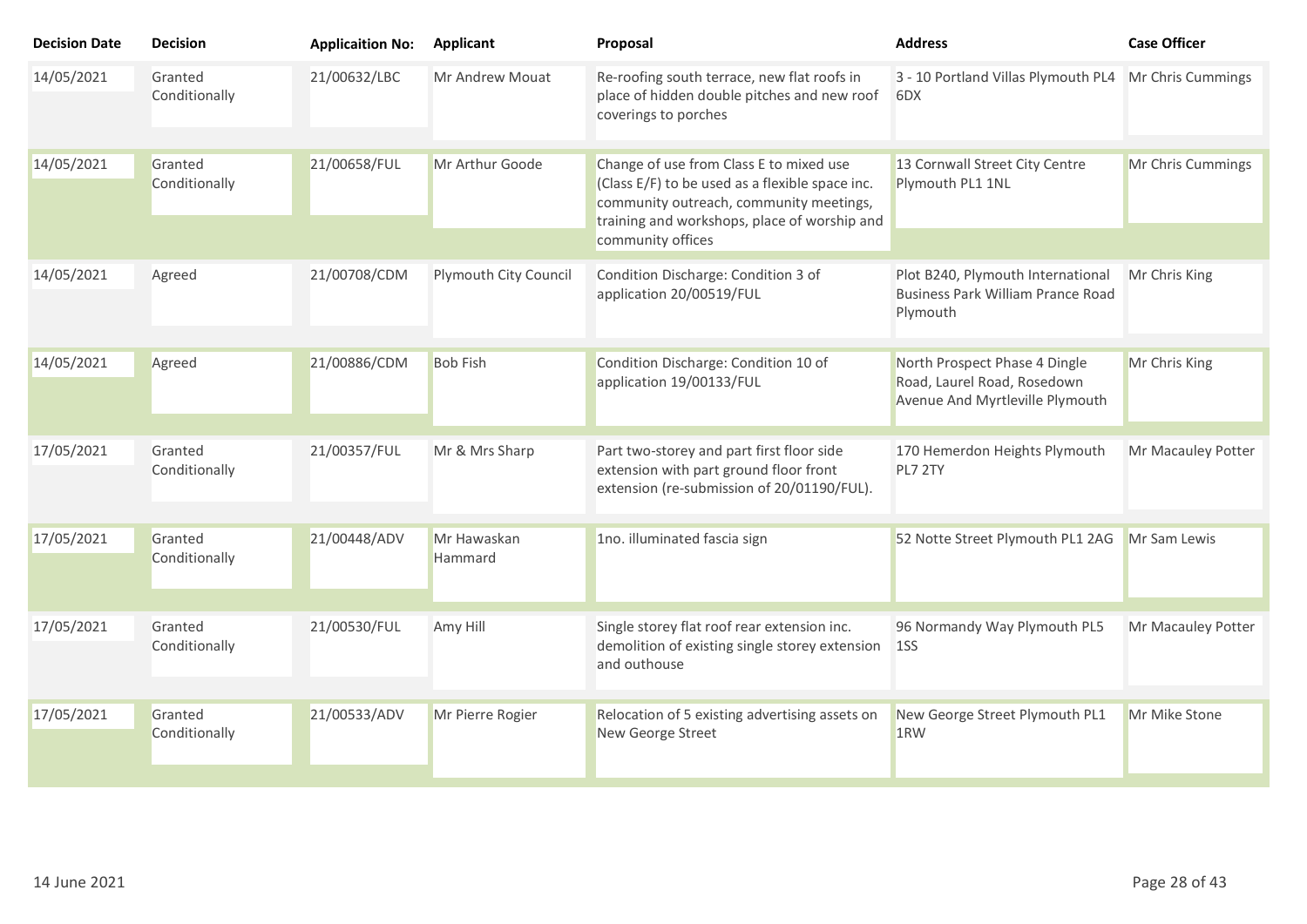| <b>Decision Date</b> | <b>Decision</b>          | <b>Applicaition No:</b> | <b>Applicant</b>      | Proposal                                                                                                     | <b>Address</b>                                       | <b>Case Officer</b> |
|----------------------|--------------------------|-------------------------|-----------------------|--------------------------------------------------------------------------------------------------------------|------------------------------------------------------|---------------------|
| 17/05/2021           | Granted<br>Conditionally | 21/00535/FUL            | Green                 | Two-storey side extension (to accommodate<br>garage), single storey rear extension and<br>minor garden works | 30 Colston Close Plymouth PL6 6AY Mr Macauley Potter |                     |
| 17/05/2021           | Granted<br>Conditionally | 21/00572/FUL            | Mr L Rees             | Change of use of public house into two self-<br>contained units                                              | 39 High Street Stonehouse<br>Plymouth PL1 3SJ        | Ms Abbey Edwards    |
| 17/05/2021           | Granted<br>Conditionally | 21/00585/FUL            | Mr Ashley Brown       | Shopfront alterations                                                                                        | 52 Notte Street Plymouth PL1 2AG                     | Mr Sam Lewis        |
| 17/05/2021           | Granted<br>Conditionally | 21/00603/FUL            | Mr Stephen O'Higgins  | Trellis on top of existing wall (retrospective)                                                              | 56 Vinery Lane Plymouth PL9 8DE                      | Mr Sam Lewis        |
| 17/05/2021           | Granted<br>Conditionally | 21/00615/FUL            | Mr & Mrs Stuart Moore | Single storey rear extension and raised<br>decking                                                           | 9 Outland Road Plymouth PL2 3BZ                      | Mr Sam Lewis        |
| 17/05/2021           | Granted<br>Conditionally | 21/00664/FUL            | Mr Jason Searing      | Rear extension at first floor level.                                                                         | 45 Hotham Place Plymouth PL1 5NF Mr Mike Stone       |                     |
| 18/05/2021           | Granted<br>Conditionally | 21/00442/FUL            | Mr & Mrs J & P Hobbs  | Single storey rear extension with rear deck<br>area, plus rear dormer                                        | 10 Kingswood Park Avenue<br>Plymouth PL3 4NQ         | Mr Sam Lewis        |
| 18/05/2021           | Granted<br>Conditionally | 21/00484/TPO            | Mr Francois Vanroyen  | Mature Oak - Prune back epicormic branches<br>overhanging Acorn Gardens by 2-3m (to<br>fence line).          | 20 Revell Park Road Plymouth PL7<br>4EJ              | Mrs Jane Turner     |
| 18/05/2021           | Granted<br>Conditionally | 21/00528/FUL            | Mr & Mrs Ellis        | Rear extension & internal alterations                                                                        | Malvern, Tamerton Foliot Road<br>Plymouth PL6 5EU    | Mr Paul McConville  |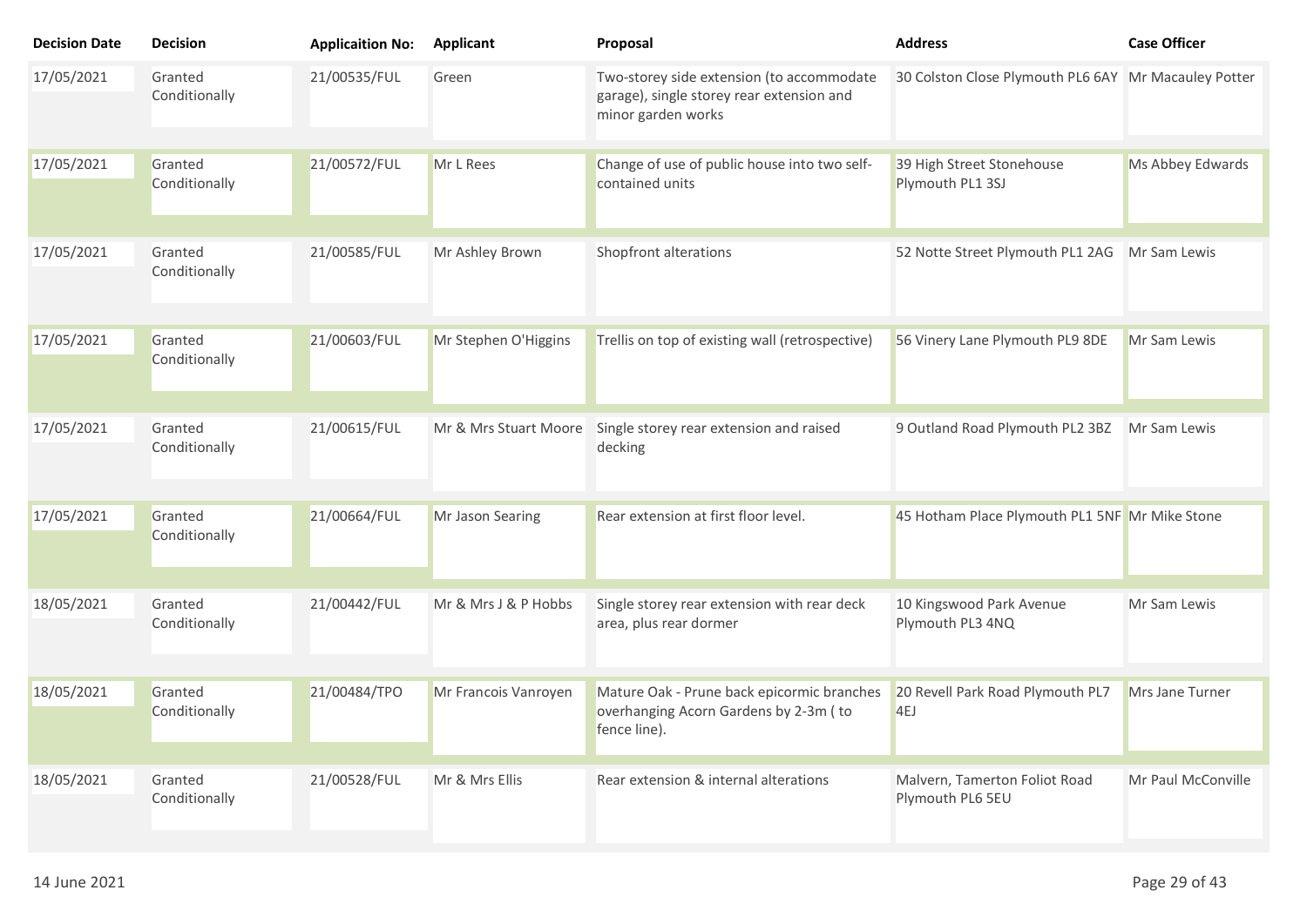| <b>Decision Date</b> | <b>Decision</b>          | <b>Applicaition No:</b> | <b>Applicant</b>                                                     | Proposal                                                                                                                                                                                                                                                                                                                                          | <b>Address</b>                                                                              | <b>Case Officer</b> |
|----------------------|--------------------------|-------------------------|----------------------------------------------------------------------|---------------------------------------------------------------------------------------------------------------------------------------------------------------------------------------------------------------------------------------------------------------------------------------------------------------------------------------------------|---------------------------------------------------------------------------------------------|---------------------|
| 18/05/2021           | Granted<br>Conditionally | 21/00544/ADV            | Jacob Noble                                                          | Replacement signage                                                                                                                                                                                                                                                                                                                               | 61 Molesworth Road Stoke<br>Plymouth PL1 5PF                                                | Mr Sam Lewis        |
| 19/05/2021           | Granted<br>Conditionally | 21/00098/FUL            | <b>Executors Of Miss S</b><br>Cattley & Trustees Of<br>Mrs H Cattley | Reinstatement to 2 dwellings (internal works<br>only)                                                                                                                                                                                                                                                                                             | 29 Marine Road Plymouth PL9 7NJ                                                             | Ms Abbey Edwards    |
| 19/05/2021           | Granted<br>Conditionally | 21/00323/TPO            | Mrs V Williams                                                       | T1 Beech - remove lowest two branches back<br>to trunk.T2 - Laurel - reduce height by 2mT3 -<br>Fir remove lowest three whorls of<br>branchesT4 - Ash trim back lowest branches<br>and monitor for Ash die back.T5 - multi-<br>stemmed Sycamore either trim back lowest<br>branches or reduce all stems to bank level<br>and allow to regenerate. | 15 The Spinney Plymouth PL7 1AG                                                             | Mrs Jane Turner     |
|                      |                          |                         |                                                                      |                                                                                                                                                                                                                                                                                                                                                   |                                                                                             |                     |
| 19/05/2021           | Granted<br>Conditionally | 21/00400/FUL            | <b>Ernesettle Community</b><br>School                                | Single-storey extension (new classroom),<br>extension to covered play area and addition<br>of a kitchen facility inc. internal alterations to<br>existing two-storey building to aid the formal<br>separation of Cann Bridge Special School and<br>Tor Bridge Primary School                                                                      | Tor Bridge Primary School And<br>Cann Bridge School Eden Valley<br>Gardens Plymouth PL6 8EE | Mr Macauley Potter  |
|                      |                          |                         |                                                                      |                                                                                                                                                                                                                                                                                                                                                   |                                                                                             |                     |
| 19/05/2021           | Granted<br>Conditionally | 21/00425/LBC            | Jacob Noble                                                          | Proposed new and replacement signage                                                                                                                                                                                                                                                                                                              | 61 Molesworth Road Stoke<br>Plymouth PL1 5PF                                                | Mr Sam Lewis        |
| 19/05/2021           | Granted<br>Conditionally | 21/00460/FUL            | <b>Mrs Fiona Banks</b>                                               | Raised decking to the rear of the property.                                                                                                                                                                                                                                                                                                       | 148 Underlane Plympton Plymouth Mr Paul McConville<br><b>PL7 1QZ</b>                        |                     |
| 19/05/2021           | Granted<br>Conditionally | 21/00482/FUL            | Mr Zack Davey                                                        | Single storey rear and side extension, loft<br>conversion and window alterations                                                                                                                                                                                                                                                                  | 10 Hollycroft Road Plymouth PL3<br>6PP                                                      | Ms Abbey Edwards    |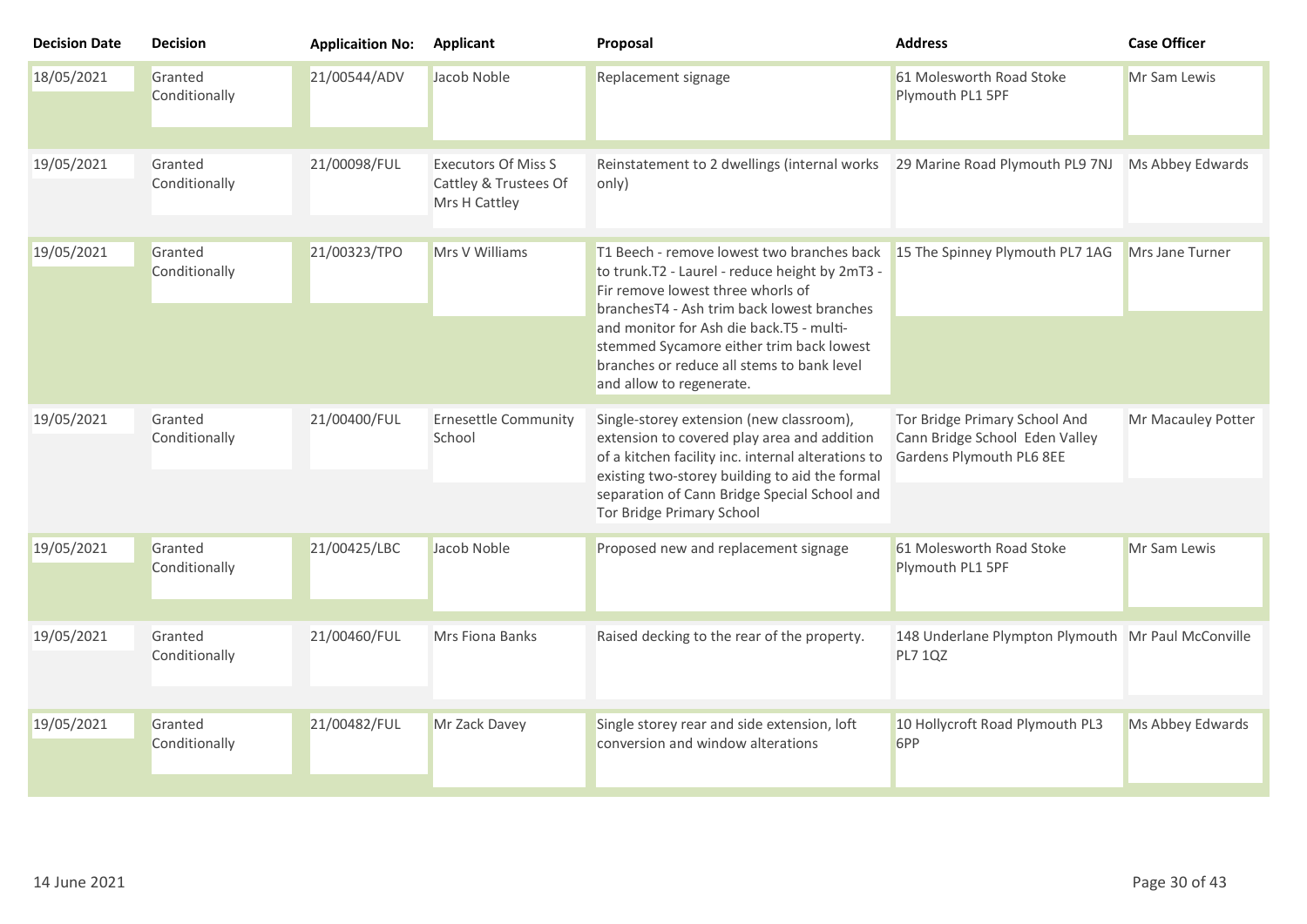| <b>Decision Date</b> | <b>Decision</b>          | <b>Applicaition No:</b> | Applicant            | Proposal                                                                                                                                                                                                                 | <b>Address</b>                                | <b>Case Officer</b> |
|----------------------|--------------------------|-------------------------|----------------------|--------------------------------------------------------------------------------------------------------------------------------------------------------------------------------------------------------------------------|-----------------------------------------------|---------------------|
| 19/05/2021           | Granted<br>Conditionally | 21/00487/TPO            | Mrs Lucy Byrne       | 3x Sycamore (T1, T2 and T3) - reduce by 3-4m<br>in height (ie. to pevious reduction points).                                                                                                                             | 5 Beechwood Rise Plymouth PL6<br>8AP          | Mrs Jane Turner     |
| 19/05/2021           | Granted<br>Conditionally | 21/00521/TPO            | Mr Jon Draper        | Beech (T1) - Reduce lowest 2 branches over<br>shed by a maximum of 3m to nearest natural<br>growth point.Sycamore (T2) - Reduce 1 limb<br>overhanging neighbours by approximately<br>3m to nearest natural growth point. | 38 Cross Park Way Plymouth PL6<br>5AP         | Mrs Jane Turner     |
| 19/05/2021           | Granted<br>Conditionally | 21/00638/TCO            | Dr A Calkoen         | Mimosa (not Magnolia T1) - reduce whole<br>crown by approximately one third to lower<br>green growth. Pittisporum (T2) - reduce<br>whole crown by one third and shape.                                                   | 108 Durnford Street Plymouth PL1<br>3QP       | Mrs Jane Turner     |
| 20/05/2021           | Refused                  | 21/00319/FUL            | Mr George Rodway     | Part single and part two-storey side and rear<br>extension with balcony terrace                                                                                                                                          | 12 Staddon Green Plymouth PL9<br>9LH          | Mr Mike Stone       |
| 20/05/2021           | Granted<br>Conditionally | 21/00471/FUL            | Mr & Mrs N Spike     | Rear extension & alterations to structures at<br>rear of dwelling with rear decking.                                                                                                                                     | 23 Trelawny Road Plympton<br>Plymouth PL7 4LH | Mr Paul McConville  |
| 20/05/2021           | Granted<br>Conditionally | 21/00609/FUL            | Mr Justin Richardson | First floor side extension over existing garage                                                                                                                                                                          | 17 Misterton Close Plymouth PL9<br>8TY        | Mr Mike Stone       |
| 20/05/2021           | Granted<br>Conditionally | 21/00654/LBC            | Rory Duncan          | Installation of a Wi-Fi system                                                                                                                                                                                           | Royal Citadel Hoe Road Plymouth<br>PL1 2PD    | Miss Amy Thompson   |
| 21/05/2021           | Granted<br>Conditionally | 20/02035/FUL            | Anna Oxinou          | Change of use of first floor restaurant<br>function rooms (Class E) to 2no. flats (Class<br>C3)                                                                                                                          | 48 Southside Street Plymouth PL1<br>2LD       | Mr Sam Lewis        |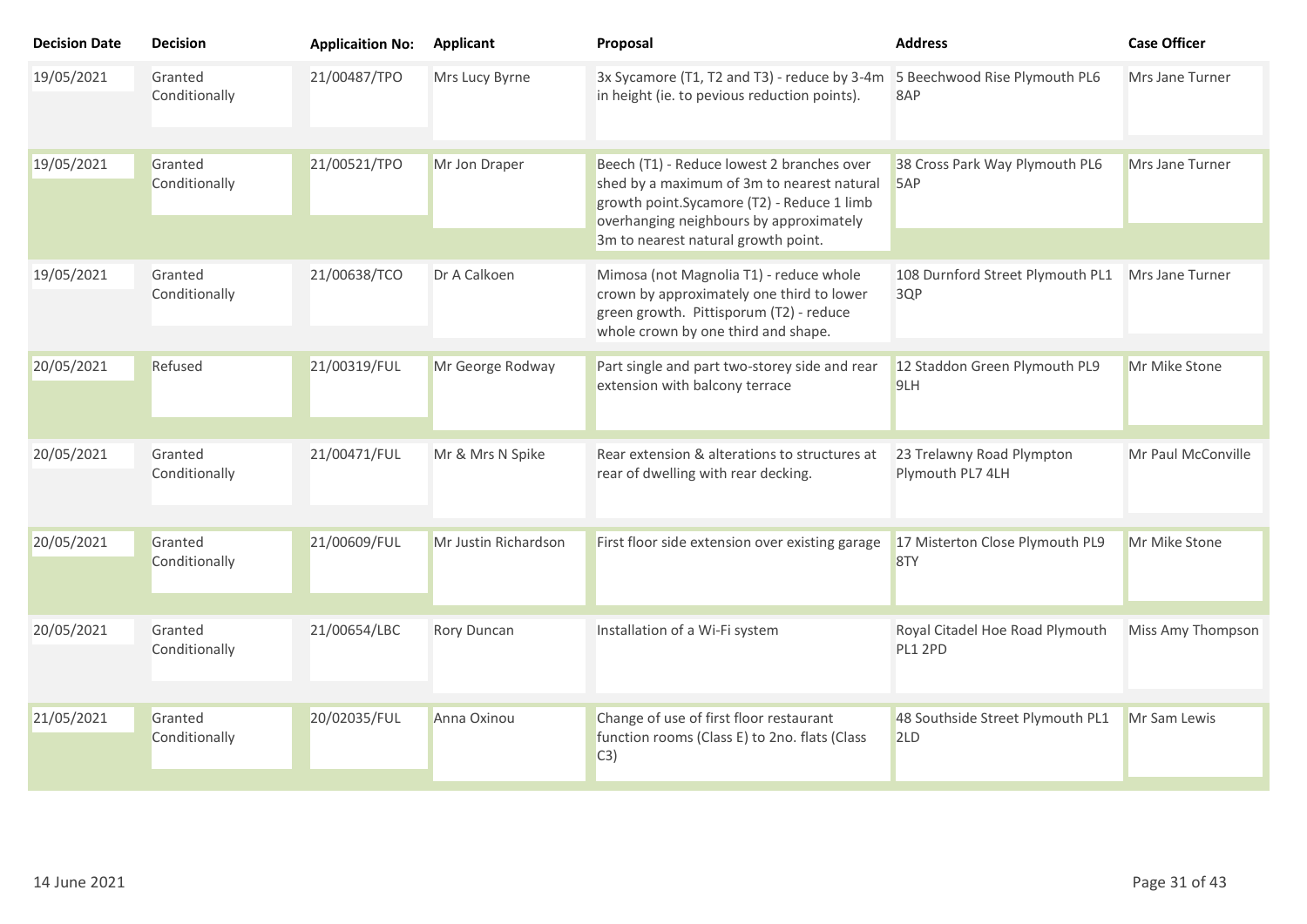| <b>Decision Date</b> | <b>Decision</b>          | <b>Applicaition No:</b> | <b>Applicant</b>       | Proposal                                                                                                                        | <b>Address</b>                                                                                           | <b>Case Officer</b> |
|----------------------|--------------------------|-------------------------|------------------------|---------------------------------------------------------------------------------------------------------------------------------|----------------------------------------------------------------------------------------------------------|---------------------|
| 21/05/2021           | Granted<br>Conditionally | 21/00515/FUL            | Mr C York              | Single storey front and rear extensions                                                                                         | 32 Shute Park Road Plymouth PL9<br>8RE                                                                   | Mr Sam Lewis        |
| 21/05/2021           | Granted                  | 21/00577/16             | Plymouth City Council  | Installation of 15m mast - temporary<br>telecommunications mast, antennas, ground-<br>based apparatus and ancillary development | The Oceansgate Development<br>(Phase 3) Oceansgate Vivid<br>Approach Devonport Plymouth PL1<br>4RW       | Mrs Rebecca Boyde   |
| 21/05/2021           | Granted<br>Conditionally | 21/00694/ADV            | Plymouth City Council  | Reinstatement of the 'Welcome to Plymouth'<br>sign                                                                              | Royal Citadel Hoe Road Plymouth<br>PL1 2PD                                                               | Mr Sam Lewis        |
| 24/05/2021           | Granted<br>Conditionally | 21/00513/FUL            | Mrs L Partridge        | One off-street parking space including related<br>works                                                                         | 22 Holland Road Plymstock<br>Plymouth PL9 9BW                                                            | Mr Mike Stone       |
| 24/05/2021           | Granted<br>Conditionally | 21/00545/FUL            | Mr & Mrs Marshallsay   | Demolition and replacement garage                                                                                               | 61 Little Dock Lane Plymouth PL5<br>2LP                                                                  | Mr Paul McConville  |
| 24/05/2021           | Granted<br>Conditionally | 21/00582/FUL            | Mr & Mrs John Griffith | Rear extension with internal alterations                                                                                        | 273 Crownhill Road Plymouth PL5<br>3NL                                                                   | Mr Macauley Potter  |
| 24/05/2021           | Granted<br>Conditionally | 21/00588/ADV            | Gary Egan              | 4no. illuminated signage (2no. totem signs<br>and 2no. fascia signs).                                                           | Richardsons Christian Mill Rodgers<br>Of Plymouth Christian Business<br>Park Crown Hill Plymouth PL6 5DS | Mr Macauley Potter  |
| 24/05/2021           | Granted<br>Conditionally | 21/00610/FUL            | Mr Adam Spiers         | Change of use of vacant (former) nursery to<br>domestic garage                                                                  | Blake Lodge, Seymour Road<br>Mannamead Plymouth PL3 5AS                                                  | Mrs Rebecca Boyde   |
| 24/05/2021           | Granted<br>Conditionally | 21/00622/FUL            | Mr Richard Turner      | Two-storey rear extension                                                                                                       | FFF, 84 Embankment Road<br>Plymouth PL4 9HY                                                              | Mr Sam Lewis        |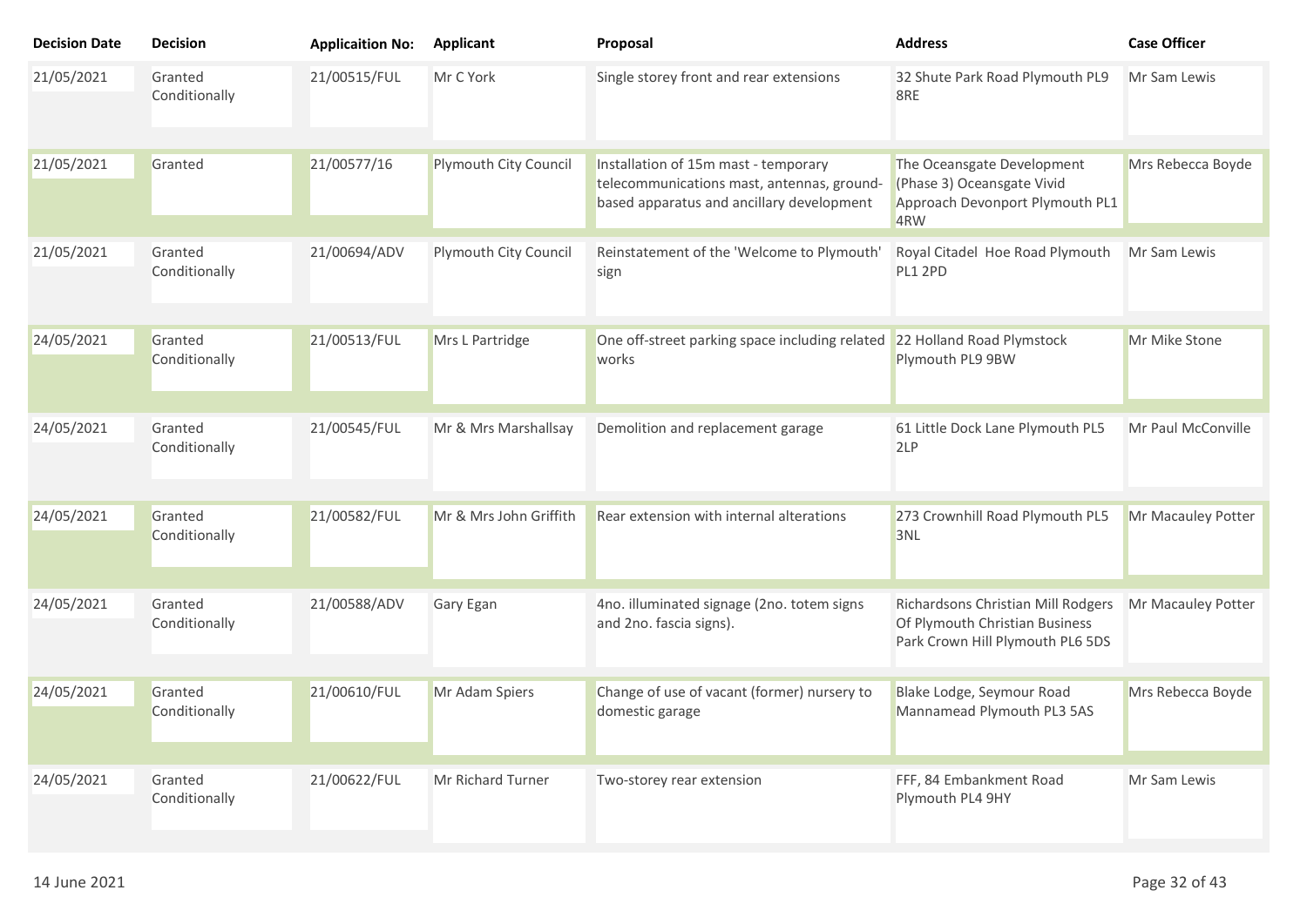| <b>Decision Date</b> | <b>Decision</b>          | <b>Applicaition No:</b> | <b>Applicant</b>  | Proposal                                                                                                                    | <b>Address</b>                                                  | <b>Case Officer</b> |
|----------------------|--------------------------|-------------------------|-------------------|-----------------------------------------------------------------------------------------------------------------------------|-----------------------------------------------------------------|---------------------|
| 24/05/2021           | Granted<br>Conditionally | 21/00640/FUL            | Mr Lee Jeffery    | Single storey front extension, alterations to<br>existing side garage etc, and rear decking<br>(part-retrospective)         | 67 Outland Road Plymouth PL2 3DA Mr Sam Lewis                   |                     |
| 24/05/2021           | Granted<br>Conditionally | 21/00668/FUL            | Mr Dan Rosson     | Rear extension, rear dormer, changes to<br>fenestration and detached rear store/garage.                                     | 60 Wilton Street Plymouth PL1 5LX Mr Mike Stone                 |                     |
| 24/05/2021           | Agreed                   | 21/00738/CDM            | <b>City Fibre</b> | Condition Discharge: Condition 3 of<br>application 20/01045/FUL                                                             | Land At Thornbury Road Airport<br><b>Business Park Plymouth</b> | Mr Chris King       |
| 25/05/2021           | Agreed                   | 21/00548/CDC            | James Ronnie      | Compliance with conditions of application<br>09/00297/FUL                                                                   | 60 Pembroke Lane Plymouth PL1<br>4GX                            | Mr Chris King       |
| 25/05/2021           | Granted<br>Conditionally | 21/00584/FUL            | Mr & Mrs Rutter   | Hip to gable loft conversion with rear dormer                                                                               | 36 Larkham Lane Plymouth PL7 4PJ Mr Paul McConville             |                     |
| 25/05/2021           | Granted<br>Conditionally | 21/00591/FUL            | Mr & Mrs Talbot   | Alterations to roof including hip to gable and<br>a rear dormer                                                             | 179 Victoria Road Plymouth PL5<br>1QT                           | Mr Paul McConville  |
| 25/05/2021           | Granted<br>Conditionally | 21/00627/FUL            | Mr David Davies   | Recreation room and disabled toilet (Renewal<br>of approval 16/00981/FUL)                                                   | Torr Home, The Drive Plymouth<br>PL3 5SY                        | Mr Mike Stone       |
| 25/05/2021           | Granted<br>Conditionally | 21/00646/FUL            | Dr & Mrs Kehoe    | Demolition of rear outbuilding and canopy,<br>and erection of single storey rear extension<br>and shed; plus internal works | 6 Penlee Gardens Plymouth PL3<br>4AN                            | Mr Sam Lewis        |
| 25/05/2021           | Granted<br>Conditionally | 21/00647/LBC            | Dr & Mrs Kehoe    | Demolition of rear outbuilding and canopy,<br>and erection of single storey rear extension<br>and shed; plus internal works | 6 Penlee Gardens Plymouth PL3<br>4AN                            | Mr Sam Lewis        |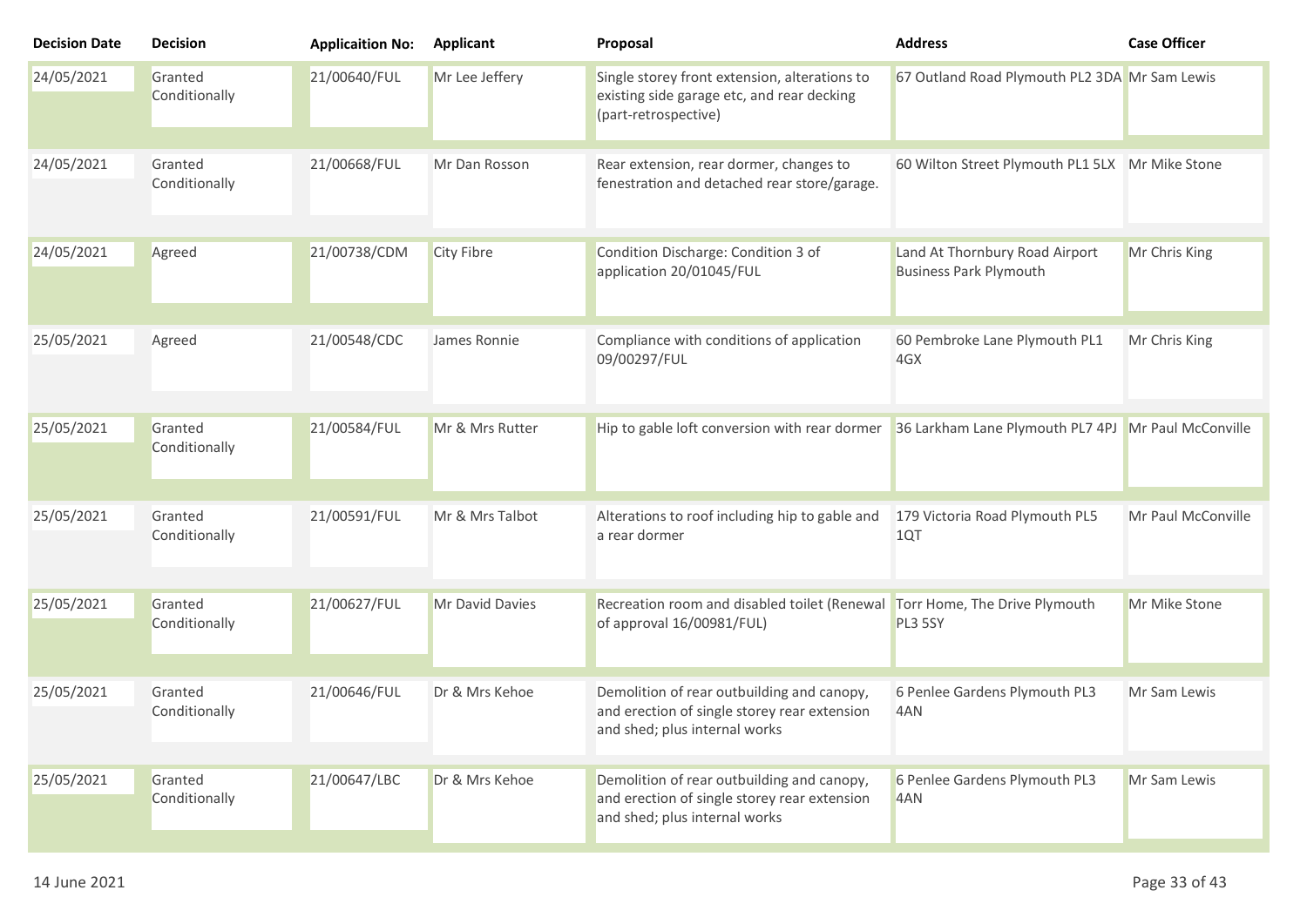| <b>Decision Date</b> | <b>Decision</b>          | <b>Applicaition No:</b> | <b>Applicant</b>               | Proposal                                                                                                                                                                                        | <b>Address</b>                                                               | <b>Case Officer</b> |
|----------------------|--------------------------|-------------------------|--------------------------------|-------------------------------------------------------------------------------------------------------------------------------------------------------------------------------------------------|------------------------------------------------------------------------------|---------------------|
| 26/05/2021           | Agreed                   | 21/00439/CDM            | Mr Justin Bryce                | Condition Discharge: Conditions 3, 4, 5 & 6 of 2 Armada Street Plymouth PL4 8LU Mrs Rebecca Boyde<br>application 20/00577/FUL                                                                   |                                                                              |                     |
| 26/05/2021           | Granted<br>Conditionally | 21/00543/FUL            | Mr Mark Cooney                 | Two-storey side and single storey rear<br>extension                                                                                                                                             | 17 Celandine Gardens Plymouth<br>PL7 2WS                                     | Mr Paul McConville  |
| 26/05/2021           | Granted<br>Conditionally | 21/00613/LBC            | Interserve Support<br>Services | Excavation of lower ground floor shower to<br>connect to existing drain, removal of first<br>floor office pigeon holes and new opening<br>between meeting room and lower ground<br>floor lobby. | Howard Building, HMS Drake<br>HMNB Devonport Plymouth PL2<br>2 <sub>BG</sub> | Mr Macauley Potter  |
| 27/05/2021           | Granted<br>Conditionally | 20/01969/FUL            | <b>Andrew Shuttleworth</b>     | Raised decking platform to the rear of the<br>property (Re-submission of 20/00600/FUL)                                                                                                          | 44 Tor Road Plymouth PL3 5TF                                                 | Mrs Alumeci Tuima   |
| 27/05/2021           | Refused                  | 21/00373/FUL            | Mr Keith White                 | Canopy over existing raised terrace<br>(Retrospective).                                                                                                                                         | 195 Plymstock Road Plymouth PL9<br>7LW                                       | Mr Mike Stone       |
| 27/05/2021           | Granted<br>Conditionally | 21/00485/FUL            | Mr Nick Hamill                 | Change of use of commercial building to a<br>domestic dwelling and raise roof height, hip<br>to gable roof conversion, rear dormer, front<br>roof lights and rear patio with basement level     | 24 Furneaux Road Plymouth PL2<br>3ES                                         | Mr Mike Stone       |
|                      |                          |                         |                                | patio doors.                                                                                                                                                                                    |                                                                              |                     |
| 27/05/2021           | Granted<br>Conditionally | 21/00522/TPO            | Ms Jessica Tatton-<br>Borwn    | Horse Chestnut - reduce branches<br>overhanging neighbours property by 3m to<br>previous pruning points on property side of<br>the tree only.                                                   | 10 Oldlands Close Plymouth PL6<br>6AU                                        | Mrs Jane Turner     |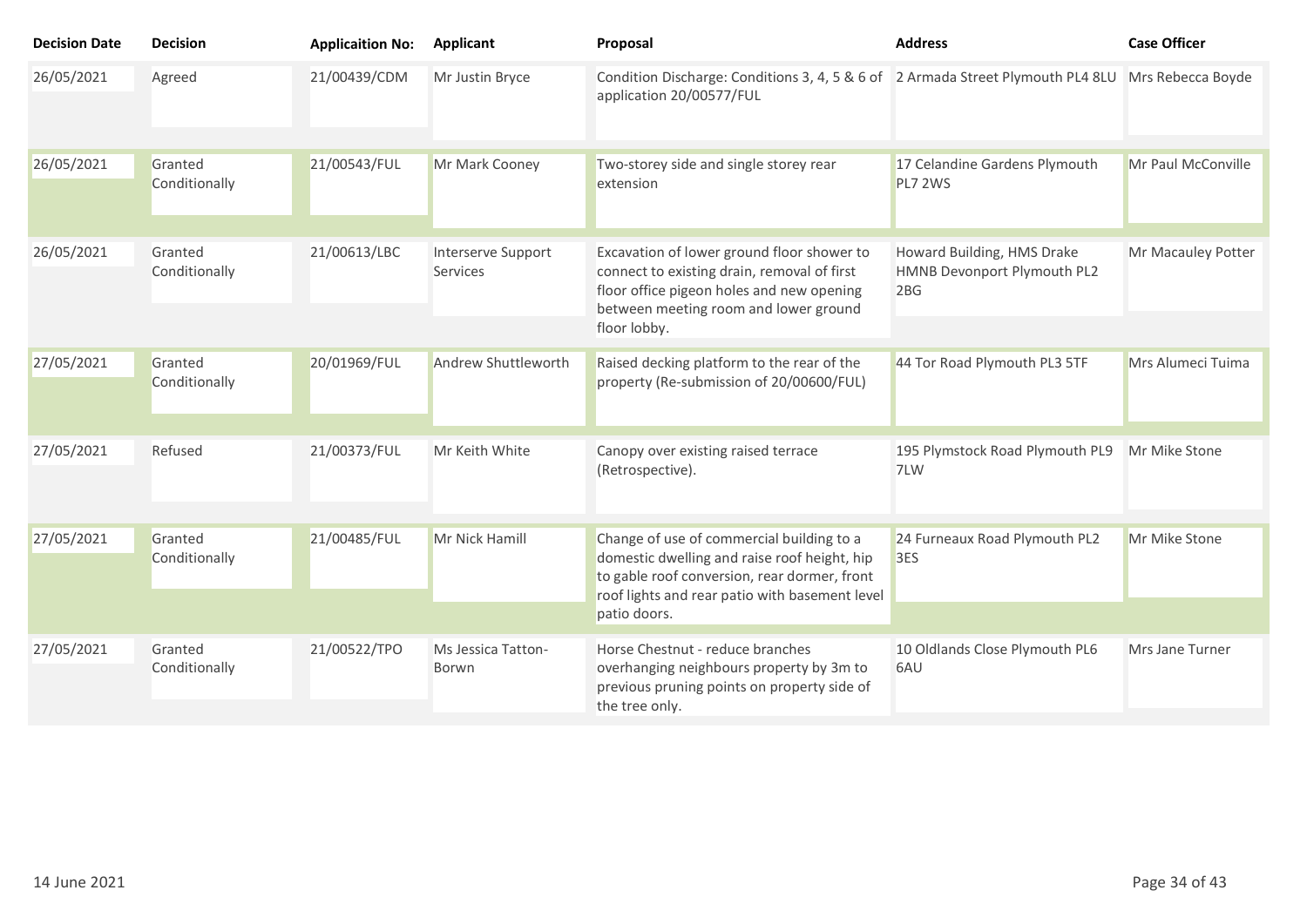| <b>Decision Date</b> | <b>Decision</b>          | <b>Applicaition No:</b> | <b>Applicant</b>           | Proposal                                                                                                                                                                                                                                                                                                                                                                         | <b>Address</b>                                    | <b>Case Officer</b> |
|----------------------|--------------------------|-------------------------|----------------------------|----------------------------------------------------------------------------------------------------------------------------------------------------------------------------------------------------------------------------------------------------------------------------------------------------------------------------------------------------------------------------------|---------------------------------------------------|---------------------|
| 27/05/2021           | Granted<br>Conditionally | 21/00580/TPO            | Mr Charles Kinnell         | Oak (T1) - Cut lowest branch back to<br>boundary (approximately 4.5m) to raise<br>crown. Oak (T2) - Cut lower branch back to<br>boundary (approximately 3.5m) to raise<br>crown. Beech (T3) - remove 5 lowest                                                                                                                                                                    | 11 Hedingham Gardens Plymouth<br>PL6 7DX          | Mrs Jane Turner     |
|                      |                          |                         |                            | branches back to trunk to raise crown.                                                                                                                                                                                                                                                                                                                                           |                                                   |                     |
| 27/05/2021           | Granted<br>Conditionally | 21/00635/FUL            | Mr & Mrs Patrick<br>Kearns | Single storey rear extension                                                                                                                                                                                                                                                                                                                                                     | 3 Woodford Avenue Plymouth PL7<br>4QN             | Mr Paul McConville  |
| 27/05/2021           | Granted<br>Conditionally | 21/00644/FUL            | Mr Stephen Bamford         | Rear decking, boundary fence and steps<br>(retrospective)                                                                                                                                                                                                                                                                                                                        | 42 Revel Road Plymouth PL3 5EL                    | Mr Sam Lewis        |
| 27/05/2021           | Granted<br>Conditionally | 21/00661/TPO            | Mr Jonothan Oliver         | Monterey Pine (T747) - no work required,<br>recommend owners consultant to review in<br>Autumn when decay fungi present<br>(amendment agreed with owner<br>25/5/21).Ash (T4) - Fell due to canker and<br>Ash Die back. Sycamore (T5) - Fell.Sycamore<br>(T6) - Fell to give T1 (Japanese Red Cedar)<br>room to grow.Laurels (G1 - NB: not covered<br>by TPO) - Fell and replace. | 60 Boringdon Hill Plymouth PL7<br>4 <sub>DN</sub> | Mrs Jane Turner     |
|                      |                          |                         |                            |                                                                                                                                                                                                                                                                                                                                                                                  |                                                   |                     |
| 27/05/2021           | Granted<br>Conditionally | 21/00662/FUL            | Mr Richard Parsons         | Addition of pitched roof to existing single<br>storey rear extension                                                                                                                                                                                                                                                                                                             | 6 Boringdon Terrace Plymouth PL9<br>9TQ           | Mr Sam Lewis        |
| 27/05/2021           | Granted<br>Conditionally | 21/00663/LBC            | Mr Richard Parsons         | Addition of pitched roof to existing single<br>storey rear extension                                                                                                                                                                                                                                                                                                             | 6 Boringdon Terrace Plymouth PL9<br>9TQ           | Mr Sam Lewis        |
| 27/05/2021           | Granted<br>Conditionally | 21/00680/TPO            | <b>Richard Prowse</b>      | Cherry - reduce branches overhanging<br>neighbouring properties by maximum of 2m<br>to natural growth points                                                                                                                                                                                                                                                                     | 19 Cameron Way Plymouth PL6<br>5WB                | Mrs Jane Turner     |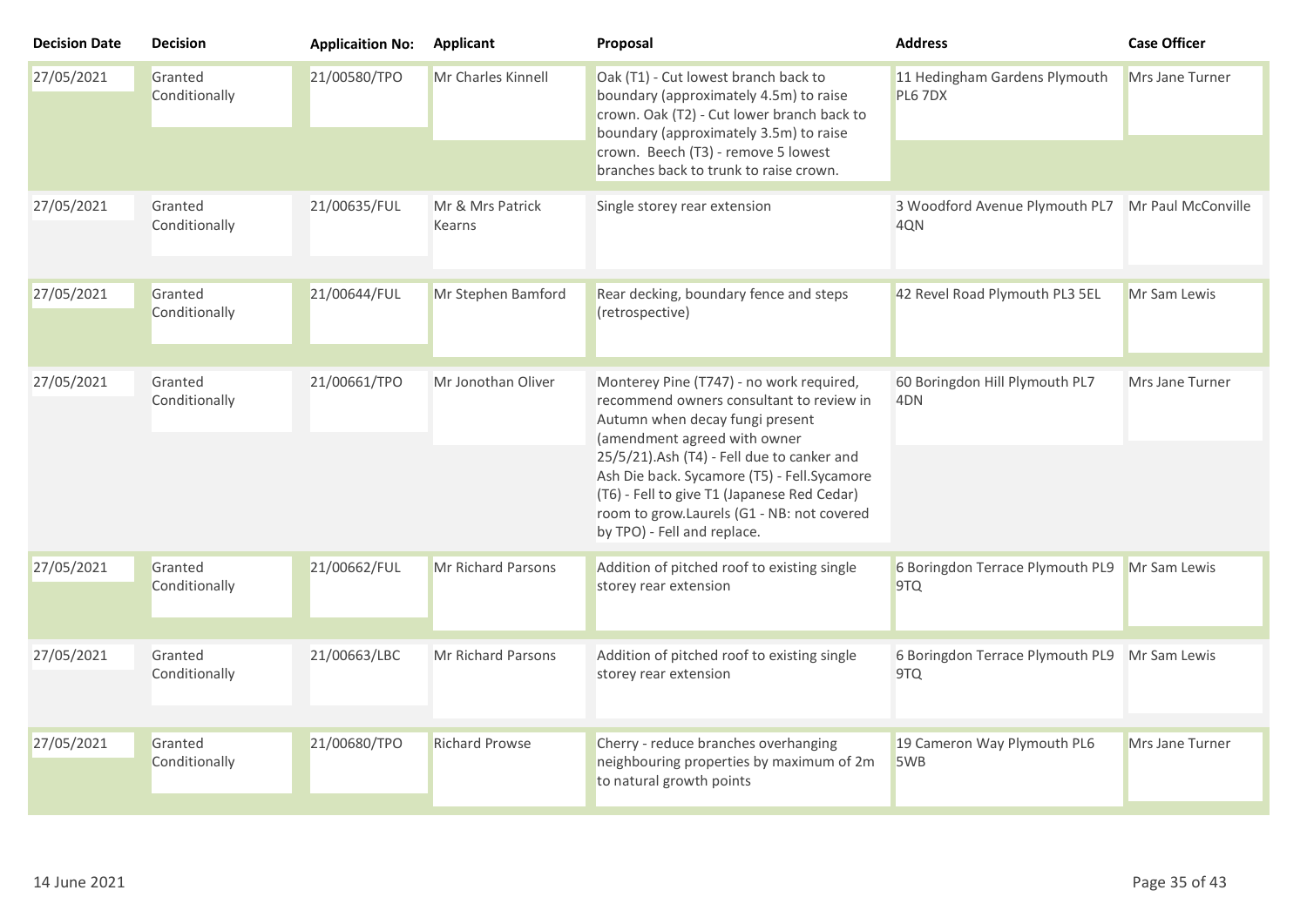| <b>Decision Date</b> | <b>Decision</b>          | <b>Applicaition No:</b>        | <b>Applicant</b>           | Proposal                                                                                                                                                                        | <b>Address</b>                                             | <b>Case Officer</b> |
|----------------------|--------------------------|--------------------------------|----------------------------|---------------------------------------------------------------------------------------------------------------------------------------------------------------------------------|------------------------------------------------------------|---------------------|
| 27/05/2021           | Granted<br>Conditionally | 21/00682/TCO                   | <b>Richard Prowse</b>      | Thuja (T1) - Fell as close to garage. Sycamore<br>(T2) - Fell as close to wall. Sycamore (T3) - Fell<br>as tree close to wall.                                                  | Rothbury Seymour Road<br>Mannamead Plymouth PL3 5AR        | Mrs Jane Turner     |
| 27/05/2021           | Granted<br>Conditionally | 21/00733/TPO                   | Mr Luke Catchpole          | Lime (T1) - Re-pollard to previous pollard<br>points. Lime (T2) - Re-pollard to previous<br>pollard points. Horse Chestnut (T3) - Re-<br>pollard to previous pollard points.    | 3 Charles Terrace Plymouth PL3<br>5EY                      | Mrs Jane Turner     |
| 27/05/2021           | Granted<br>Conditionally | 21/00742/TPO                   | Plymouth City Council      | Ash (T1) - Pollard due to signs of significant<br>Ash Die Back and lean over 39 Weir Road.                                                                                      | 39 Weir Road Plymouth PL6 8RR                              | Mrs Jane Turner     |
| 28/05/2021           | Granted<br>Conditionally | 20/01547/TPO                   | Emma Paton                 | Monterey Cypress (T1) - Reduction of lower<br>crown on south side over Laira Avenue by 2m<br>not going beyond green growth as indicated<br>in photos marked up by Plymouth City | 332 Old Laira Road Plymouth PL3<br>6AQ                     | Mrs Jane Turner     |
|                      |                          |                                |                            | Council. Monterey Cypress (T2) - Reduce<br>height of two stems by approximately 8m to<br>point as indicated in photos marked up by<br>Plymouth City Council.                    |                                                            |                     |
| 28/05/2021           | Granted<br>Conditionally | 21/00347/FUL                   | Mr Philip Partridge        | Two-storey side/rear extension, single storey<br>front extension and double hardstand.                                                                                          | 28 Shaldon Crescent Plymouth PL5<br>3QY                    | Mr Macauley Potter  |
| 28/05/2021           | Granted<br>Conditionally | 21/00455/FUL                   | Mr Russell Brown           | Front and rear dormers                                                                                                                                                          | 14 Bakers Place Richmond Walk<br>Plymouth PL1 4LX          | Mr Paul McConville  |
| 28/05/2021           | Agreed                   | 21/00645/CDMLB GBH (Devon) Ltd |                            | Condition Discharge: Conditions 4 & 5 of<br>application 19/01707/LBC                                                                                                            | Former Royal Eye Infirmary Apsley<br>Road Plymouth PL4 6PL | Mrs Katie Saunders  |
| 01/06/2021           | Granted<br>Conditionally | 21/00605/FUL                   | <b>Miss Eve Somerville</b> | Application for two dwellings following EIA<br>outline approval 12/02027/OUT and related<br>Phase 9 reserved matters application<br>18/00082/REM                                | Land At Seaton Neighbourhood<br>Plymouth                   | Mr Chris Cummings   |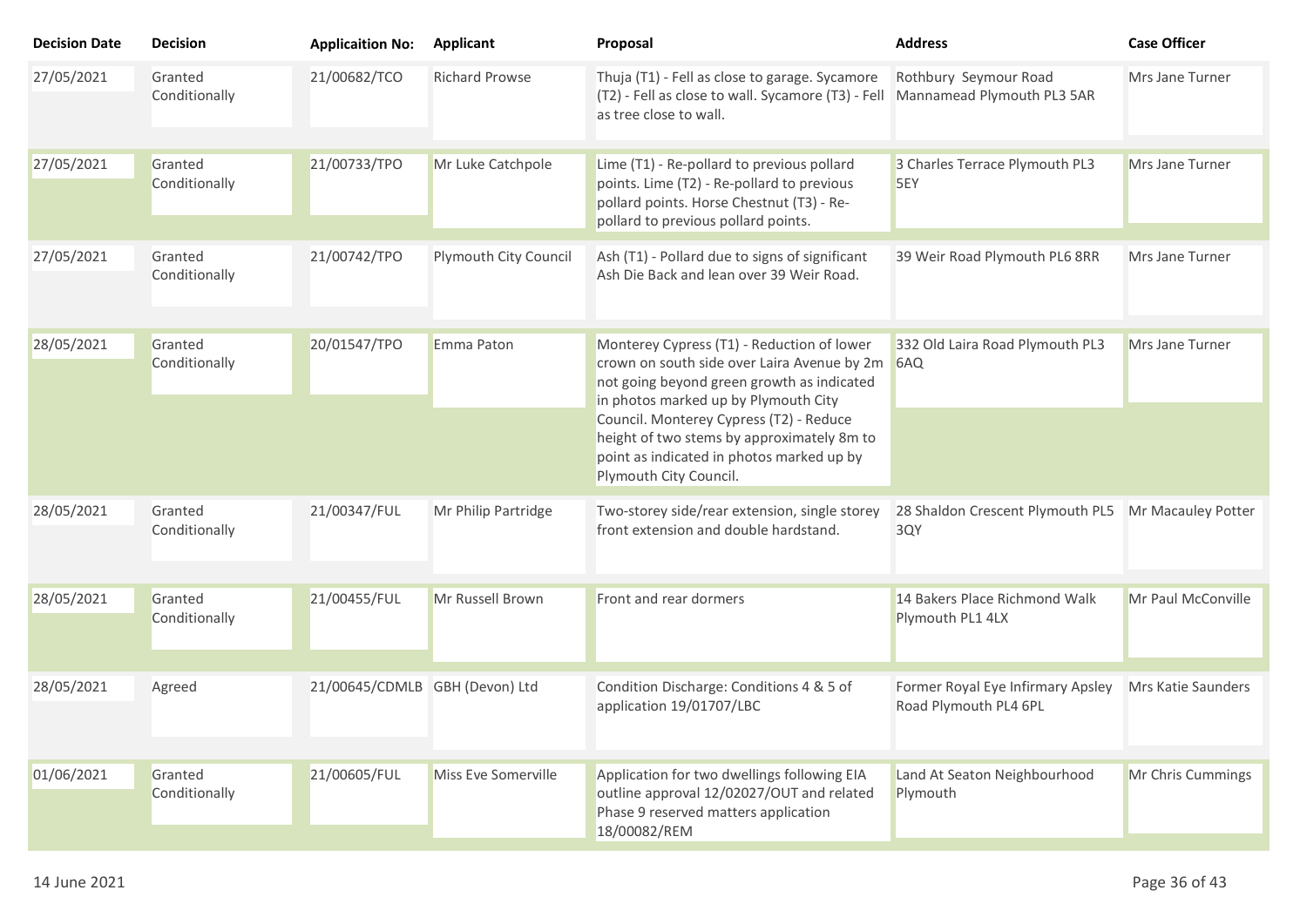| <b>Decision Date</b> | <b>Decision</b>          | <b>Applicaition No:</b> | Applicant                   | Proposal                                                                                                                   | <b>Address</b>                                  | <b>Case Officer</b> |
|----------------------|--------------------------|-------------------------|-----------------------------|----------------------------------------------------------------------------------------------------------------------------|-------------------------------------------------|---------------------|
| 01/06/2021           | Granted<br>Conditionally | 21/00745/TPO            | Mrs Susan Tompsett          | Sycamore - To be pollarded/reduced in line<br>with the adjacent sycamore.                                                  | Castleholne Franklyns Plymouth<br>PL6 5JG       | Mrs Jane Turner     |
| 01/06/2021           | Refused                  | 21/01003/AMD            | Mrs Claire Martin           | Non-material Amendment: Change to<br>cladding, adding windows and formation of<br>canopy area for application 19/01759/FUL | Small Acres Arcadia Plymouth PL9<br>8EF         | Mr Chris Cummings   |
| 02/06/2021           | Granted<br>Conditionally | 21/00219/FUL            | Xia Ming                    | Change of use and rear extension to form<br>4no. self-contained Flats                                                      | 59 North Hill Plymouth PL4 8HB                  | Ms Abbey Edwards    |
| 02/06/2021           | Refused                  | 21/00604/FUL            | Mr & Mrs Drake              | First floor front extension and internal<br>alterations                                                                    | 18 Long Down Gardens Plymouth<br>PL6 8SB        | Mr Paul McConville  |
| 02/06/2021           | Granted<br>Conditionally | 21/00624/FUL            | Mr & Mrs Squance            | Add additional storey to bungalow, gable end<br>roof, rooflights and replace flat roof over<br>garage with pitched roof.   | 15A Third Avenue Billacombe<br>Plymouth PL9 8AN | Mr Mike Stone       |
| 02/06/2021           | Granted<br>Conditionally | 21/00706/FUL            | Mr & Mrs Rowan<br>Griffiths | Demolition of conservatory and erection of<br>single storey rear extension                                                 | Cresta, 293 Dean Cross Road<br>Plymouth PL9 7AZ | Mr Sam Lewis        |
| 02/06/2021           | Granted<br>Conditionally | 21/00709/FUL            | Mr Richard Matthews         | Single storey rear and side extension and rear 14 Fortescue Place Plymouth PL3<br>balcony (re-submission of 21/00164/FUL)  | 5HT                                             | Miss Emily Godwin   |
| 02/06/2021           | Granted<br>Conditionally | 21/00730/FUL            | Mr Paul Grosch              | Replace tenement flat roof with pitched roof                                                                               | 44 Reddington Road Plymouth PL3<br>6PT          | Miss Emily Godwin   |
| 02/06/2021           | Granted<br>Conditionally | 21/00731/FUL            | Mr Adam Lee                 | First floor rear extension                                                                                                 | 22 Tor Road Plymouth PL3 5TE                    | Miss Emily Godwin   |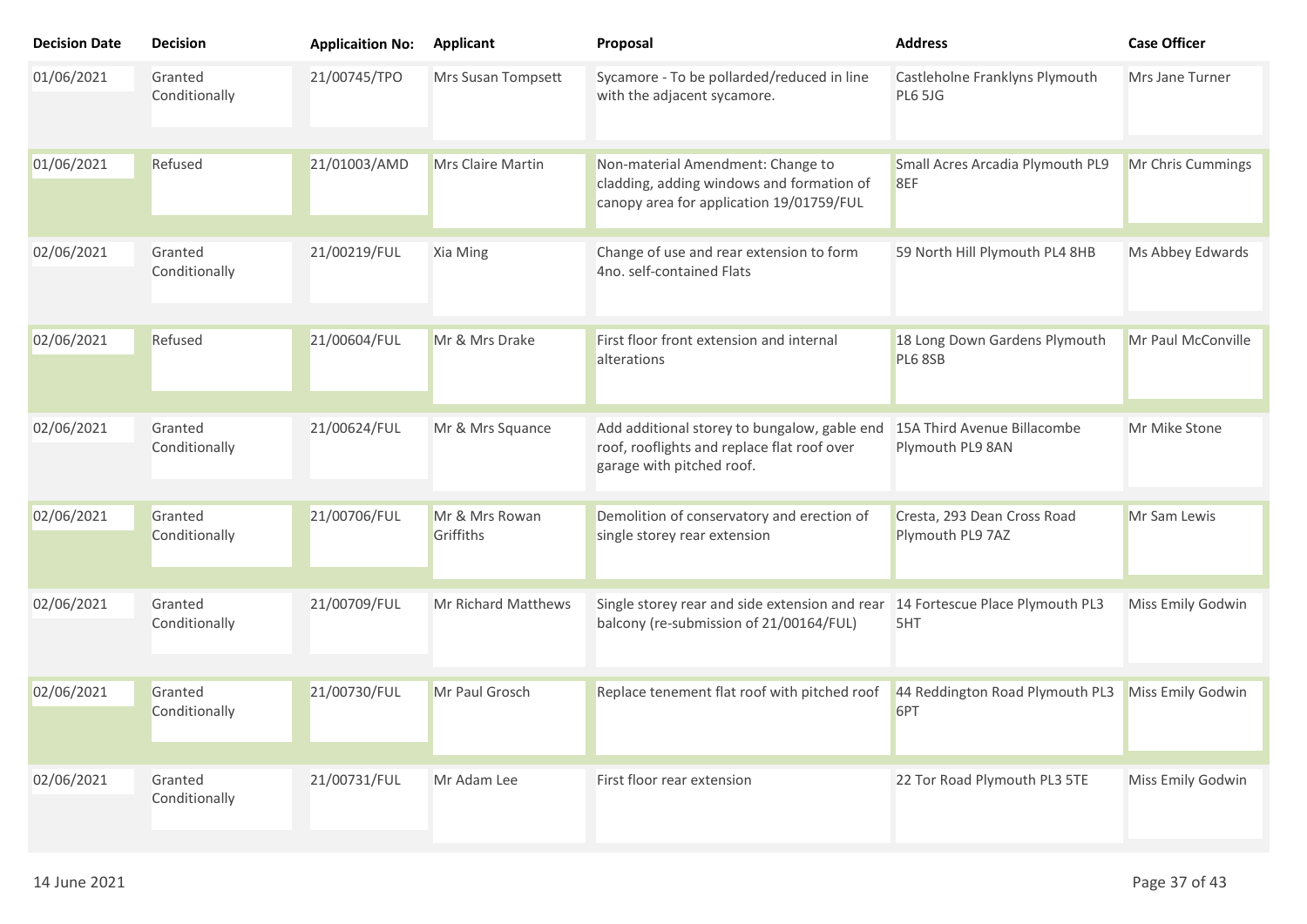| <b>Decision Date</b> | <b>Decision</b>          | <b>Applicaition No:</b> | <b>Applicant</b>  | Proposal                                                                                      | <b>Address</b>                                           | <b>Case Officer</b> |
|----------------------|--------------------------|-------------------------|-------------------|-----------------------------------------------------------------------------------------------|----------------------------------------------------------|---------------------|
| 02/06/2021           | Granted<br>Conditionally | 21/00732/FUL            | Mr John King      | Single storey front extension                                                                 | 8 Lippell Drive Plymouth PL9 9EL                         | Mr Sam Lewis        |
| 02/06/2021           | Agreed                   | 21/00793/CDM            | Mr Anthony Eke    | Condition Discharge: Condition 3 of<br>application 21/00111/FUL                               | 32 Undercliff Road Plymouth PL9<br>9RH                   | Mr Sam Lewis        |
| 03/06/2021           | Granted<br>Conditionally | 21/00314/FUL            | Mr Hocking        | Garage conversion to an optional living space.                                                | 12 Warelwast Close Plymouth PL7<br>1AP                   | Mr Macauley Potter  |
| 03/06/2021           | Granted<br>Conditionally | 21/00637/FUL            | Scott Wisdom      | Front porch (part-retrospective).                                                             | 28 Carnock Road Plymouth PL2 3SQ Mr Paul McConville      |                     |
| 03/06/2021           | Granted<br>Conditionally | 21/00676/FUL            | Mr S Veal         | Part single and part two-storey side extension 24 West Park Drive Plymouth PL7                | 2GZ                                                      | Mr Macauley Potter  |
| 04/06/2021           | Granted<br>Conditionally | 21/00159/FUL            | Mr Graham Johnson | Single storey dwelling with detached garage                                                   | 4 Delgany Villas Delgany Drive<br>Plymouth PL6 8AG       | Mr Simon Osborne    |
| 07/06/2021           | Granted<br>Conditionally | 21/00419/FUL            | Mr Keith Davis    | Replacement front porch extension and front<br>balcony                                        | 30 Petersfield Close Plymouth PL3<br>6QP                 | Mr Sam Lewis        |
| 07/06/2021           | Agreed                   | 21/00493/CDM            | Mr John Byers     | Condition Discharge: Conditions 3 & 4 of<br>application 20/01112/FUL                          | 42 Compton Avenue Plymouth PL3<br>5DA                    | Miss Amy Thompson   |
| 07/06/2021           | Granted<br>Conditionally | 21/00510/TPO            | Mr Nigel Coles    | Horse Chestnut (T1) - reduce crown by<br>approximatey 4m to nearest natural growth<br>points. | 11 Trelorrin Gardens Plymouth PL3 Mrs Jane Turner<br>4QD |                     |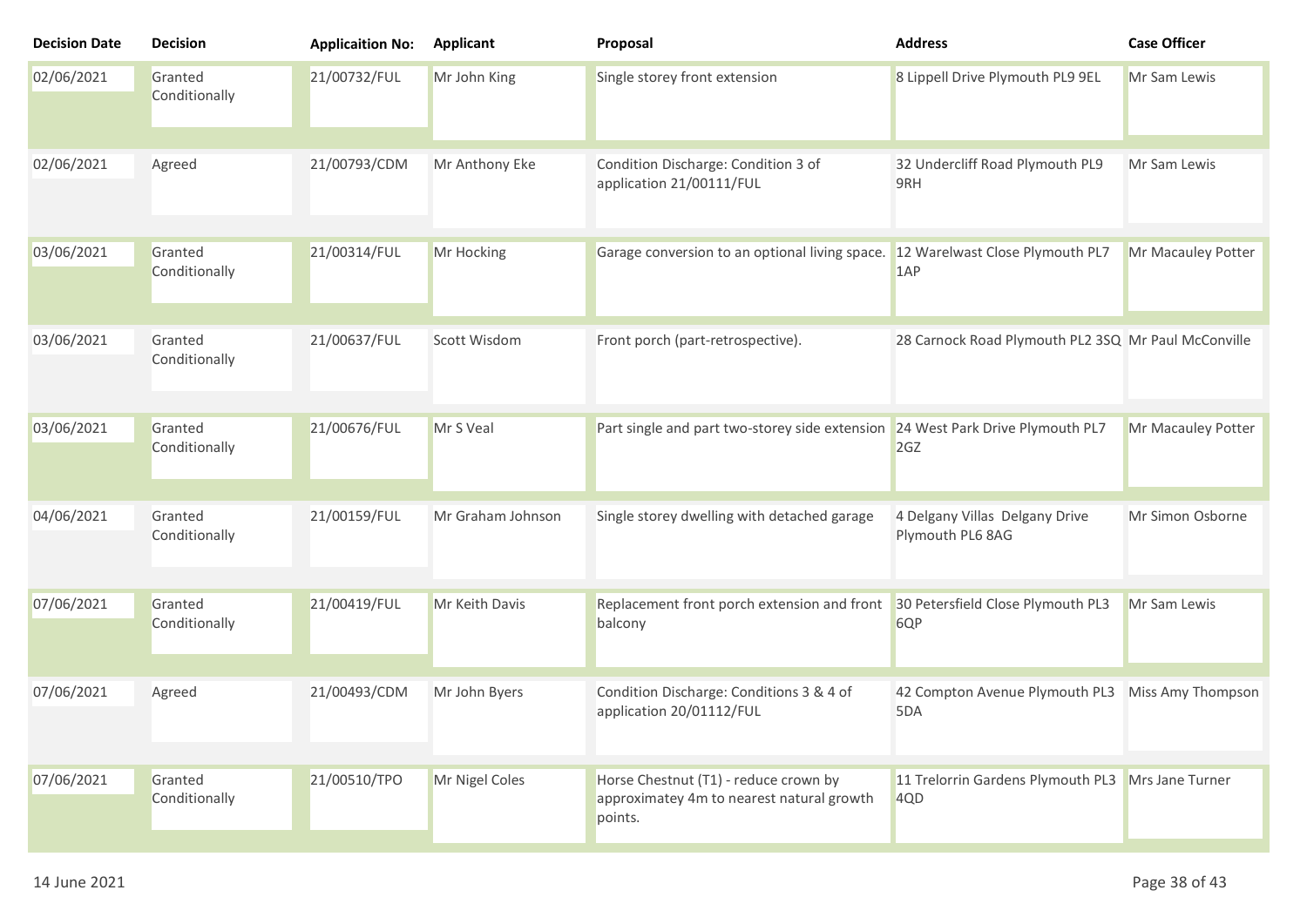| <b>Decision Date</b> | <b>Decision</b>          | <b>Applicaition No:</b> | <b>Applicant</b>             | Proposal                                                                                                                                                                                                                                                         | <b>Address</b>                                   | <b>Case Officer</b>    |
|----------------------|--------------------------|-------------------------|------------------------------|------------------------------------------------------------------------------------------------------------------------------------------------------------------------------------------------------------------------------------------------------------------|--------------------------------------------------|------------------------|
| 07/06/2021           | Granted<br>Conditionally | 21/00657/TPO            | Mr Ben Slaughter             | London Plane (T1) - a reduction of any<br>overextended branches by 1-2m to natural<br>growth points and for a crown clean to take<br>place ie. removal of any significant deadwood<br>and damaged branches within the crown.                                     | 8 Mayhew Gardens Plymouth PL7<br>4FG             | Mrs Jane Turner        |
| 07/06/2021           | Granted<br>Conditionally | 21/00669/TPO            | Mr Ronald Etheridge          | Sycamore (T1) - Reduce crown by<br>approximately a third in height to natural<br>growth points and shape (amendment<br>agreed with applicant 1/6/21).                                                                                                            | 44 Burnett Road Plymouth PL6<br>5BH              | <b>Mrs Jane Turner</b> |
| 07/06/2021           | Granted<br>Conditionally | 21/00673/TPO            | Mr Cameron Wills             | Ash (T1) - Reduce height from 60ft to 20ft<br>due to ash die back.                                                                                                                                                                                               | 20 Albion Drive Plymouth PL2 2QL                 | Mrs Jane Turner        |
| 07/06/2021           | Granted<br>Conditionally | 21/00675/TPO            | Woodley                      | 2 Sycamore - fell due to structural defects. 3<br>Lime - no work required (amendment agreed<br>with applicant/agent 3/6/21).                                                                                                                                     | Land At Fitzroy Road Plymouth                    | Mrs Jane Turner        |
| 07/06/2021           | Granted<br>Conditionally | 21/00744/FUL            | Stephen Blewitt              | Provision of pedestrian door to side of garage                                                                                                                                                                                                                   | 44 Killerton Lane Plymouth PL9<br>7GA            | Mr Sam Lewis           |
| 07/06/2021           | Granted<br>Conditionally | 21/00767/TPO            | Mr Aaron Chalmers-<br>Thorpe | Oak - reduce length of low 'skirt' of branches<br>over gardens and roof by up to 2m to nearest 5HA<br>natural growth points and carry out a crown<br>clean removing large diameter deadwood<br>and any damaged branches (as agreed with<br>applicant on 1/6/21). | 1 Ennerdale Gardens Plymouth PL6 Mrs Jane Turner |                        |
| 07/06/2021           | Granted<br>Conditionally | 21/00819/FUL            | Mr & Mrs Jones               | Demolition of existing conservatory and<br>outbuilding and construction of new single<br>storey rear extension and replacement<br>conservatory                                                                                                                   | 38 Rollis Park Road Plymouth PL9<br>7LY          | Mr Mike Stone          |
| 07/06/2021           | Granted<br>Conditionally | 21/00830/FUL            | Mr & Mrs Ian Wren            | Single storey rear extension and rear raised<br>decking/patio                                                                                                                                                                                                    | 117 Eggbuckland Road Plymouth<br><b>PL3 5JS</b>  | Mr Mike Stone          |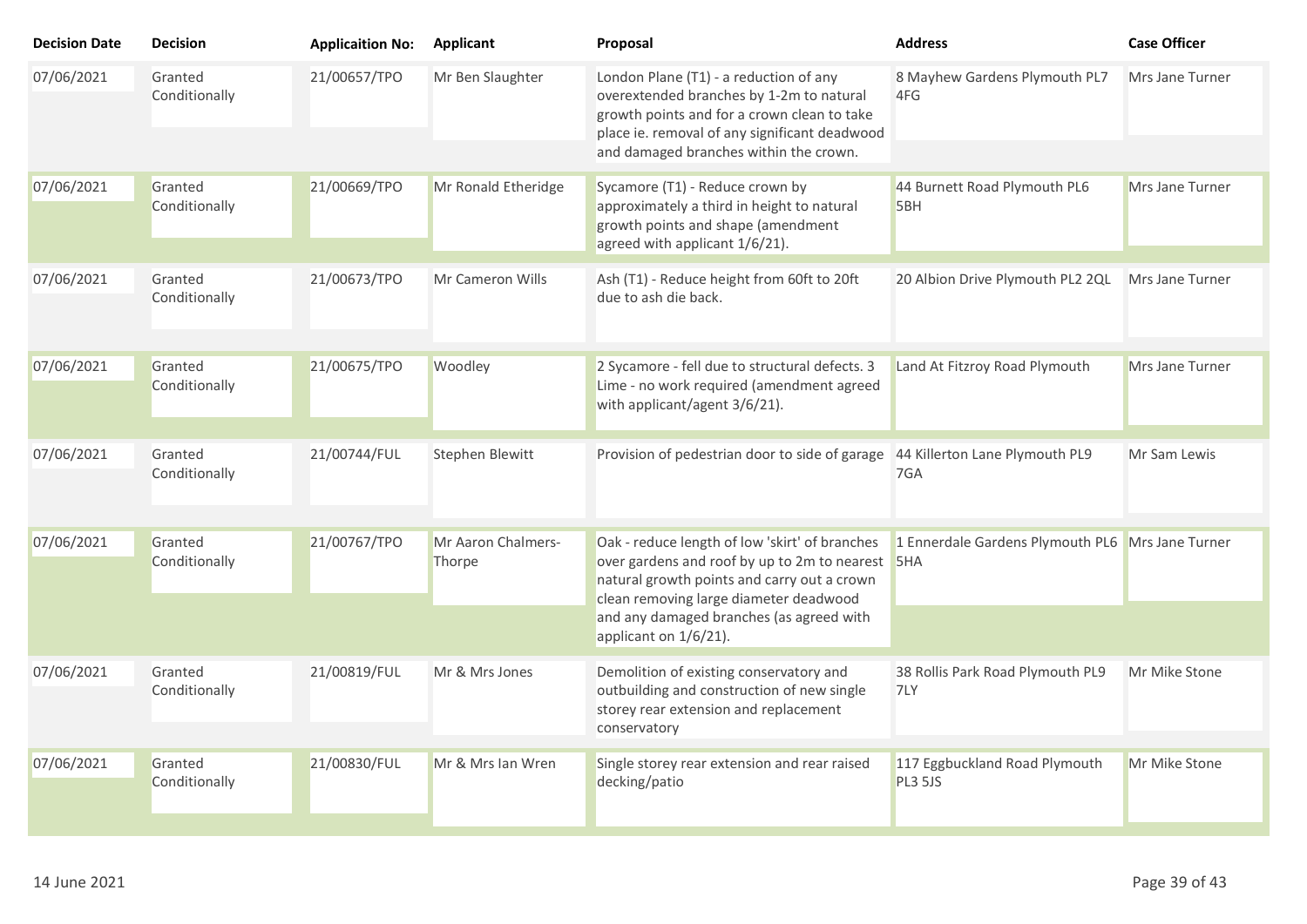| <b>Decision Date</b> | <b>Decision</b>          | <b>Applicaition No:</b> | <b>Applicant</b>             | Proposal                                                                                                                    | <b>Address</b>                                             | <b>Case Officer</b> |
|----------------------|--------------------------|-------------------------|------------------------------|-----------------------------------------------------------------------------------------------------------------------------|------------------------------------------------------------|---------------------|
| 08/06/2021           | Agreed                   | 20/01785/CDM            | Mr McCance                   | Condition Discharge: Conditions 11 & 15 of<br>application 19/01680/FUL                                                      | Land At Tamerton Foliot Road<br>Plymouth PL6 5DR           | Mr Simon Osborne    |
| 08/06/2021           | Granted                  | 21/00500/FUL            | Mr Russell Hooper            | Conversion of existing first floor office                                                                                   | Tamar House St Andrews Cross                               | Mrs Karen Gallacher |
|                      | Conditionally            |                         |                              | accommodation to create 8no. additional<br>student bed spaces within 3 flats inc. removal<br>of ground to first floor stair | Plymouth PL1 1DN                                           |                     |
| 08/06/2021           | Granted<br>Conditionally | 21/00685/FUL            | Mr & Mrs Carl & Sian<br>Ford | Two-storey side and single storey rear<br>extensions.                                                                       | 14 Rashleigh Avenue Plymouth PL7 Mr Macauley Potter<br>4DA |                     |
| 08/06/2021           | Granted<br>Conditionally | 21/00748/FUL            | Mr & Mrs Alistair Smith      | Demolition of garage and erection of 2no.<br>single storey side extensions, plus<br>replacement detached garage             | 4 Mena Park Road Plymouth PL9<br>8PY                       | Mr Sam Lewis        |
| 08/06/2021           | Agreed                   | 21/00755/CDC            | Philip Rump                  | Compliance with conditions of application<br>14/01449/FUL                                                                   | 2 Pier Street Plymouth PL1 3BS                             | Mrs Karen Gallacher |
| 08/06/2021           | Granted<br>Conditionally | 21/00821/FUL            | Janet Wille                  | Single storey summerhouse/store to the rear                                                                                 | 41 Mirador Place Plymouth PL4 9HE Ms Abbey Edwards         |                     |
| 09/06/2021           | Granted<br>Conditionally | 21/00249/FUL            | Mr H Shahin                  | Conversion, change of use and extension to<br>outbuildings to create two dwellings                                          | 76 Mannamead Road Plymouth<br>PL3 4SY                      | Mr Chris Cummings   |
| 09/06/2021           | Granted<br>Conditionally | 21/00383/FUL            | Mr James Sawyer              | Change of use from ancillary storage space<br>into a 2-bed dwelling                                                         | The Coach House, Windsor Place<br>Plymouth PL1 2HN         | Mr Chris Cummings   |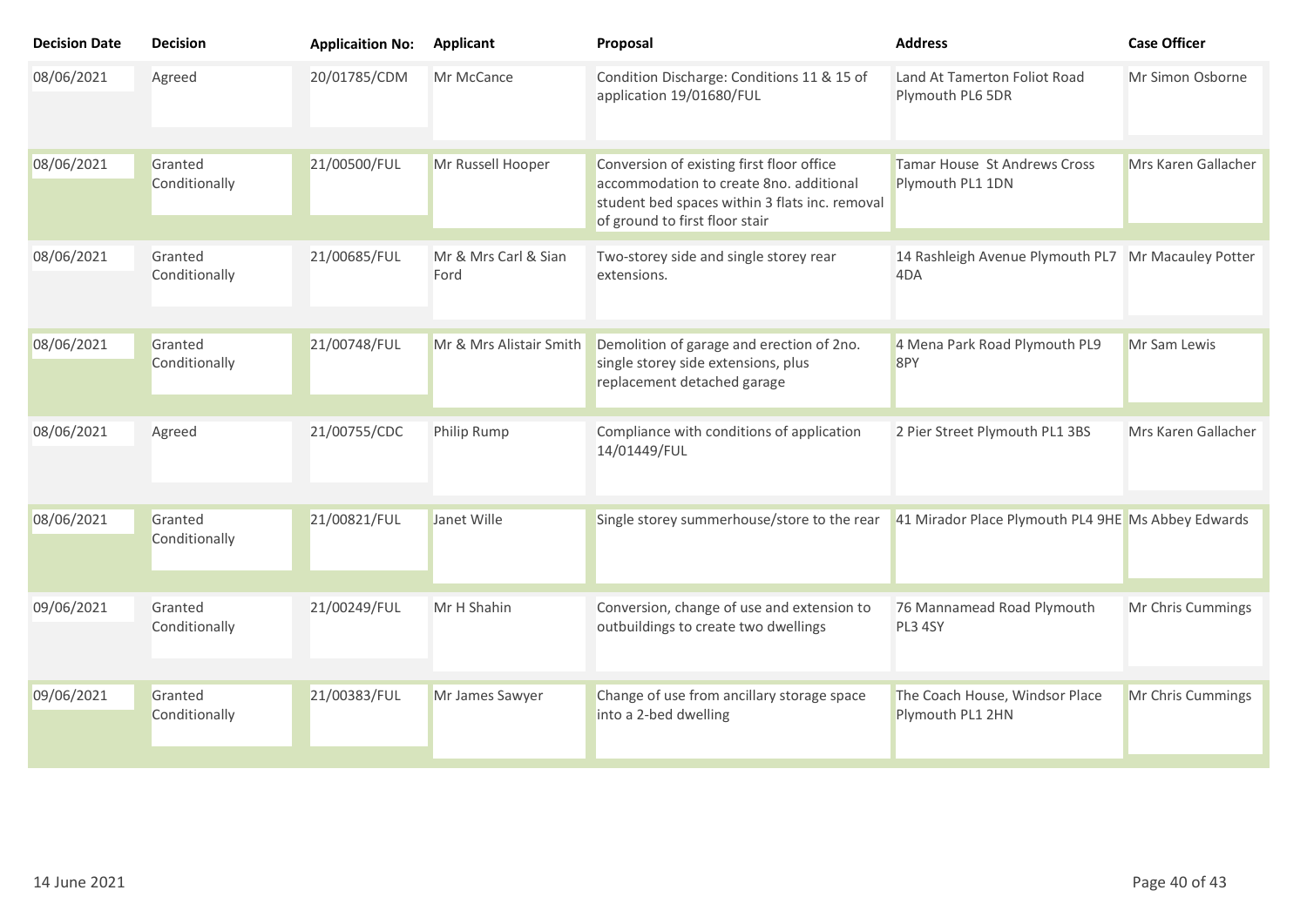| <b>Decision Date</b> | <b>Decision</b>          | <b>Applicaition No:</b> | <b>Applicant</b>   | Proposal                                                                                                                               | <b>Address</b>                                                               | <b>Case Officer</b> |
|----------------------|--------------------------|-------------------------|--------------------|----------------------------------------------------------------------------------------------------------------------------------------|------------------------------------------------------------------------------|---------------------|
| 09/06/2021           | Granted<br>Conditionally | 21/00486/FUL            | Patricia Tossell   | Two-storey side extension, porch, rear<br>verandah, patio alterations and driveway.                                                    | 105 Kit Hill Crescent Plymouth PL5<br>1EJ                                    | Mr Paul McConville  |
| 09/06/2021           | Granted<br>Conditionally | 21/00574/LBC            | Daniel Baugh       | Installation of a 300 x 300mm brass plaque as<br>a Blitz Memorial                                                                      | Building N215, Devonport<br>Dockyard Saltash Road Keyham<br>Plymouth PL1 4SG | Mr Paul McConville  |
| 09/06/2021           | Granted<br>Conditionally | 21/00677/FUL            | Miss Laura Davis   | Single storey rear extension inc. demolition of 3 Hill Cottages Station Road<br>existing conservatory                                  | Plympton Plymouth PL7 2AY                                                    | Mr Paul McConville  |
| 09/06/2021           | Granted<br>Conditionally | 21/00792/FUL            | Mr Matt Romang     | Single storey side extension and window<br>alterations                                                                                 | 10 Alexandra Close Plymouth PL9<br>8JN                                       | Miss Emily Godwin   |
| 09/06/2021           | Granted<br>Conditionally | 21/00795/FUL            | Robson             | Single storey side, rear, and porch extensions; 7 Lower Saltram Plymouth PL9 7PW Mr Sam Lewis<br>plus detched garage and front decking |                                                                              |                     |
| 10/06/2021           | Granted<br>Conditionally | 21/00384/LBC            | Mr James Sawyer    | Change of use from ancillary storage space<br>into a 2-bed dwelling                                                                    | The Coach House, Windsor Place<br>Plymouth PL1 2HN                           | Mr Chris Cummings   |
| 10/06/2021           | Agreed                   | 21/00519/CDM            | Miss Lenna Bithell | Condition Discharge: Conditions 12, 13 & 14<br>of application 18/01398/FUL                                                             | The Market House Building 65<br>Duke Street Plymouth PL1 4ED                 | Mr Jon Fox          |
| 10/06/2021           | Granted<br>Conditionally | 21/00597/FUL            | Mrs Butson         | Rear garden building (part retrospective)                                                                                              | 49 Furzehatt Road Plymouth PL9<br>8QX                                        | Mr Sam Lewis        |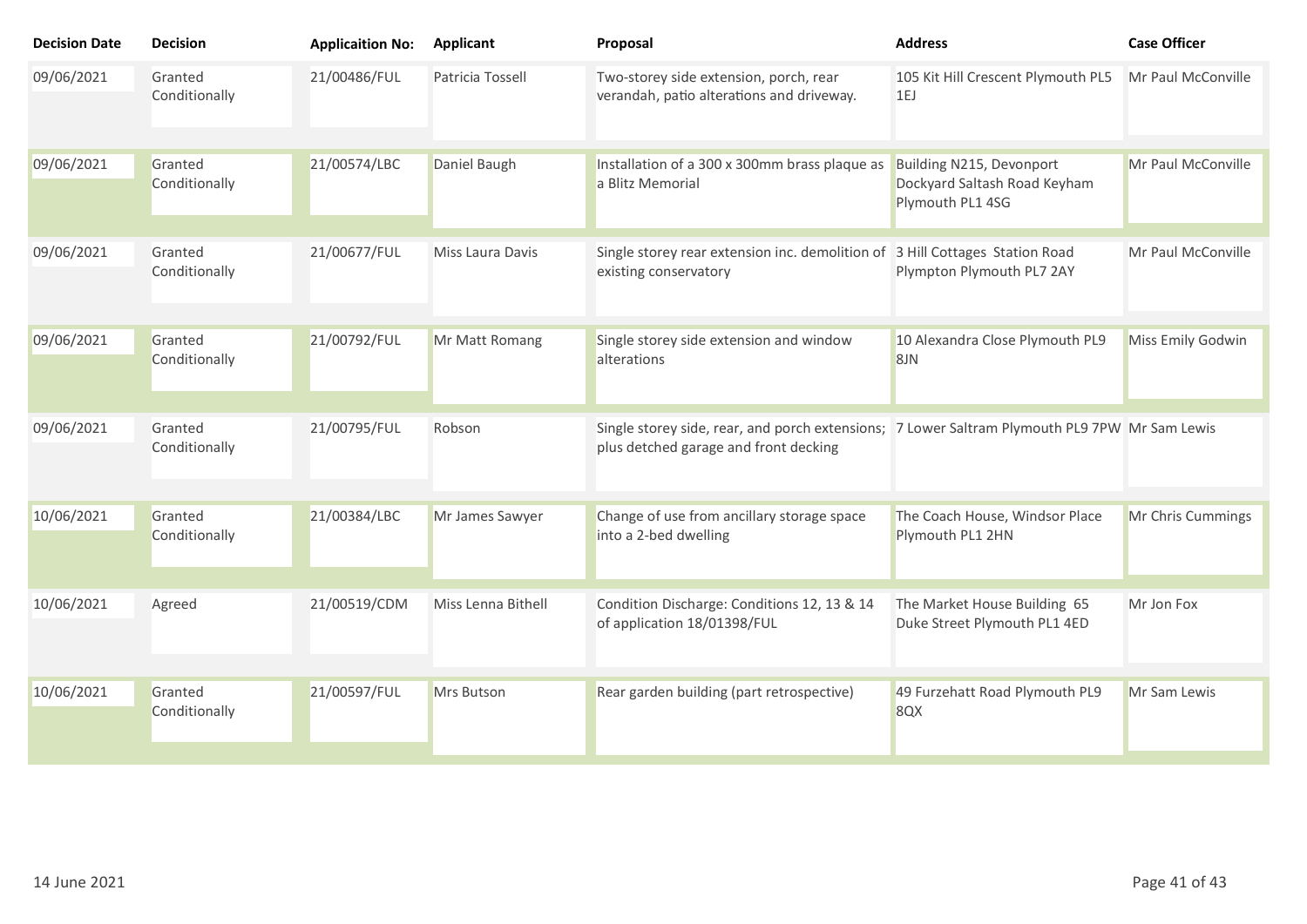| <b>Decision Date</b> | <b>Decision</b>          | <b>Applicaition No:</b> | <b>Applicant</b>            | Proposal                                                                                                                                                     | <b>Address</b>                                       | <b>Case Officer</b>             |
|----------------------|--------------------------|-------------------------|-----------------------------|--------------------------------------------------------------------------------------------------------------------------------------------------------------|------------------------------------------------------|---------------------------------|
| 10/06/2021           | Granted<br>Conditionally | 21/00623/FUL            | Mrs Stephanie Rendell       | Conversion of existing lower ground floor<br>basement, lowering of ground level to front<br>elevation, new external patio area and new<br>boundary treatment | Firgrove, 18 Rocky Park Road<br>Plymouth PL9 7DQ     | Ms Abbey Edwards                |
| 10/06/2021           | Agreed                   | 21/00824/CDM            | Veseli                      | Condition Discharge: Condition 9 of<br>application 19/01859/S73                                                                                              | Bath Street Plymouth PL1 3LT                         | <b>Miss Katherine</b><br>Graham |
| 10/06/2021           | Granted<br>Conditionally | 21/00853/FUL            | Mr & Mrs Shellard           | Rear and side extension and removal of<br>chimney                                                                                                            | 50 Church Road Plymstock<br>Plymouth PL9 9BA         | Mr Mike Stone                   |
| 10/06/2021           | Granted<br>Conditionally | 21/00856/FUL            | Mr & Ms Cowper &<br>English | Single storey rear extension                                                                                                                                 | 45 Hermitage Road Plymouth PL3<br>4RX                | Mr Mike Stone                   |
| 10/06/2021           | Granted<br>Conditionally | 21/00859/FUL            | Mrs Sally Flint             | Single storey side extension and rear sun<br>room                                                                                                            | 67 Howard Road Plymouth PL9 7EP Mr Sam Lewis         |                                 |
| 11/06/2021           | Refused                  | 21/00467/FUL            | Mr David Bryan              | Part single and part two-storey rear<br>extension with addition of fully glazed<br>conservatory (re-submission of<br>20/01702/FUL)                           | 30 Frensham Avenue Plymouth PL6<br>7JN               | Miss Josephine<br>Maddick       |
| 11/06/2021           | Refused                  | 21/00481/CDM            | Mrs Jenny Coyde             | Condition Discharge: Condition 3, 4 & 5 of<br>application 19/01160/FUL                                                                                       | Stirling House Honicknowle Green<br>Plymouth PL5 3QA | Mr Simon Osborne                |
| 11/06/2021           | Granted<br>Conditionally | 21/00601/FUL            | Mr & Mrs James<br>Ellerker  | Rear infill extension, new terrace and<br>additional storey to existing bungalow and<br>rear balcony.                                                        | 49 Underlane Plymstock Plymouth<br>PL9 9LA           | Mr Mike Stone                   |